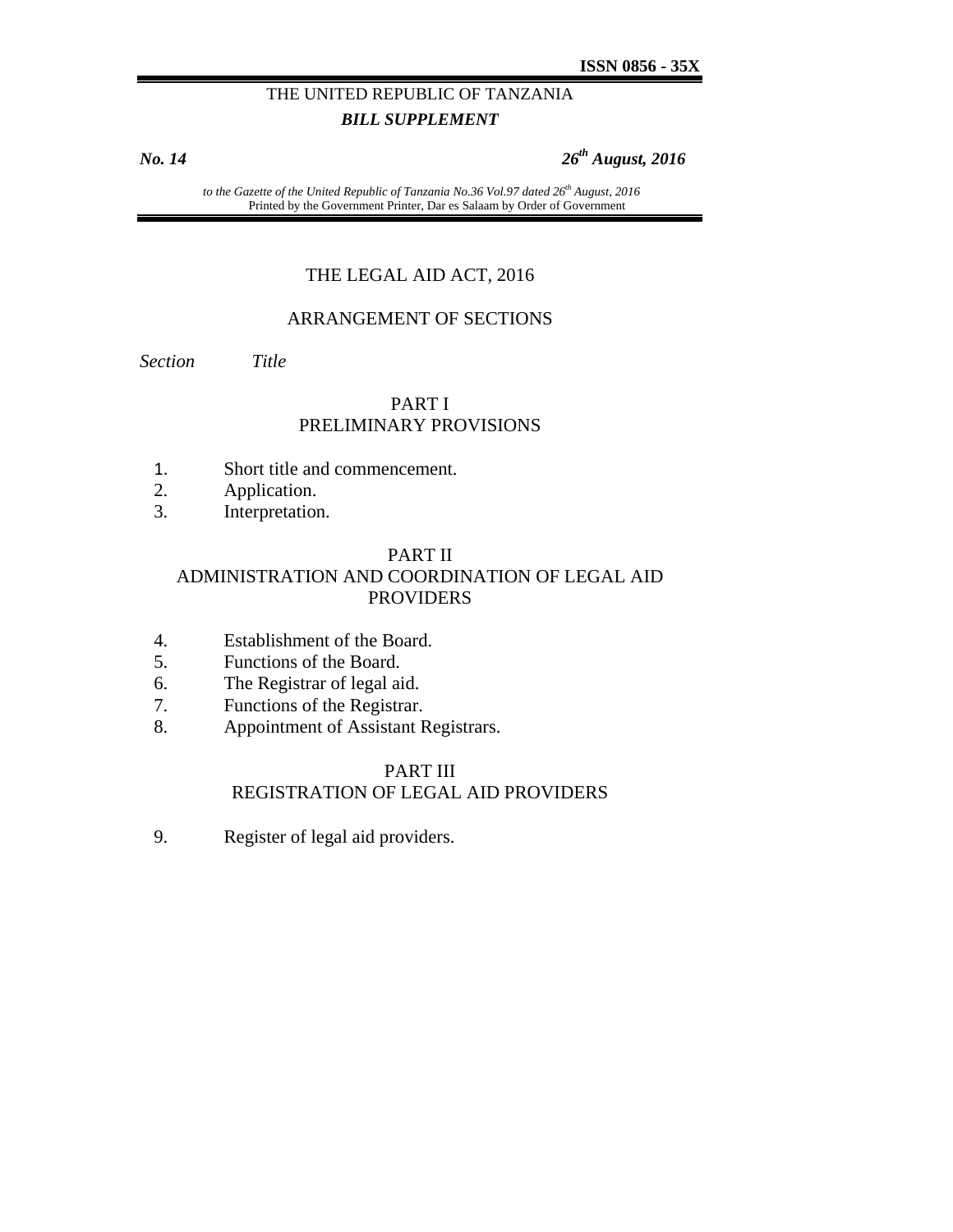- 10. Qualifications for registration as a legal aid provider.
- 11. Application for registration.
- 12. Determination of applications.
- 13. Refusal of registration.
- 14. Appeals.
- 15. Certificate of registration.
- 16. Suspension and cancellation of certificates.
- 17. Procedure for suspension or cancellation.
- 18. Supervision of legal aid providers.

#### PART IV

## SPECIAL PROVISIONS ON PARALEGALS

- 19. Qualifications for paralegals.
- 20. Legal aid services by paralegals.

## PART V PROVISION OF LEGAL AID

#### *(a) General provisions*

- 21. Application for legal aid.
- 22. Person who may apply for legal aid.
- 23. General principles of legal aid.
- 24. Legal aid to be provided by institutions.
- 25. Unauthorised payments.
- 26. Records, monitoring and evaluation

#### *(b) Legal aid in civil proceedings*

- 27. Legal aid in civil proceedings by order of the court.
- 28. Notification of other parties.
- 29. Recovery of costs.
- 30. Execution of judgments.
- 31. Costs against aided person.
- 32. Aided person not required to provide security for costs.

#### *(c) Legal aid in criminal matters*

- 33. Legal aid by order of the court.
- 34. Expenses incurred by advocates.
- 35. Legal aid for children in police stations or prisons.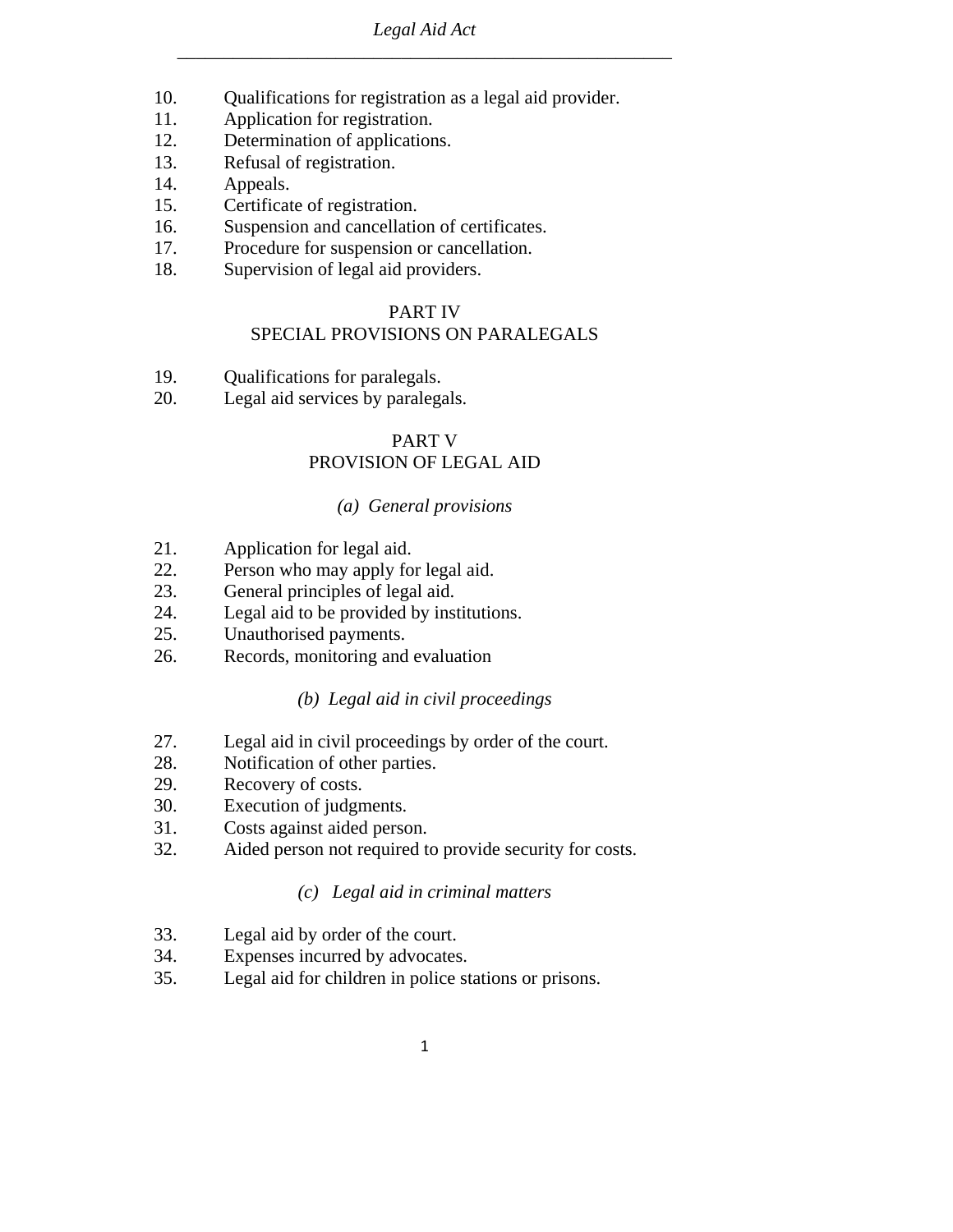36. Legal aid for persons in custody.

#### PART VI

## FINANCIAL PROVISIONS

- 37. Sources of fund of the Board.
- 38. Annual estimates.
- 39. Annual performance report.
- 40. Books of accounts.

#### PART VII MISCELLANEOUS PROVISIONS

- 41. Registrar may require proof of existence.
- 42. Obligations relating to professional conduct.
- 43. Prohibition from political activities.
- 44. Misuse of funds for legal aid.
- 45. General offences.
- 46. Publication of legal aid providers.
- 47. Powers of the Minister to make regulations.
- 48. Repeal and saving
- 49. Transitional arrangement.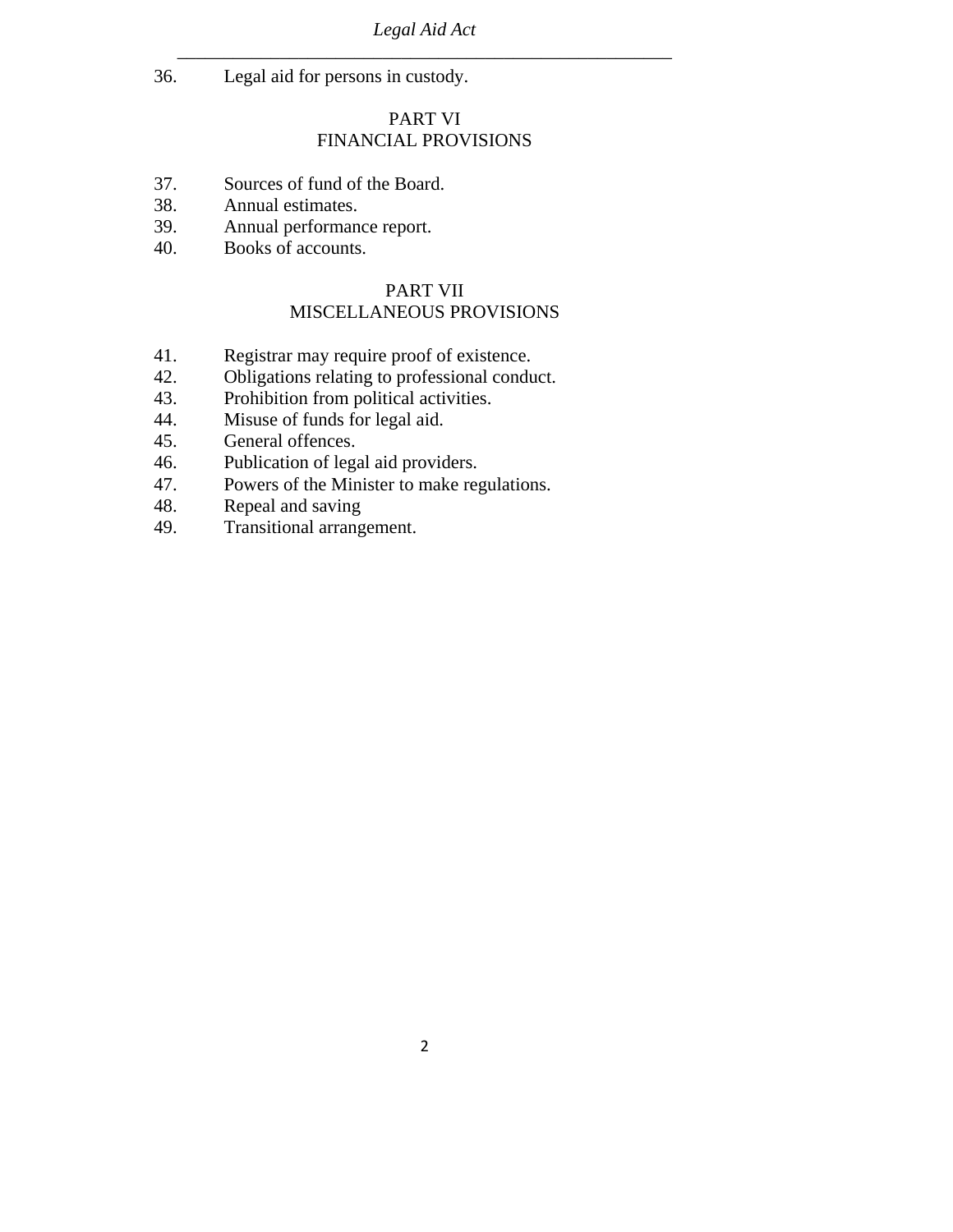#### \_\_\_\_\_\_\_\_\_ **NOTICE**   $\overline{\phantom{a}}$

This Bill to be submitted to the National Assembly is published for information to the public together with a statement of its objects and reasons.

Dar es Salaam, **JOHN W.H.KIJAZI**<br>  $7^{\text{th}}$  August, 2016 <br> *Secretary to the Cabinet* 

**Secretary to the Cabinet** 

#### A Bill

#### *for*

## **An Act to regulate and coordinate the provision of legal aid services to indigent persons, to recognise paralegals, to repeal the Legal Aid (Criminal Proceedings) Act and to provide for other related matters.**

**ENACTED** by Parliament of the United Republic of Tanzania

#### PART I PRELIMINARY PROVISIONS

| Short title and<br>commencement | 1. This Act may be cited as the Legal Aid Act,<br>2016 and shall come into operation on such date as the<br>Minister may, by notice published in the <i>Gazette</i> , appoint.                                                                                                                                                                                                                     |
|---------------------------------|----------------------------------------------------------------------------------------------------------------------------------------------------------------------------------------------------------------------------------------------------------------------------------------------------------------------------------------------------------------------------------------------------|
| Application                     | 2. This Act shall apply to Mainland Tanzania.                                                                                                                                                                                                                                                                                                                                                      |
| Interpretation                  | In this Act, unless the context otherwise<br><b>3</b> .<br>requires:<br>"advocate" means a practicing advocate;<br>"aided person" means a person who has been granted legal<br>aid under this Act;<br>"Assistant Registrar" means Assistant Registrar referred to<br>under section 8;<br>"Board" means the Board established under section 4;<br>"Chief Court Administrator" means the Chief Court |
| Cap. 237                        |                                                                                                                                                                                                                                                                                                                                                                                                    |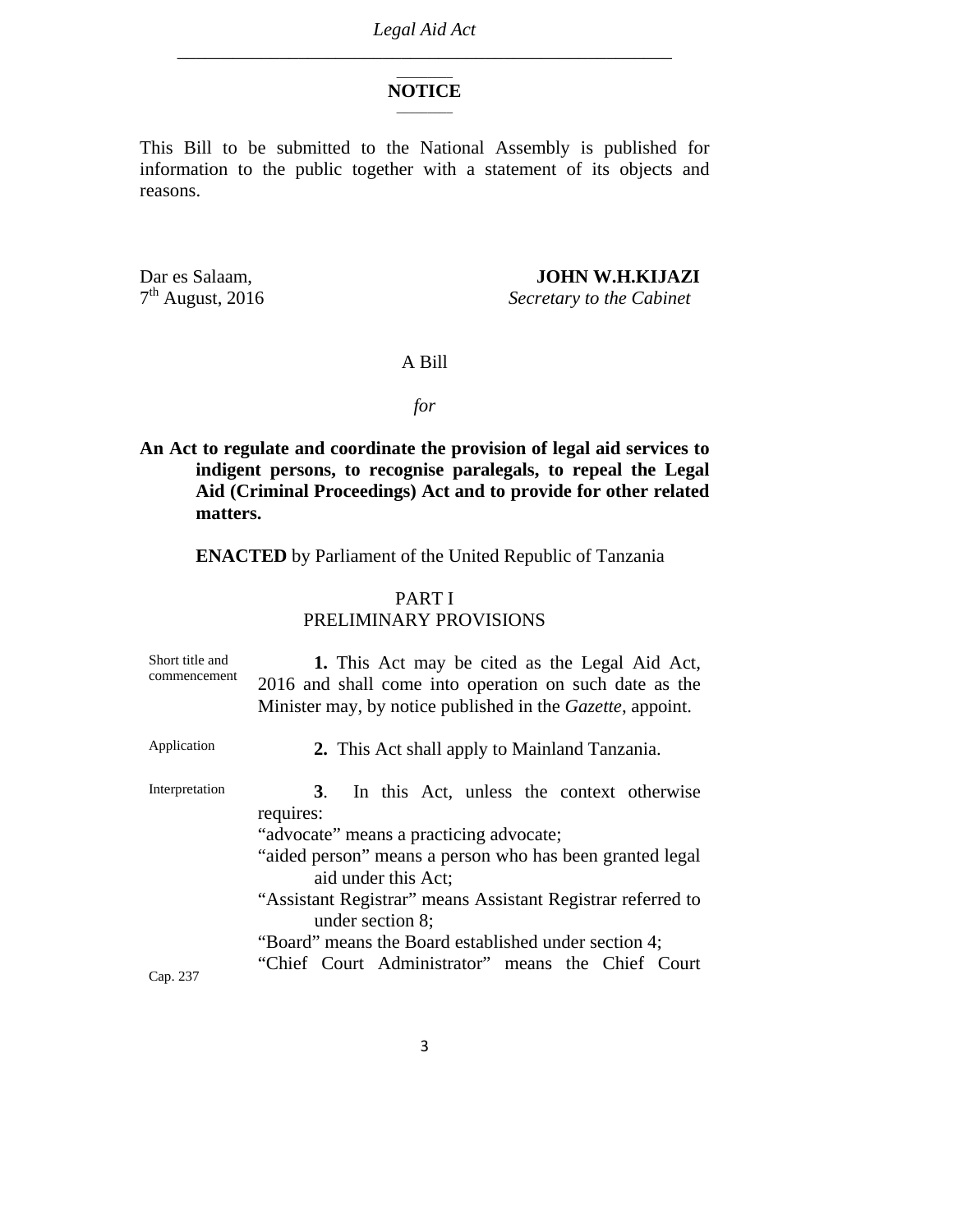Administrator appointed under the Judiciary Administration Act;

- "indigent person" means a person whose means are insufficient to enable him to engage a private legal practitioner and includes other categories of persons where the interests of justice so require;
- "legal advice and assistance" means an advice or assistance provided to the indigent person on criminal and civil cases based on the relevant law, legal process, procedures and drafting of documents as may be required;
- "legal aid" or "legal aid service" includes the provision of legal advice, assistance or representation to indigent persons;
- "legal aid provider" means an institution that has been registered under this Act to provide legal aid;
- "Minister" means the Minister responsible for legal affairs;
- "paralegal" means a person who provides legal aid services under the legal aid provider;
- "Permanent Secretary" means a Permanent Secretary of the Ministry responsible for legal affairs; and
- "Registrar" means the Registrar referred to under section 6;
- "Register" means a Register of Legal Aid providers established under this Act.

## PART II

## ADMINISTRATION AND COORDINATION OF LEGAL AID **PROVIDERS**

**4.**-(1) There shall is established a Board to be known as the National Legal Aid Advisory Board.

 (2) The provisions of the Schedule to this Act shall have effect as to the composition of the Board, tenure of office, proceedings at meetings of the Board and other matters relating to the Board.

 (3) Save for the composition of the Board, the Minister shall have power to amend, alter or vary the Schedule.

Functions of the Board

Establishment of the Board

**5.**-(1) The functions of the Board shall be to-

(a) provide policy guidelines to legal aid providers;

(b) advise the Minister on policy and other matters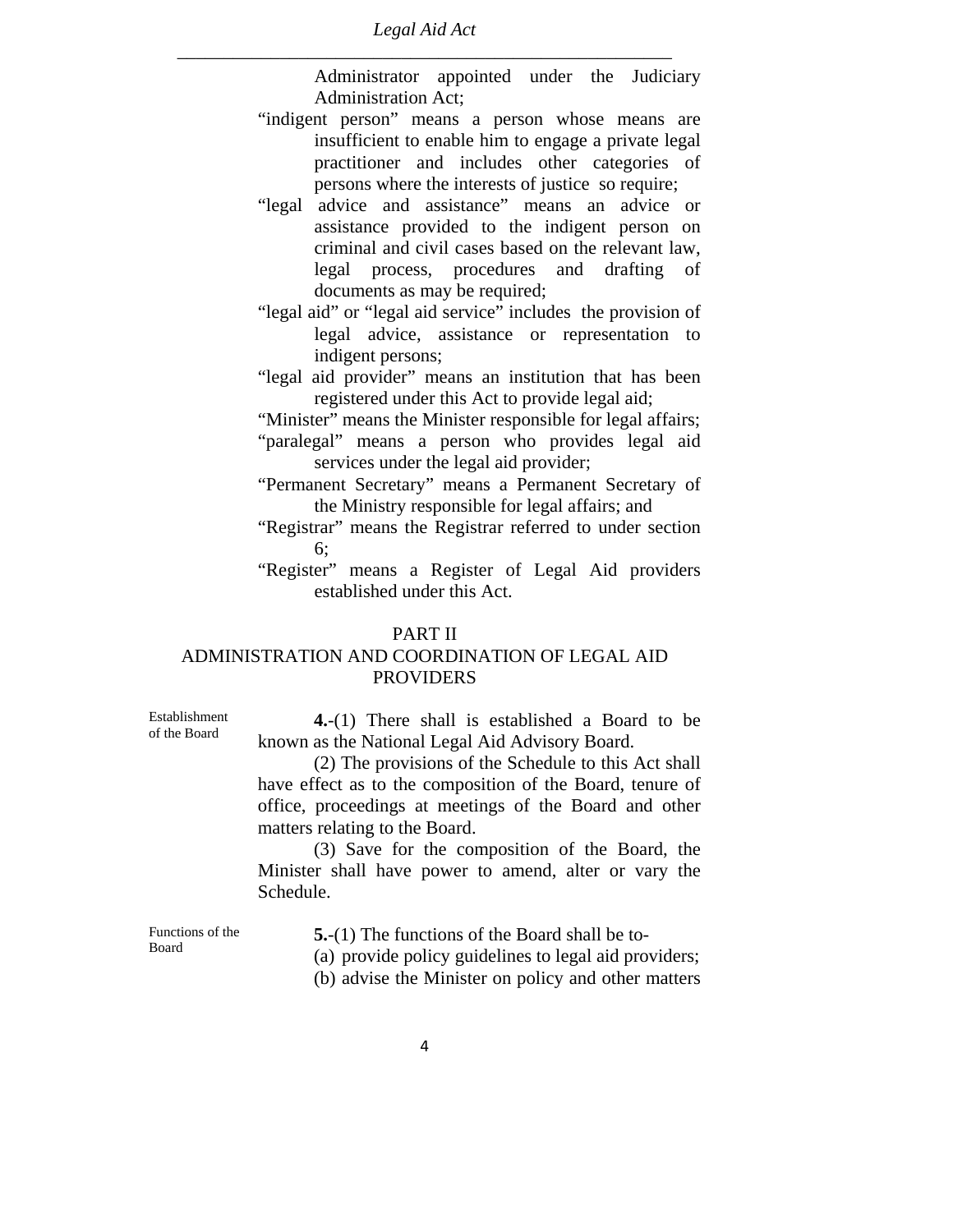> of relevance with respect to improving legal aid provision;

- (c) approve the annual reports of legal aid providers;
- (d) determine appeals from the decision of the Registrar;
- (e) perform such other functions as may be directed by the Minister.

 (2) In performing its functions under this Act, the Board shall maintain as far as practicable, a system of consultation and cooperation with Ministries, Government institutions, legal aid providers or any other public or private bodies established under any written law.

The Registrar of legal aid **6**.-(1) There shall be the Registrar of legal aid providers.

> (2) The Director responsible for legal aid matters in the Ministry responsible for legal affairs shall be the Registrar.

Functions of the Registrar **7.**-(1) The functions and duties of the Registrar shall be to-

- (a) register legal aid providers;
- (b) investigate complaints of malpractice, negligence, misconduct or disobedience against legal aid providers;
- (c) suspend or cancel registration of any legal aid provider;
- (d) keep and maintain the Register of legal aid providers;
- (e) inspect any legal aid provider's office with a view to satisfying himself on the type and quality of legal aid services offered;
- (f) take appropriate measures for promoting legal literacy and legal awareness among the public and, in particular, educate vulnerable sections of the society about their rights and duties under the Constitution and other laws;
- (g) coordinate and facilitate formulation and accreditation of curriculum for training of paralegals;
- (h) coordinate, monitor and evaluate the functions of legal aid providers and give general and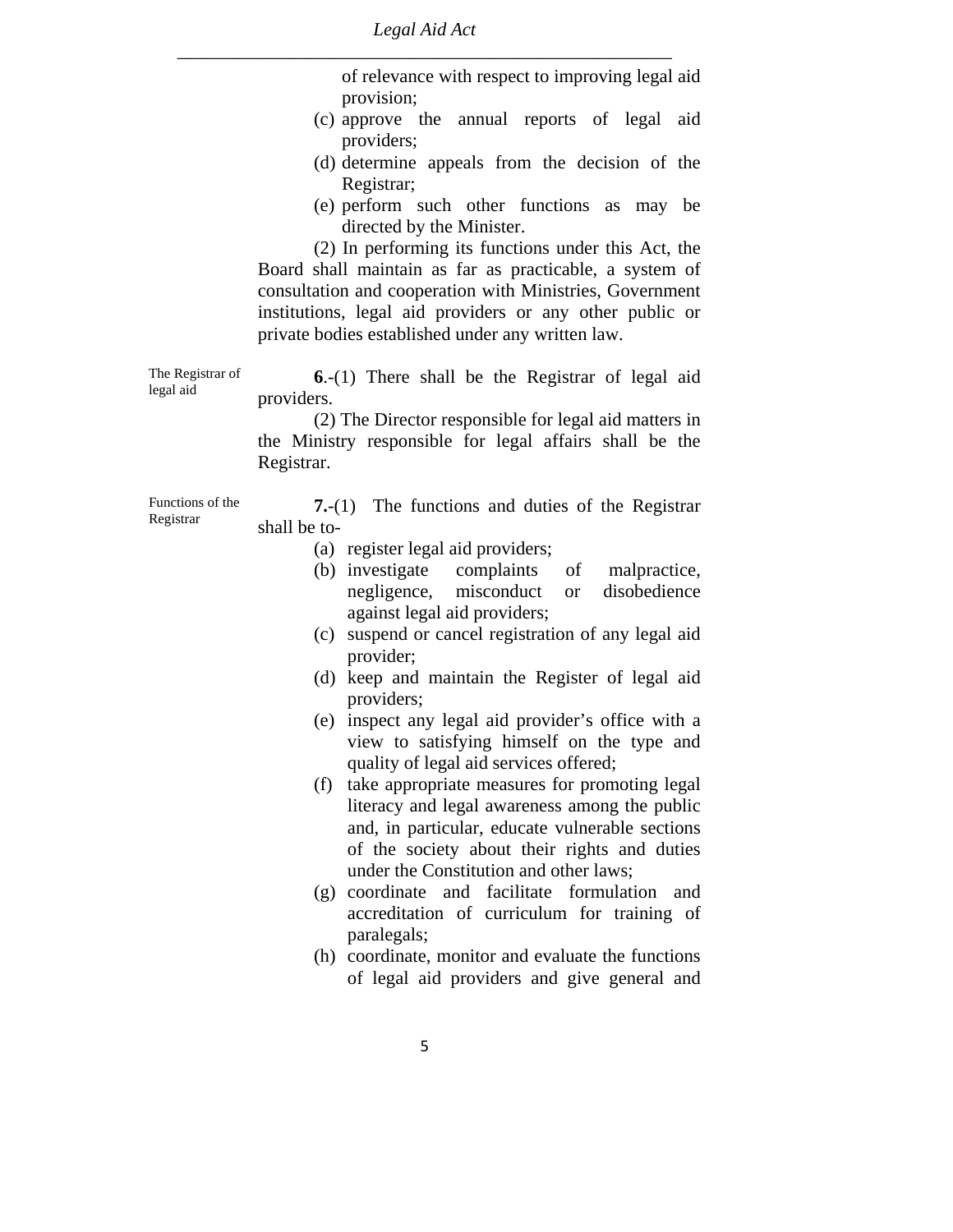specific directions for the proper implementation of legal aid programmes;

- (i) keep records and reports regarding legal aid providers;
- (j) prepare various reports on legal aid services and other matters for submission before the Board;
- (k) facilitate information sharing in accessible format and providing guidelines for networking between legal aid providers and the Government; and
- (l) determine disputes between legal aid providers other than advocates, and between legal aid providers and aided persons;
- (m) perform any other functions as may be directed by the Minister or the Board as the case may be.

 (2) The Registrar shall be the Secretary to the Board.

 (3) The Registrar shall in the performance and discharge of his functions and duties under this Act-

- (a) be assisted by such number of officers of the Ministry responsible for legal affairs as may be determined; and
- (b) be answerable to the Permanent Secretary who shall be the link between the Government and legal aid providers.

Appointment of Assistant Registrars

**8**.-(1) The Permanent Secretary shall, for the purpose of facilitating registration of legal aid providers at the regional and district levels and after consultation with relevant authority, designate for each region or each district, a public officer from amongst public officers within the region or district to be the Assistant Registrar.

 (2) Save for section 11(5), the Assistant Registrar appointed under subsection (1) shall, on behalf of the Registrar, register legal aid provider within the region or district for which he is appointed and issue certificates of registration.

 (3) The Assistant Registrar appointed under this section shall, in the performance of his functions under this Act, be answerable to the Registrar.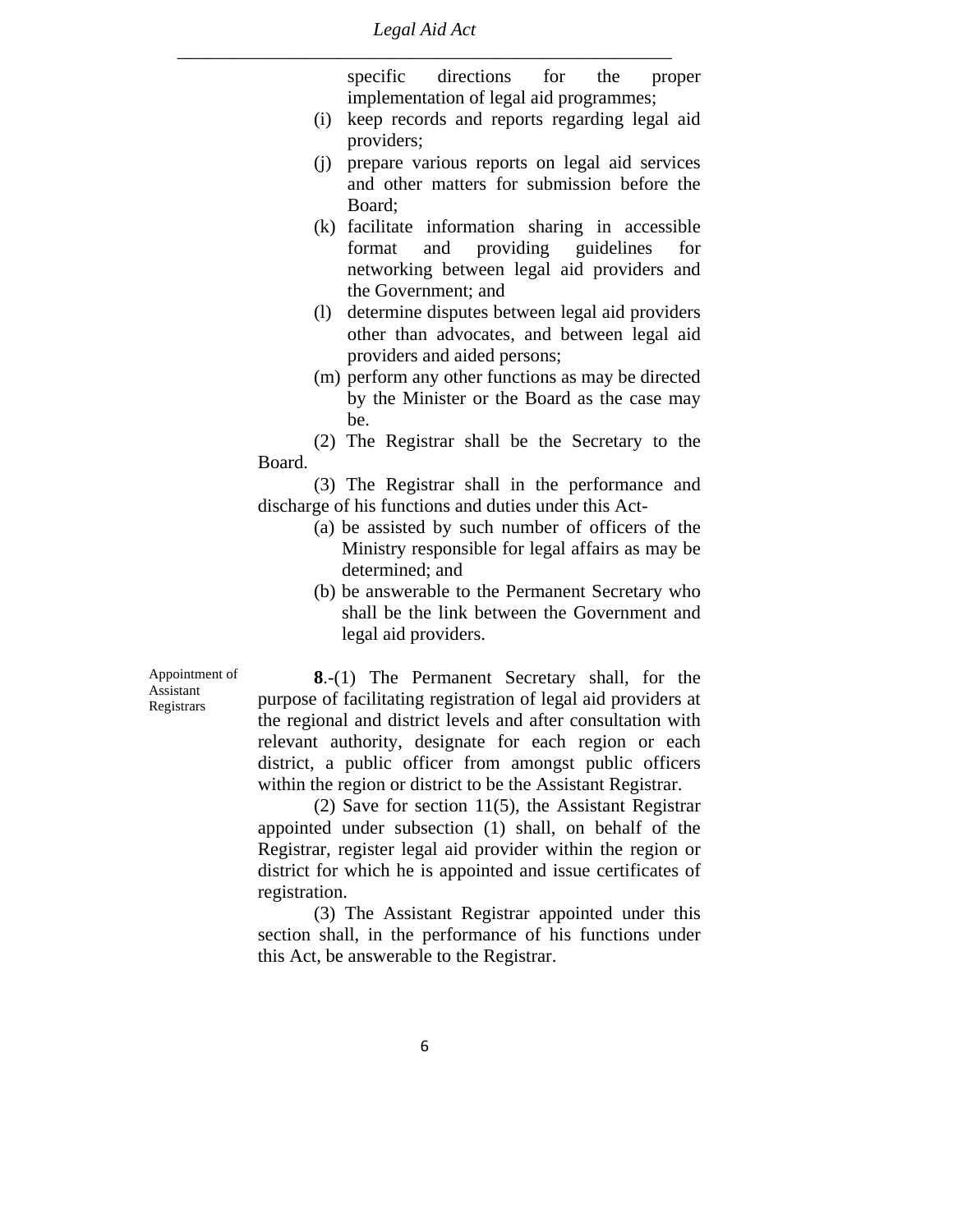#### PART III REGISTRATION OF LEGAL AID PROVIDERS

Register of legal aid providers

**9**.-(1) There shall be a Register of legal aid providers which shall contain the names of institutions providing legal aid, the services provided and such other particulars or matters as may be prescribed.

 (2) The Registrar shall cause the Register, whether in printed or electronic form, to be available to members of the public at police stations, courts, prisons and such other public places as may be determined by the Minister.

Qualifications for registration as a legal aid provider

**10.**-(1) An institution shall not be registered as a legal aid provider unless it has the following qualifications-

- (a) it has been registered under the relevant laws;
- (b) the provision of legal aid services is one of its core functions;
- (c) it has office premises and office facilities;
- (d) it has not less than-
	- (i) two advocates;
	- (ii) one advocate and two paralegals; or
	- (iii) three paralegals; and
- (e) it has been cleared by the body that has registered it as to its records pertaining to management of finances.

 (2) Subject to the provisions of subsection (1), an institution with no advocate shall be required to furnish proof of affiliation with another legal aid provider which has an advocate before being registered.

 (3) Without prejudice to the generality of subsection (1), the provisions of paragraphs (a) and (b) shall not apply to institutions established by an Act of Parliament or any academic institution accredited under any written law.

Application for registration

**11.**-(1) Subject to the provisions of section 10, an institution applying for registration under this Act shall apply in the manner prescribed in the regulations.

 (2) Without prejudice to the generality of subsection (1), an application for registration shall be accompanied by-

(a) a copy of the constitution of the institution or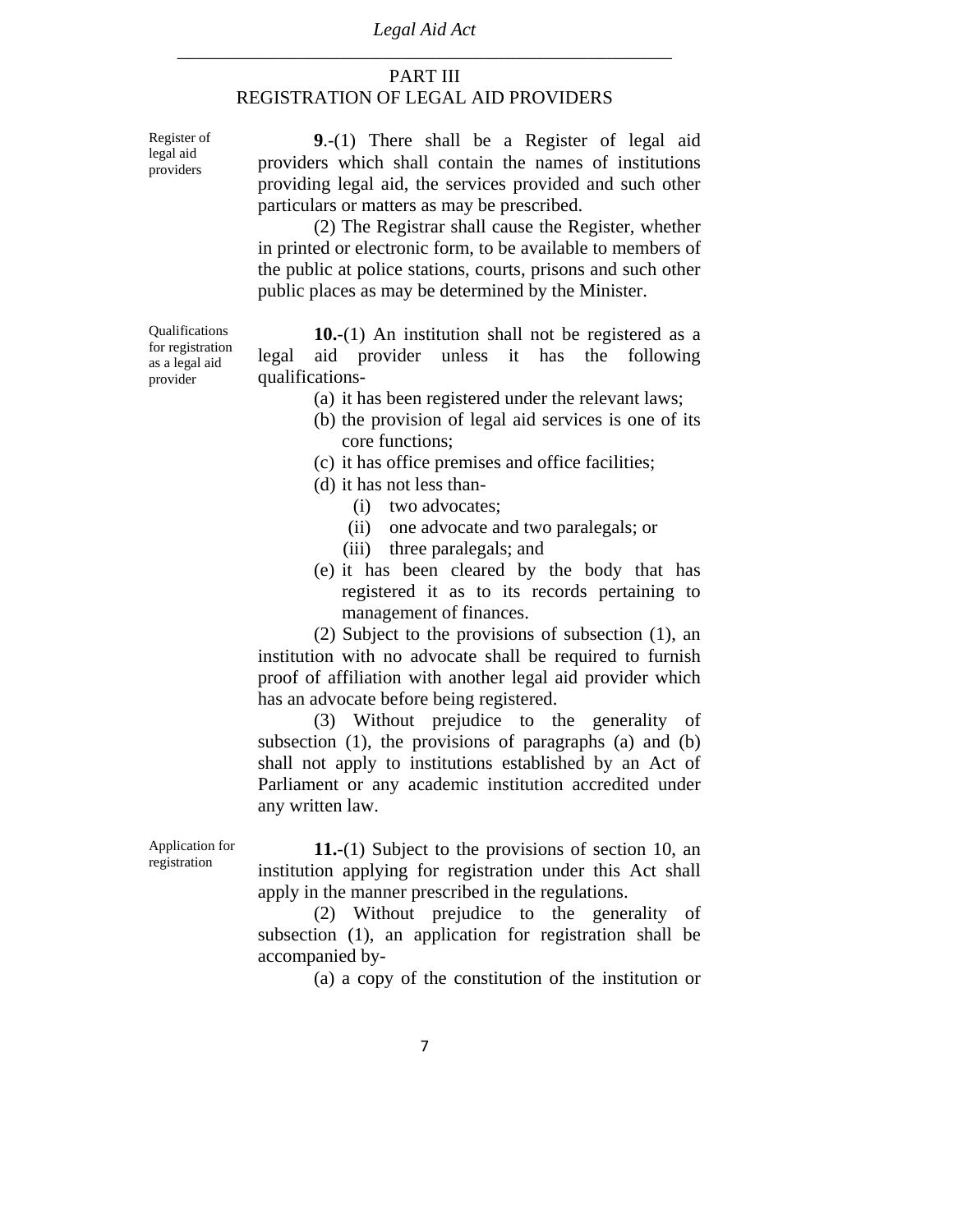> any other document establishing the institution; (b) personal particulars of office bearers, advocates

- or paralegals;
- (c) particulars relating to address and physical location of the head office of the institution;
- (d) a copy of a certificate of clearance from a legal provider's registering authority;
- (e) an application fee prescribed in the regulations; and
- (f) any other particulars or information as may be required by the Registrar.

 (3) Where an institution intends to operate as a legal aid provider in more than one district or in the whole region, an application for its registration shall be submitted to the Assistant Registrar designated for that region.

 (4) Where an institution intends to operate as a legal aid provider within a certain district, an application for its registration shall be submitted to the Assistant Registrar for that district.

 (5) Where an institution intends to operate as a legal aid provider in more than one region or it has been registered out of the country, an application for its registration shall be submitted to the Registrar.

 (6) Where the Assistant Registrar has registered a legal aid provider, he shall make a report to that effect and submit that report to the Registrar.

 (7) The Minister shall, by regulations, prescribe the procedures for registration and operations of legal aid providers at regional and district levels in terms of this Act.

**12**.-(1) The Registrar or as the case may be Assistant Registrar, shall consider and make determination of an application for registration within thirty days after receiving the application.

 (2) Pursuant to the provisions of subsection (1), in determining the application, the Registrar or as the case may be Assistant Registrar, may register or refuse to register an institution as a legal aid provider.

Refusal of registration

Determination of applications

> **13**.-(1) The Registrar or Assistant Registrar may refuse to register an institution as a legal aid provider if he is satisfied that-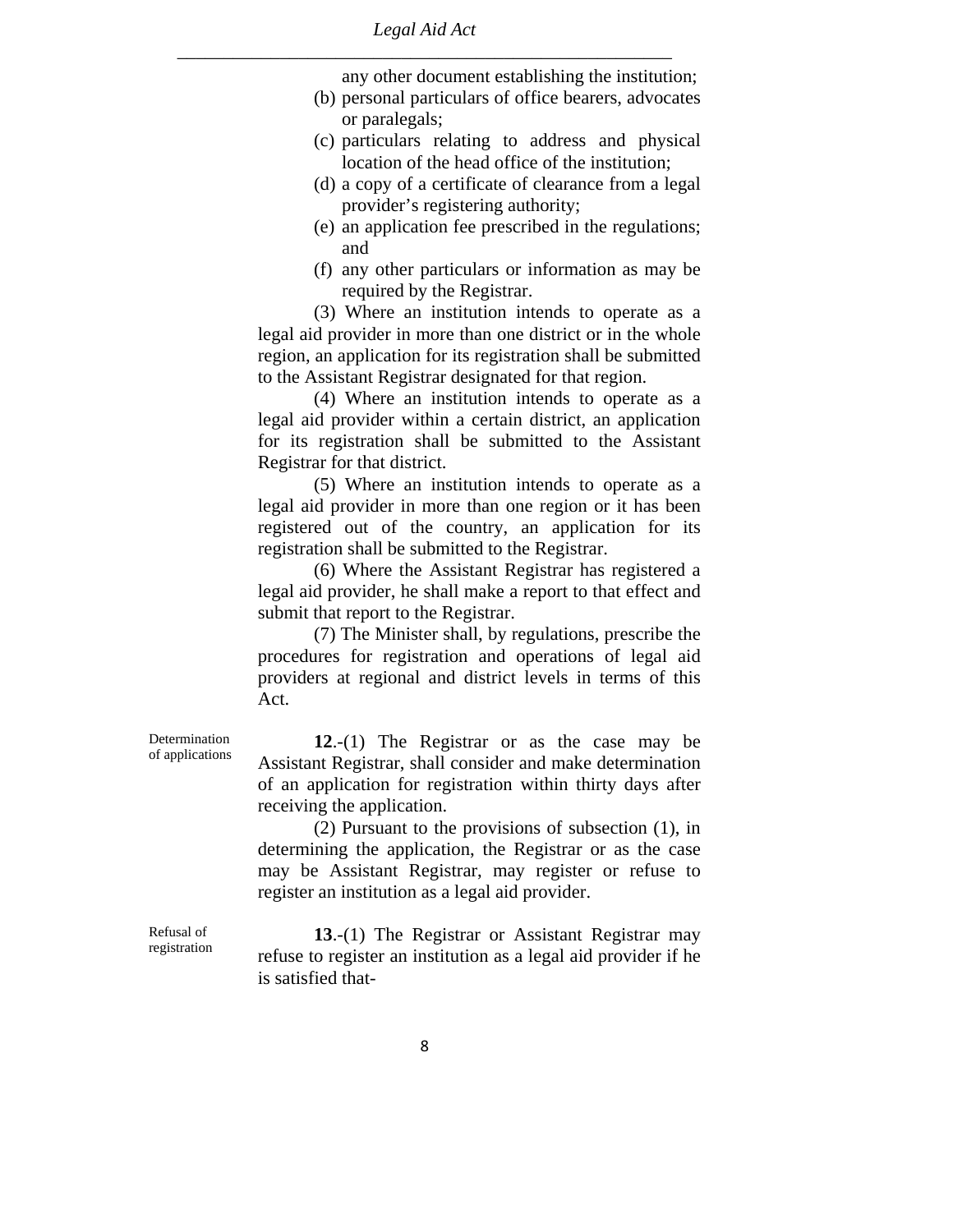- (a) it has not met the conditions prescribed under section 10; or
- (b) it has given false or fraudulent information in any material particular.

 (2) Where the Registrar or Assistant Registrar has refused to register an institution as a legal aid provider, he shall, within twenty one days from the date of such decision, notify the applicant of the reasons for such refusal.

Appeals **14.-(1)** An institution which is not satisfied with the decision under section 13 may, within twenty one days:

- (a) in the case of decision of Assistant Registrar, appeal to the Registrar; and
- (b) in the case of decision of the Registrar, appeal to the Board.

 (2) The institution which is aggrieved by the decision of the Board may, within thirty days from the date of receiving such decision, appeal to the Minister.

 (3) The Minister shall, within thirty days from the date of receiving the appeal consider and determine the appeal.

Certificate of registration

**15**.-(1) The Registrar, or Assistant Registrar shall, after registration of an institution as a legal aid provider and upon payment prescribed fee issue a certificate of registration in the form prescribed in the regulations.

(2) The certificate of registration shall contain-

- (a) the name and address of the legal aid provider;
- (b) the area of operation of the legal aid provider;
- (c) legal status of the institution; and
- (d) such terms and conditions in respect of which a certificate is issued.

 (3) A certificate of registration issued under subsection (1) shall be a conclusive evidence for the institution to operate as a legal aid provider under this Act.

Suspension and cancellation of certificates

**16.**-(1) Subject to the provisions of section 17, the Registrar may issue a written warning, suspend or cancel a certificate of registration of the legal aid provider.

 (2) The Registrar may suspend a certificate of registration of a legal aid provider, if he is satisfied that-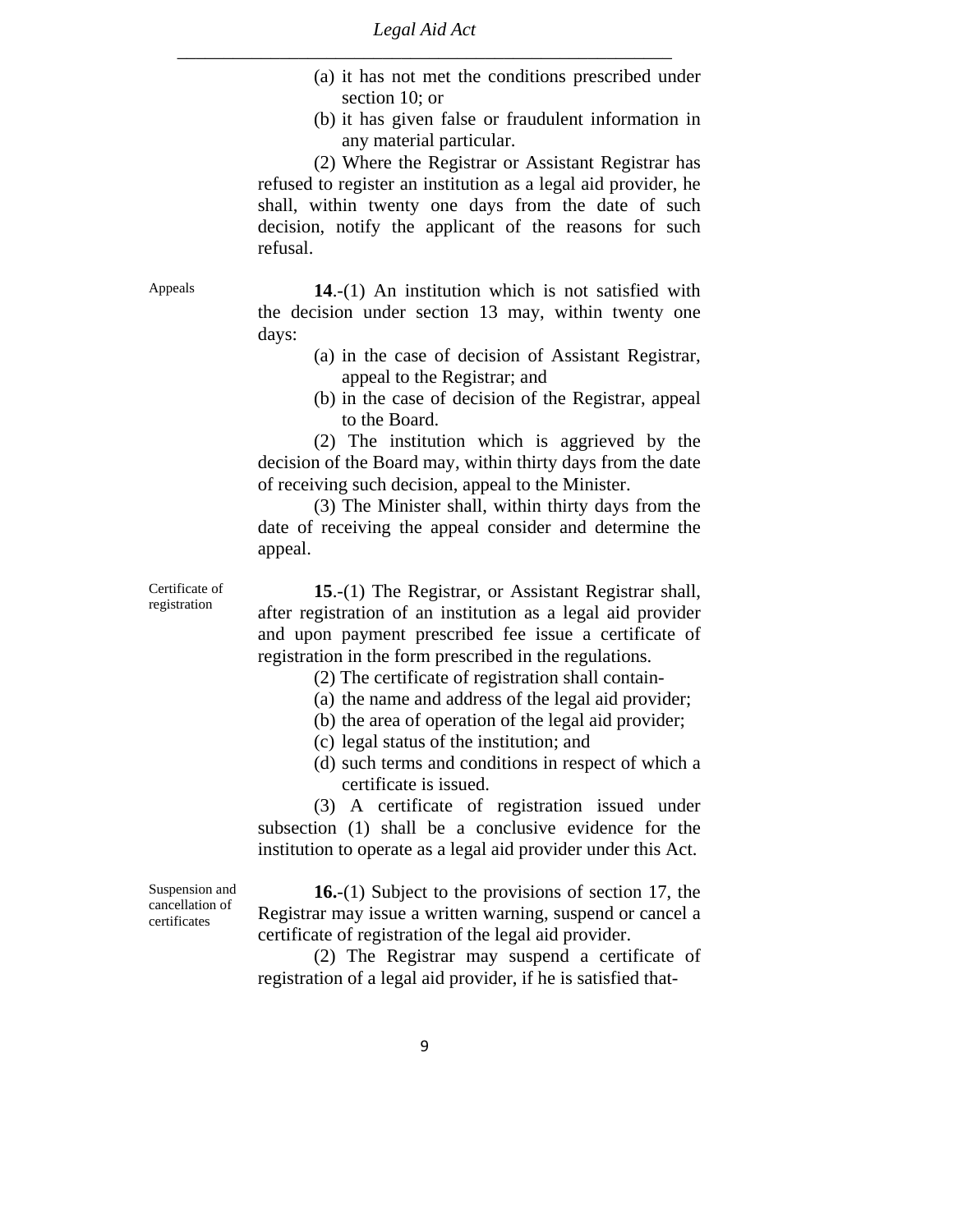- (a) the legal aid provider has committed a professional misconduct or has failed to admonish its employee for professional misconduct or breach of the code of conduct prescribed by the relevant professional body;
- (b) the legal aid provider is in breach of the code of conduct prescribed under this Act or under any other written law this;
- (c) the legal aid provider operates in variance to its constitution;
- (d) the legal aid provider has failed to keep proper records of activities undertaken on behalf of an aided person and the Registrar considers that this shall have an adverse effect on the interests of the aided person generally or in any particular case.

 (3) The Registrar may cancel a certificate of registration of a legal aid provider if he is satisfied that-

- (a) the registration was obtained by mistake, fraud, undue influence or misrepresentation;
- (b) the legal aid provider has failed to comply with the conditions of the registration;
- (c) the qualifications for registration has ceased to exist in respect of the legal aid provider;
- (d) the office bearer of the legal aid provider has been declared bankrupt, is insolvent or has entered into an arrangement with his creditors;
- (e) an advocate or paralegal employed by a legal aid provider has regularly breached professional conduct;
- (f) a legal aid provider has engaged in any political activities;
- (g) the office bearer of the legal aid provider is convicted of an offence which touches on his integrity, accountability, or is subject to an order made under the relevant body; or
- (h) the legal aid provider is not providing, or has not provided, the service for which he is registered to the prescribed standard.

 (4) Where the Registrar suspends or cancels certificate of registration, he shall-

> (a) notify the relevant legal aid provider of the decision and order such legal aid provider to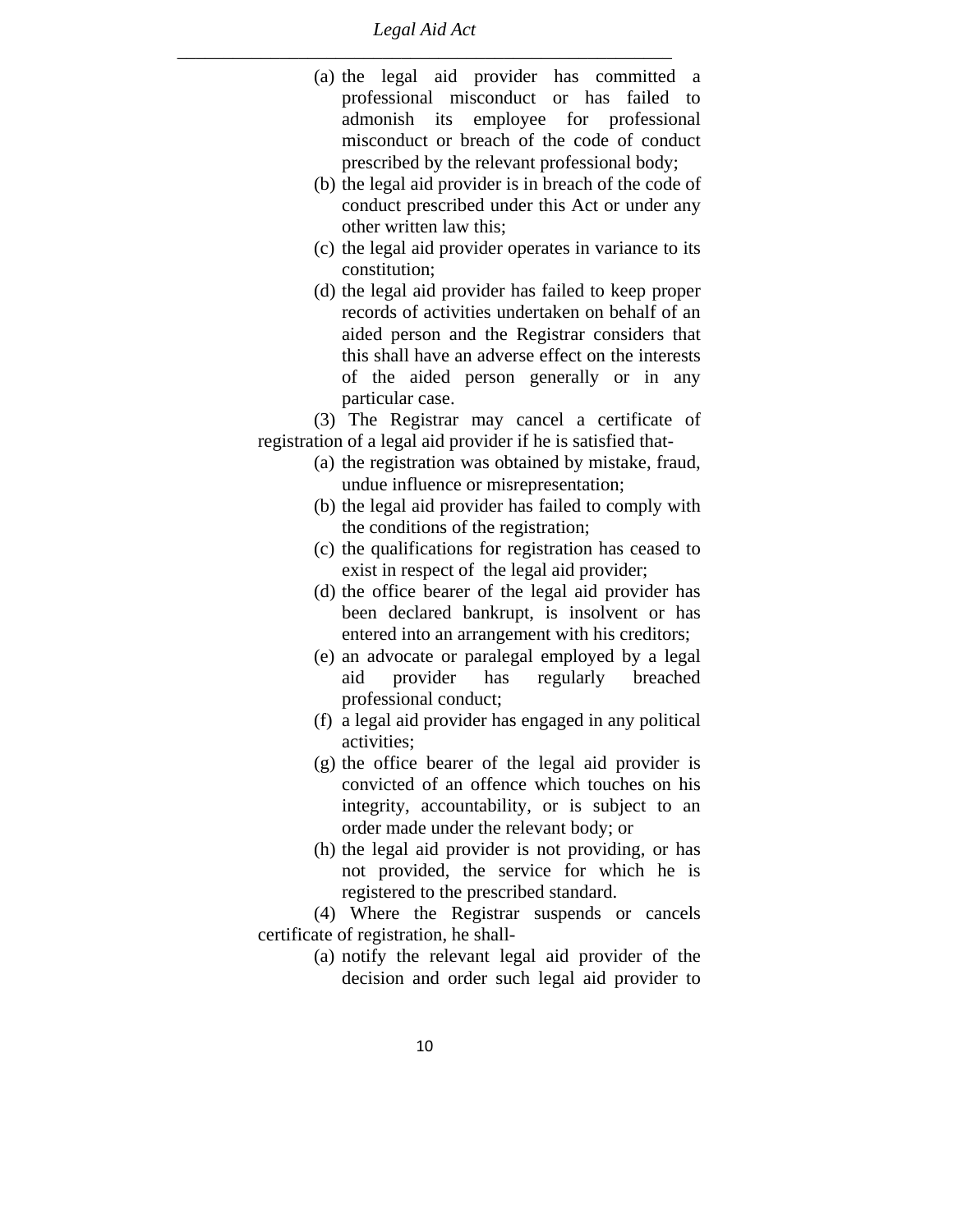stop operations; or

(b) as the case may be, remove the name of the legal aid provider from the register.

**17.**-(1) Where a legal aid provider is in default of the terms and conditions in respect of which a certificate was issued or is in violation of section **16**, the Registrar may serve to the legal aid provider a default notice in writing specifying the nature of the default.

 (2) Upon receipt of the default notice, a legal aid provider shall make representation in writing to the Registrar regarding remedy or rectification of the default.

 (3) Where a legal aid provider has failed to remedy or rectify the default within time specified in the default notice or has not made a representation satisfactory to the Registrar, the Registrar shall suspend or cancel a certificate.

 (4) A legal aid provider whose certificate has been suspended or cancelled may apply to the Registrar for review of the decision to suspend or cancel the certificate if he is dissatisfied by the reasons for such suspension or cancellation.

 (5) A legal aid provider who is aggrieved by the decision of the Registrar to suspend or cancel a certificate may appeal to the Board in accordance with the provisions of section 14.

Supervision of legal aid providers

**18**.-(1) The Assistant Registrar shall, for purposes of this Act, be a supervisor of legal aid providers in the respective region or district.

 (2) In the discharge of supervisory duties, the Assistant Registrar shall-

- (a) exercise general supervision in accordance with the provisions of this Act;
- (b) investigate complaints of malpractice, negligence, misconduct or disobedience and make a report to the Registrar of the facts and circumstances of any such complaints; and
- (c) submit to the Registrar, on annual basis, names of legal aid providers who have ceased to practice.

Procedure for suspension or cancellation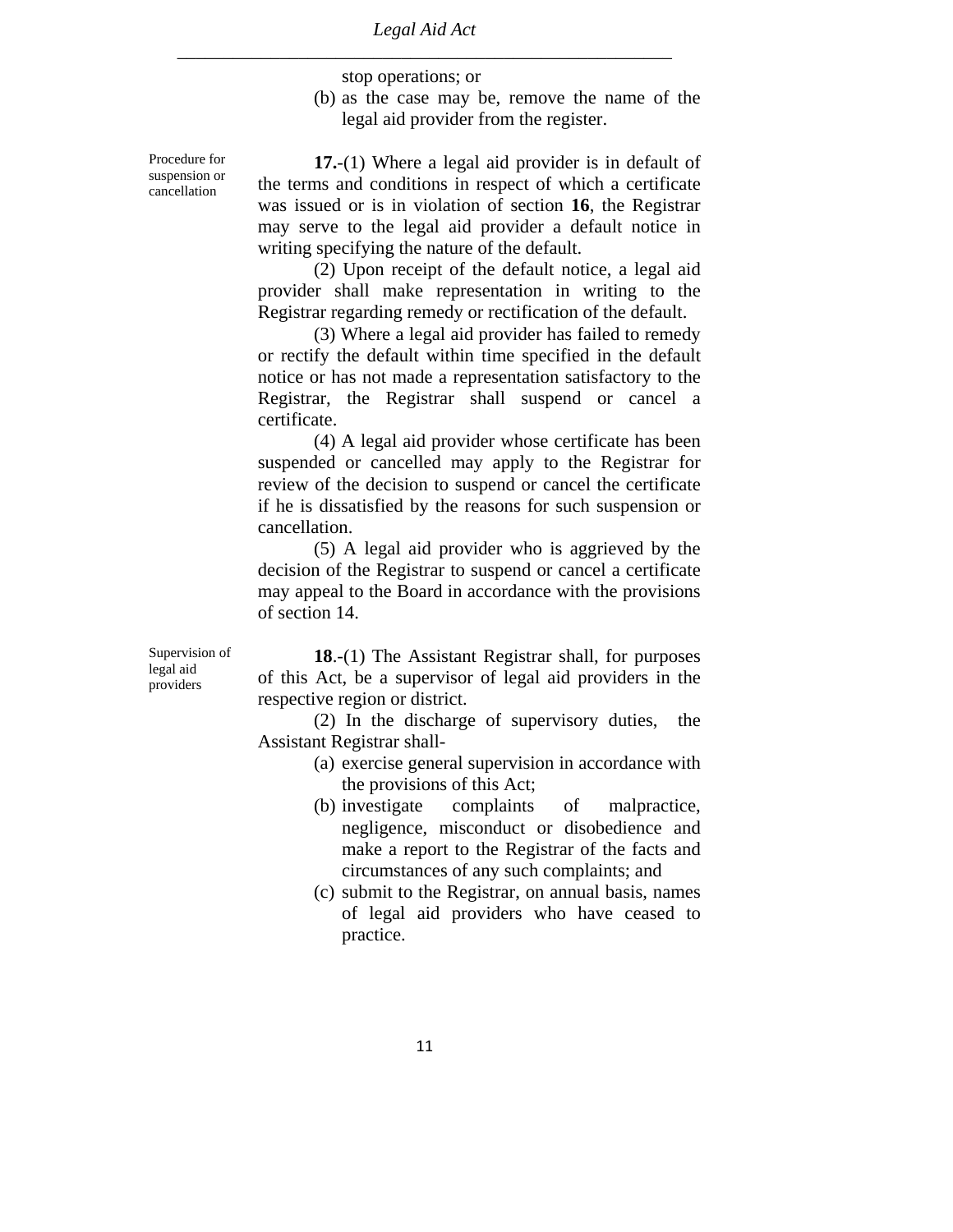#### PART IV SPECIAL PROVISIONS ON PARALEGALS

Qualifications for paralegals

**19**.-(1) A paralegal shall be required to possess any of the following:

- (a) a bachelor degree in laws from an accredited institution;
- (b) a bachelor of arts in law enforcement from an accredited institution;
- (c) a diploma in law or paralegal studies from an accredited institution;
- (d) a certificate in law from an accredited institution; or

 (2) In addition to the requirement under subsection (1), a paralegal shall undergo necessary training for paralegals.

Legal aid services by paralegals

**20**.-(1) A paralegal may provide legal aid services in accordance with the provisions of this Act.

 (2) Without prejudice to the generality of subsection (1), a paralegal shall have the following duties:

- (a) carrying out educational programmes in national or local languages on legal issues and procedures of concern to the community;
- (b) assisting aided person in the procedures to obtain necessary legal documents;
- (c) providing advice and assistance in social welfare matters;
- (d) guiding an aided person to a proper forum or to access justice;
- (e) advising the conflicting parties to seek amicable settlement or referring them to dispute settlement institutions; or
- (f) reporting on matters related to breach of peace, violation of law and human rights to relevant institutions.

 (3) A person who intends to provide legal aid services as a paralegal under this Act, shall apply for the registration to the Registrar or as the case maybe to the Assistant Registrar.

 (4) Procedures for registration of paralegals under this Act, shall be as prescribed under the regulations.

(5) A paralegal shall not engage in an activity that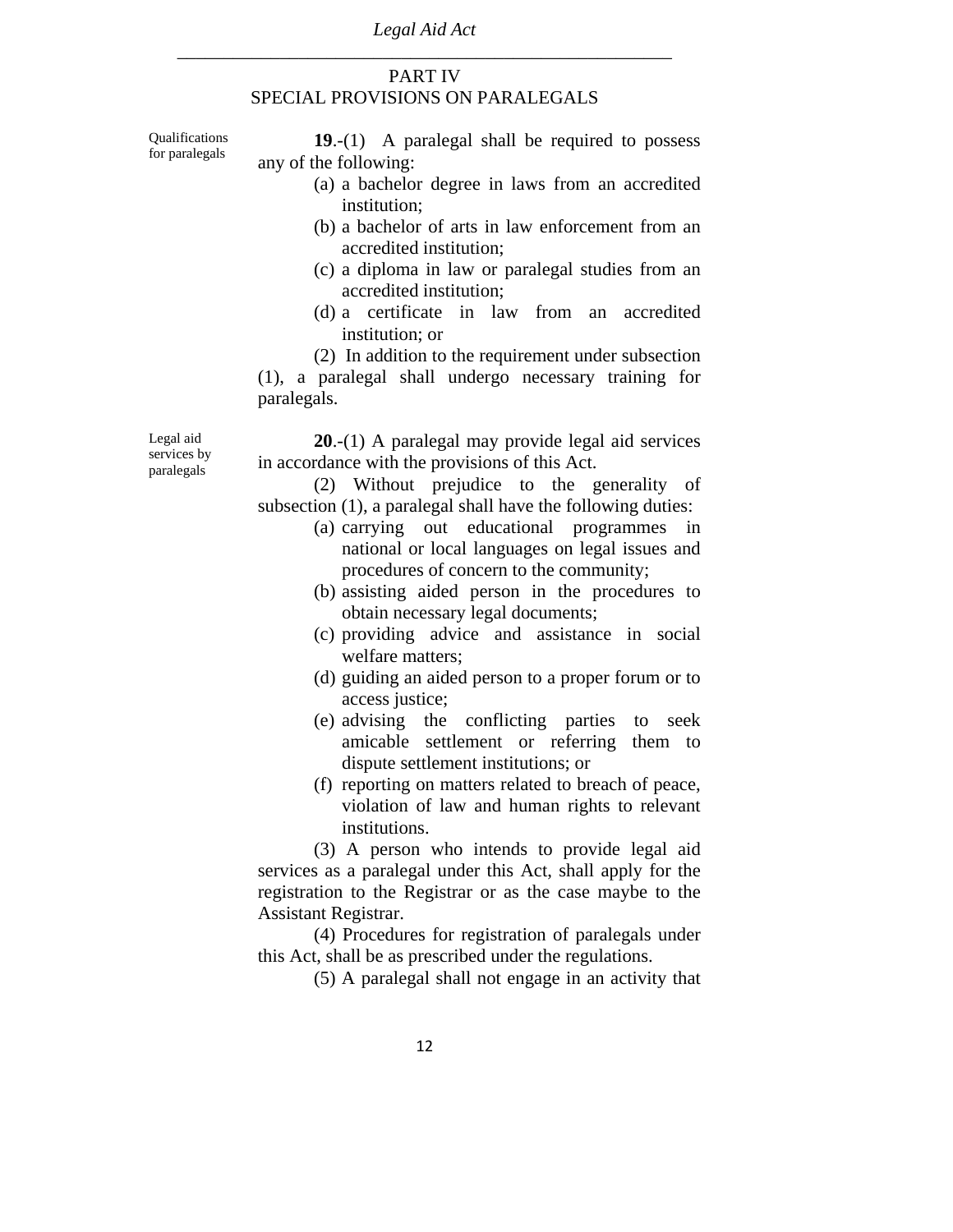is reserved for advocates under any written law.

 (6) A paralegal shall not charge any fee from an aided person for the provision of legal aid under this Act.

 (7) A person who contravenes a provision of this section, commits an offence and shall, upon conviction, be liable to a fine not less than one million shillings or to imprisonment for a term not less than three months, or to both.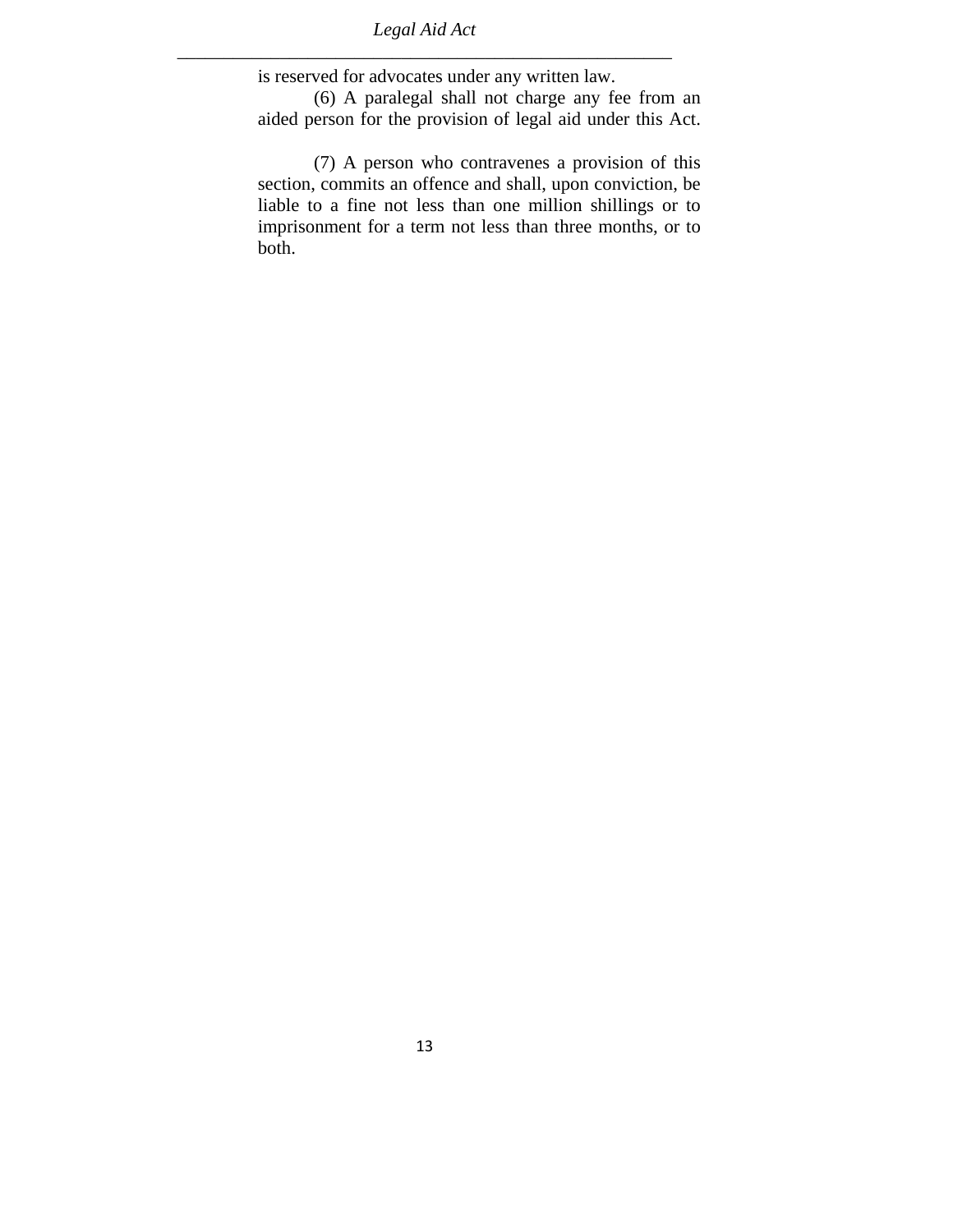#### PART V PROVISION OF LEGAL AID

#### *(a) General provisions*

Application for legal aid **21.**-(1) An indigent person who intends to receive legal aid may apply to the Registrar, Assistant Registrar or legal aid provider. (2) The Registrar or Assistant Registrar shall, upon receipt of the application under subsection (1), refer such application to the legal aid provider for provision of legal aid service to the applicant. (3) An application under subsection (1) shall, with respect to the applicant's eligibility for legal aid services, be assessed in accordance with the legal aid providers procedures. Person who may apply for legal aid **22.** An application for legal aid may be made by- (a) the indigent person; (b) any other person authorised by the indigent person; or (c) any person or an institution on behalf of the indigent person where the authority of the indigent person cannot be reasonably obtained. General

**23.** Subject to sections 20(6) and 25, the legal advice, assistance or representation through legal aid shall not affect the relationship between the rights of an advocate and a client or any privilege arising out of such relationship.

**24**.-(1) Pursuant to the provisions of this Act, legal aid services shall be provided by an advocate or a paralegal on behalf of the legal aid provider.

 (2) A person shall not provide legal aid services unless that person is an advocate or paralegal attached to a legal aid provider.

 (3) Any person who contravenes the provisions of this section commits an offence and shall, upon conviction, be liable to a fine not less than one million shillings or to imprisonment for a term not less than three months, or

principles of legal aid

Legal aid to be provided by institutions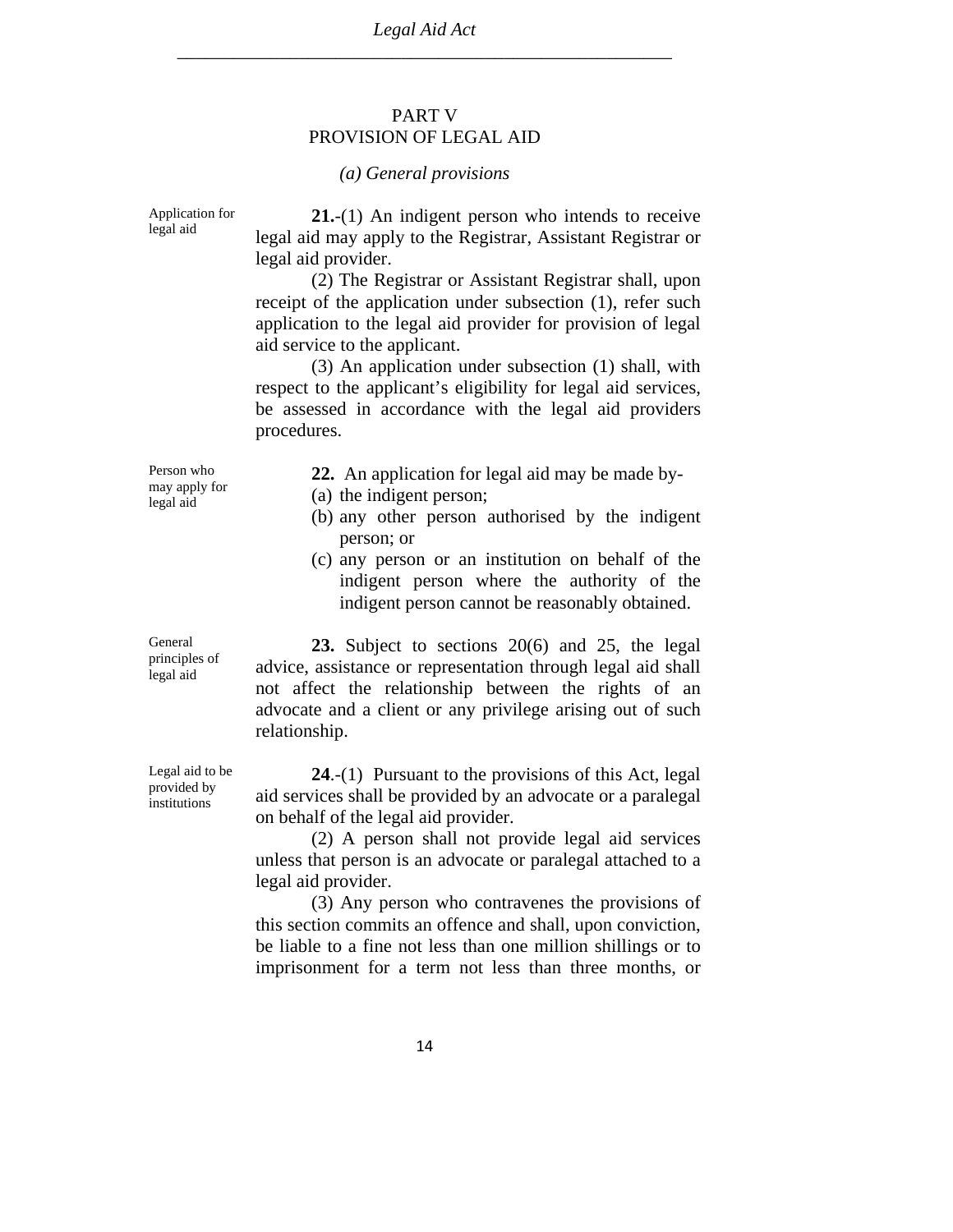both.

Unauthori**s**ed payments

**25.**-(1) A legal aid provider shall not demand, request or receive payment from or, in respect of an aided person, in relation to services rendered under this Act, unless such payment is authori**s**ed under this Act.

 (2) Any person who contravenes the provisions of subsection (1) commits an offence and shall, upon conviction, be liable to a fine not less than two million shillings or to imprisonment for a term not less than **six** months, or both.

 (3) In addition to the sentence imposed under subsection (2), a person who is convicted for receiving payment shall be required to refund the amount he received from the aided person.

Records, monitoring and evaluation

**26.**-(1) A legal aid provider shall-

- (a) provide legal services with a view to protecting the interests of the aided person; and
- (b) keep proper records of activities undertaken on behalf of an aided person and submit the same to the Registrar annually or as may be directed by the Registrar.

 (2) The Registrar or the Assistant Registrar as the case may be, shall monitor and evaluate the activities and the quality of legal services offered by a legal aid provider under sub-section (1).

#### *(b) Legal aid in civil proceedings*

**27.** Where in any civil proceedings it appears to the presiding judge or magistrate that-

- (a) in the interests of justice a person should have legal aid; and
- (b) such person has insufficient means to enable him to obtain the legal services,

the presiding judge or magistrate, as the case may be, shall cause such person to obtain legal aid.

Notification of other parties

Legal aid in civil

proceedings by order of the court

> **28.**-(1) Where a party to civil proceedings is granted legal aid, the legal aid provider shall immediately notify every other party to the proceedings and to the court, of that fact.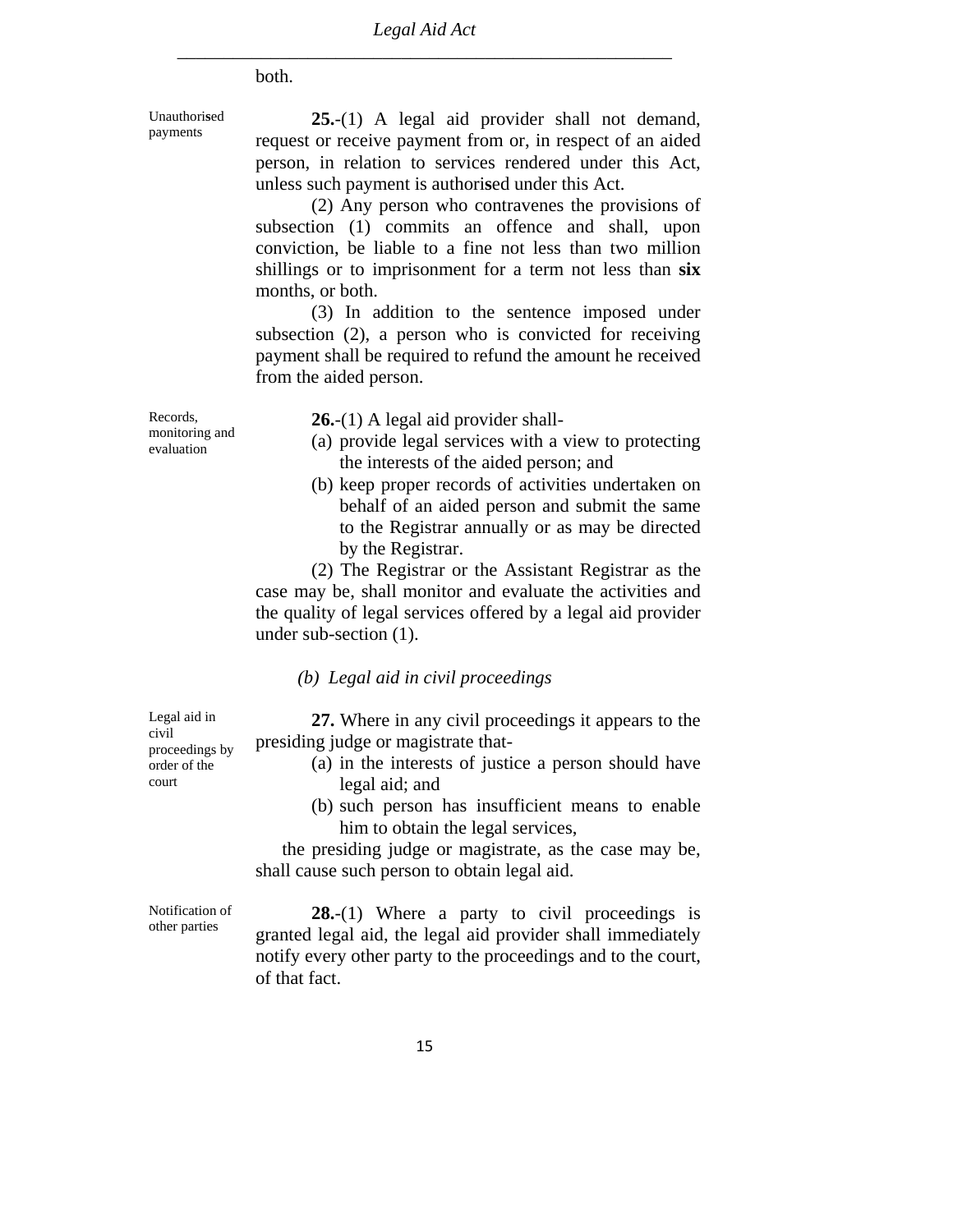(2) Where any other person subsequently becomes a party to the proceedings, the legal aid provider shall give notice to the new party.

 (3) Where the legal aid provider withdraws, the legal aid provider shall immediately notify all parties to the proceedings and the court, of that fact.

**29.** Where an aided person has been awarded costs in any proceedings, such person shall be entitled to the costs, provided that the legal aid provider may have the right to deduct from the award, the costs he incurred in respect of the proceedings.

**30.** A legal aid provider shall take necessary measures to execute a judgment or any settlement in order to recover the proceeds of proceedings.

**31.**-(1) Where an aided person receives legal aid for civil proceedings and loses the case, the court shall not award an order of costs against the aided person, unless there are exceptional circumstances.

 (2) In determining whether there are exceptional circumstances under subsection (1), the court shall take into account any of the following by the aided person-

- (a) conduct that causes the other party to incur unnecessary costs;
- (b) unreasonable refusal to negotiate a settlement or participate in alternative dispute resolution;
- (c) misleading or deceitful conduct; or
- (d) other conduct that abuses the processes of the court.

 (3) Where costs are awarded against the aided person, the legal aid provider shall not be liable for payment of such costs.

**32.** Notwithstanding the provisions of any written law, an aided person shall not be required to furnish security for costs during the trial or appeal proceedings.

*(c) Legal aid in criminal matters*

Aided person not required to provide security for costs

Legal aid by **33.**-(1) Where in any criminal proceedings, it

Costs against aided person

Execution of judgments

Recovery of costs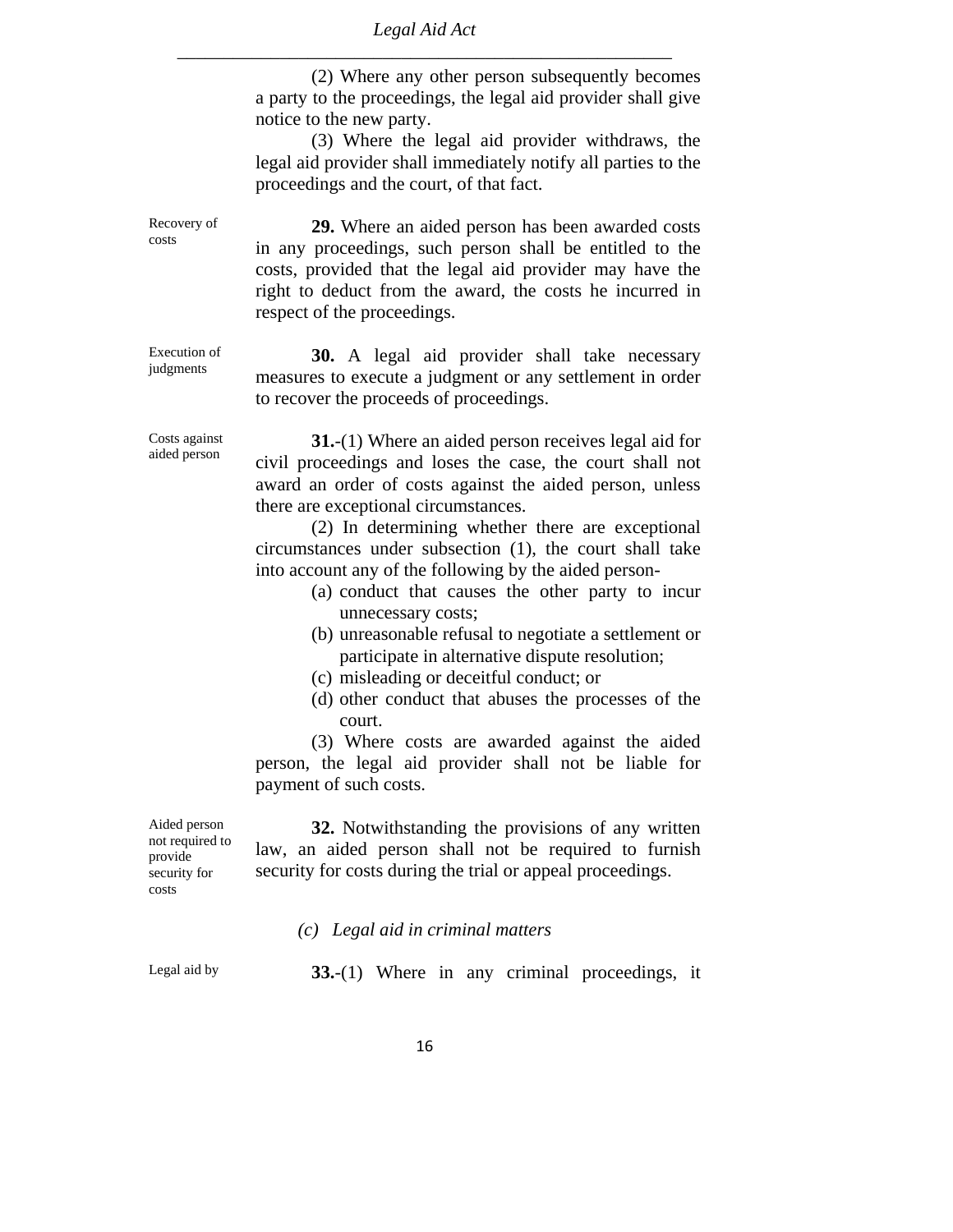order of the

order of the appears to the presiding judge or magistrate that-

- (a) in the interests of justice an accused person should have legal aid in the preparation and conduct of his defence or appeal as the case may be; and
- (b) his means are insufficient to enable him to obtain legal services,

the presiding judge or magistrate, as the case may be, shall certify that the accused ought to have such legal aid and upon such certificate being issued, the Registrar shall assign to the accused a legal aid provider which has an advocate for the purpose of preparation and conduct of his defence or appeal, as the case may be.

 (2) Where in any criminal proceedings a child is an accused, the presiding judge or magistrate shall certify that the accused ought to have such legal aid and upon such certificate being issued the Registrar shall assign to the accused an advocate for the purpose of preparation and conduct of his defence or appeal, as the case may be.

 (3) The Chief Justice shall, by rules published in the *Gazette*, determine the remuneration of advocates assigned to accused person under the provisions of subsection (1) and (2) and the same shall be paid from the Judicial Fund.

 (4) For the purpose of this section "Registrar" means the Registrar of the High Court.

**34**.-(1) Where a legal aid provider which is assigned to an accused person under the provisions of this Act incurs any special expenditure arising out of the performance of its duties, it may submit a claim to the Chief Court Administrator.

 (2) The Chief Court Administrator may, if he is satisfied that the full claim or the portion thereof is reasonable, authorize payment to the legal aid provider of such claim or such portion, as the case may be.

 (3) Any dispute arising out of the decision of the Chief Court Administrator under subsection (2) may be referred to the Chief Justice, whose decision thereon shall be final.

**35.** Where a police officer, a prison officer or any other person charged with a duty of supervising the welfare

Expenses incurred by advocates

Legal aid for children in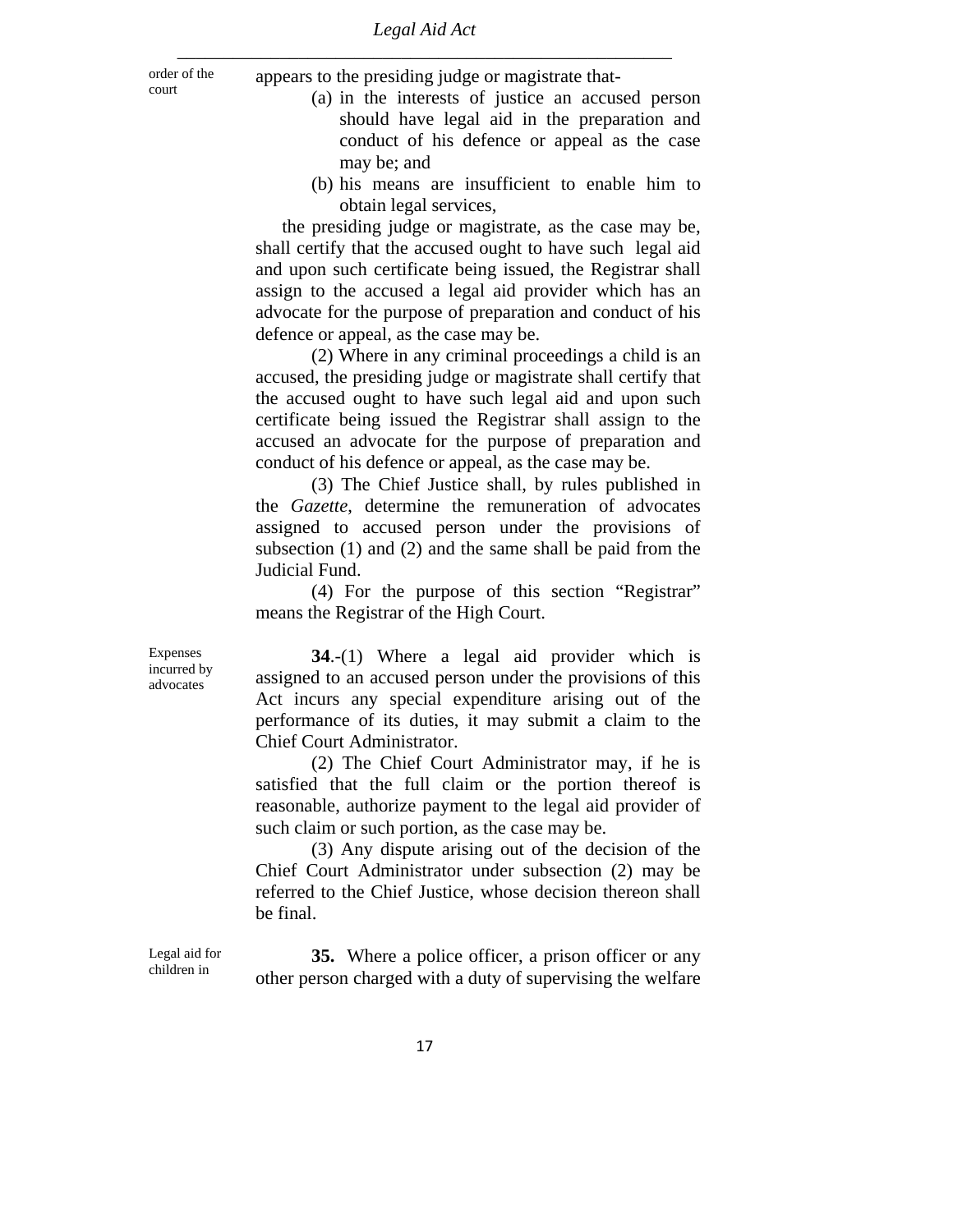police stations

police stations of a child, in execution of his duties, deals with a child as or prisons an accused or a convict, he shall cause such child to obtain legal aid.

Legal aid for persons in custody

**36.** A police station or prison shall designate a mechanism for facilitating the provisions of legal aid services by legal aid providers to accused or a convict in custody.

#### PART VI

#### FINANCIAL PROVISIONS

Sources of fund of the Board

 **37.** The funds of the Board shall consist of-

- (a) any sums that may be appropriated by the Parliament;
- (b) any monies raised by way of donations or grants made within and outside the United Republic of Tanzania; and
- (c) such sums of money or assets which may vest in or accrue to the Board from other sources by way of fees, grants or in any other way under this Act or any other written law or in respect of the matter incidental to the carrying out of its functions.

**38**.-(1) The Board shall, before the commencement of a financial year, cause to be prepared, estimates of the revenue and expenditure for the year.

 (2) The annual estimates shall make provision for all estimated expenditure of the Board for a financial year concerned, and the Board shall in particular, approve recurrent and development expenditure.

 (3) The annual estimates shall be submitted to the Minister who shall cause them to be laid before the National Assembly within three months from the date of their submission to him.

Annual performance report

**39**. The Registrar shall, within three months, prepare and submit to the Minister an annual report on the performance of the Board during the financial year and the Minister shall cause a copy of the report to be laid before the National Assembly.

Annual estimates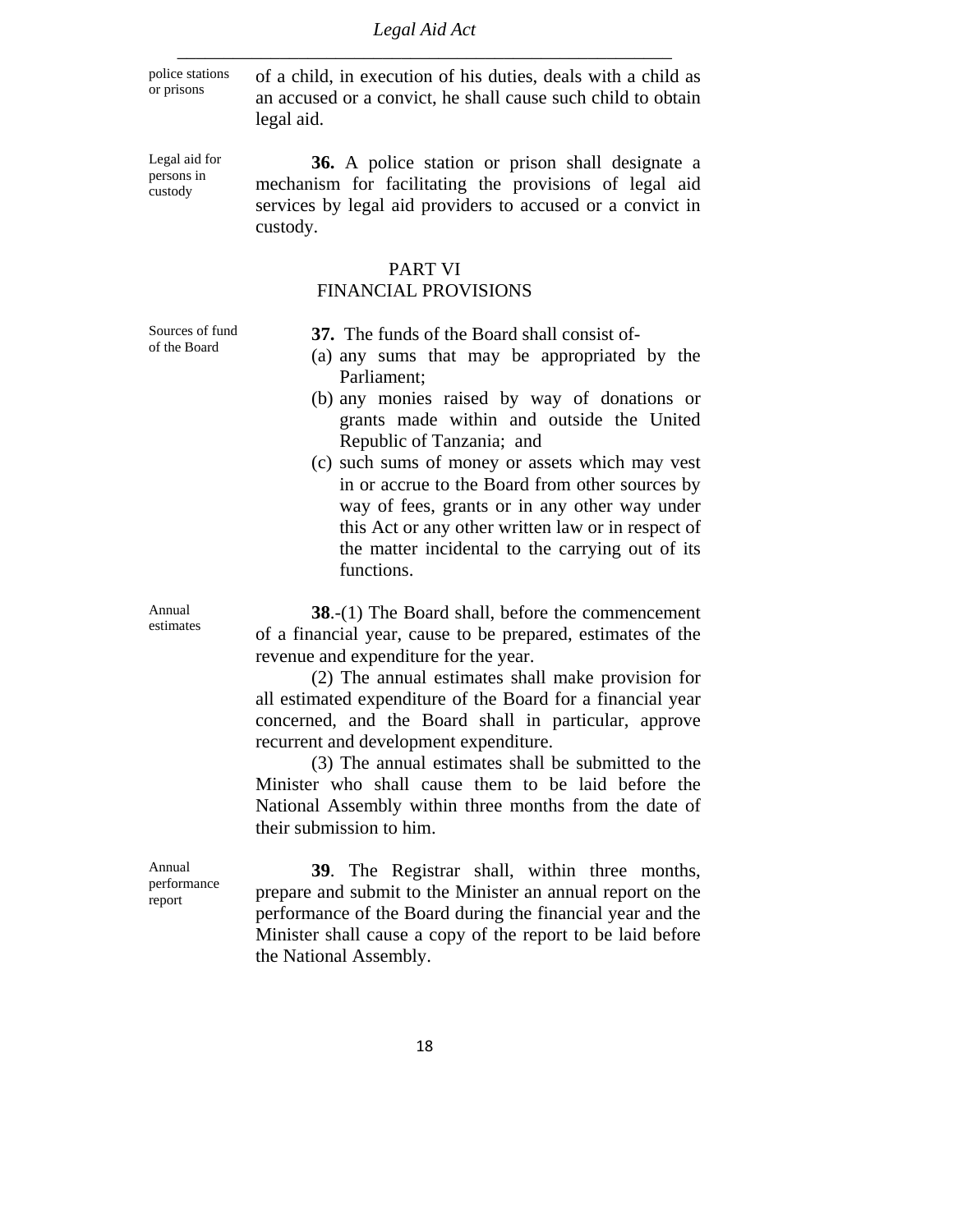**40**.-(1) The Board shall keep proper books of accounts.

 (2) Within three months from the end of each financial year, the Board shall submit to the Controller and Auditor General accounts of the Board together with-

- (a) a statement of financial activities and income and expenditure during that financial year; and
- (b) a statement of assets and liabilities of the Board existing at the end of such financial year.

 (3) The accounts of the Board shall be audited by the Controller and Auditor General.

#### PART VII

#### MISCELLANEOUS PROVISIONS

Registrar may require proof of existence

Books of accounts

> **41**.-(1) Where the Registrar has reason to suspect that a legal aid provider has ceased to exist or he is no longer providing legal aid, he may issue a notice in writing to the office bearers of that legal aid provider or publish a notice in a newspaper widely circulating in Mainland Tanzania, requiring him to submit to the Registrar within a period of thirty days, proof of his existence.

> (2) Where the legal aid provider fails to submit to the Registrar proof of his existence, the Registrar shall cancel the certificate of its registration and remove its name from the register.

Obligations relating to professional conduct

**42**.-(1) An advocate who provides legal aid under this Act shall be required to adhere to any rules or codes of conduct of a professional body to which he belongs and his rights, obligations, responsibilities, or duties as a member of such body shall not in any way be affected by the provisions of this Act.

 (2) The Minister shall, by notice published in the *Gazette*, provide a code of conduct for legal aid providers and paralegals.

 (3) The code of conduct referred to under subsection (2) shall provide for-

- (a) the protection of the rights and interests of an aided person;
- (b) duties to the aided person, the Registrar and court;
- (c) conflict of interest;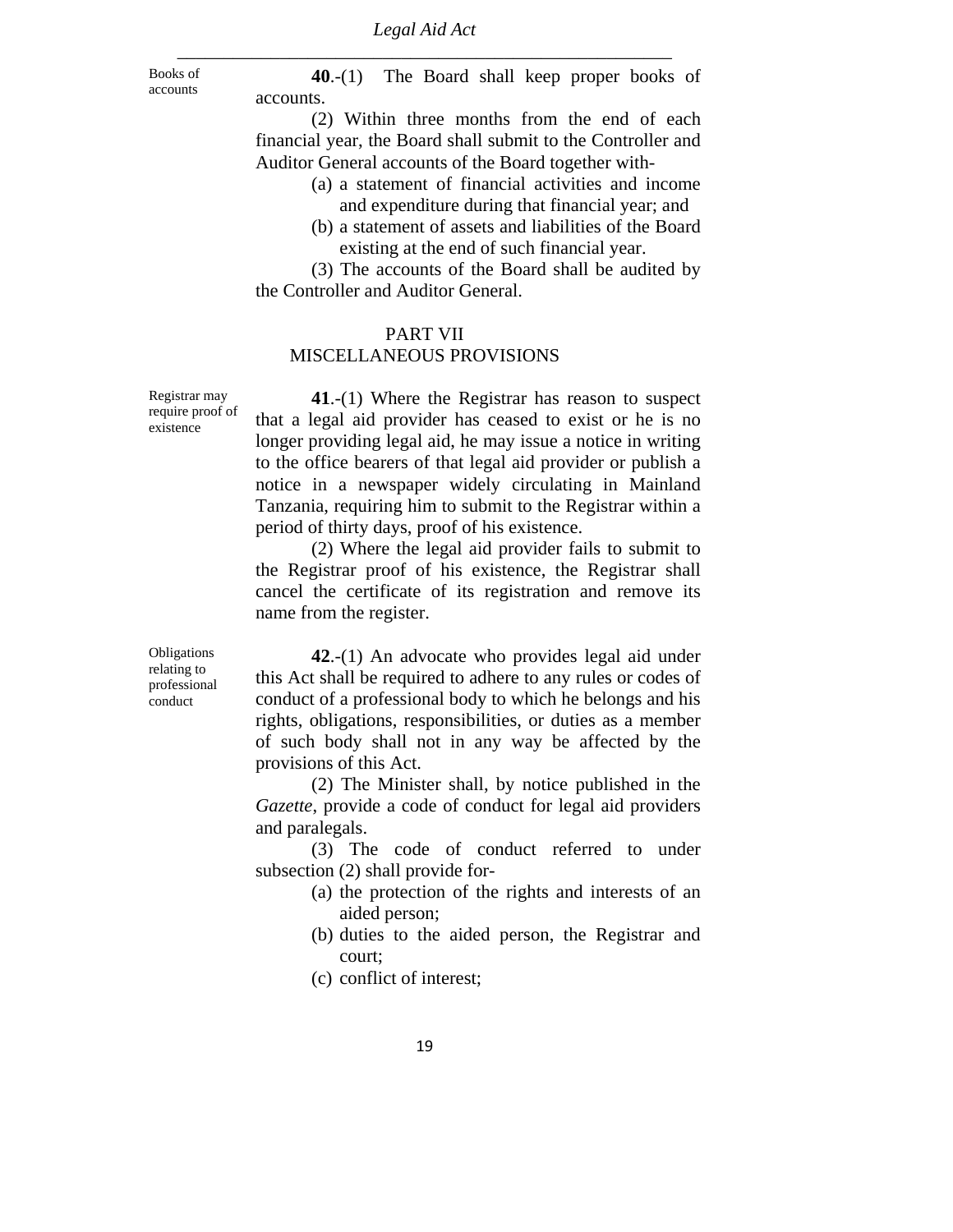- (d) observance of confidentiality;
- (e) in the case of professionals, the duty to observe prescribed ethical standards of their respective professional bodies;
- (f) probity and ethical conduct; and
- (g) any other matter connected therewith.

**43**.-(1) Subject to the provisions of this Act, no legal aid provider, advocate or paralegal shall engage in any political activities.

 (2) A person who contravenes subsection (1), commits an offence and shall, on conviction, be liable to a fine of not less than five million shillings but not more than ten million shillings or to imprisonment for a term not less than six months but not more than twelve months or to both.

Prohibition of misuse of funds for legal aid

Prohibition from political activities

> **44**.-(1) Every legal aid provider or any person receiving funds, aid or other kind of assistance for the purpose of providing legal aid under this Act, shall ensure that such funds, aid or assistance received is used for the provision of legal aid under this Act.

> (2) Any person who contravenes this section commits an offence and shall, on conviction, be liable to a fine of not less than ten million shillings but not exceeding fifteen million or to imprisonment for a term of not less than six months but not exceeding twelve months or to both.

General offences

**45**. A person who:

- (a) fraudulently makes, causes or permits to be made, any false or incorrect entry in the Register or any copy of it;
- (b) provides legal aid without having qualifications as prescribed under this Act;
- (c) makes any statement which is false in a material particular or misleading, with a view to gaining any advantage or privilege under this Act;
- (d) impersonates any person registered or deemed to be registered in terms of this Act;
- (e) refuses or fails without lawful cause to appear, having been duly summoned to appear, at an inquiry by the Registrar under this Act; and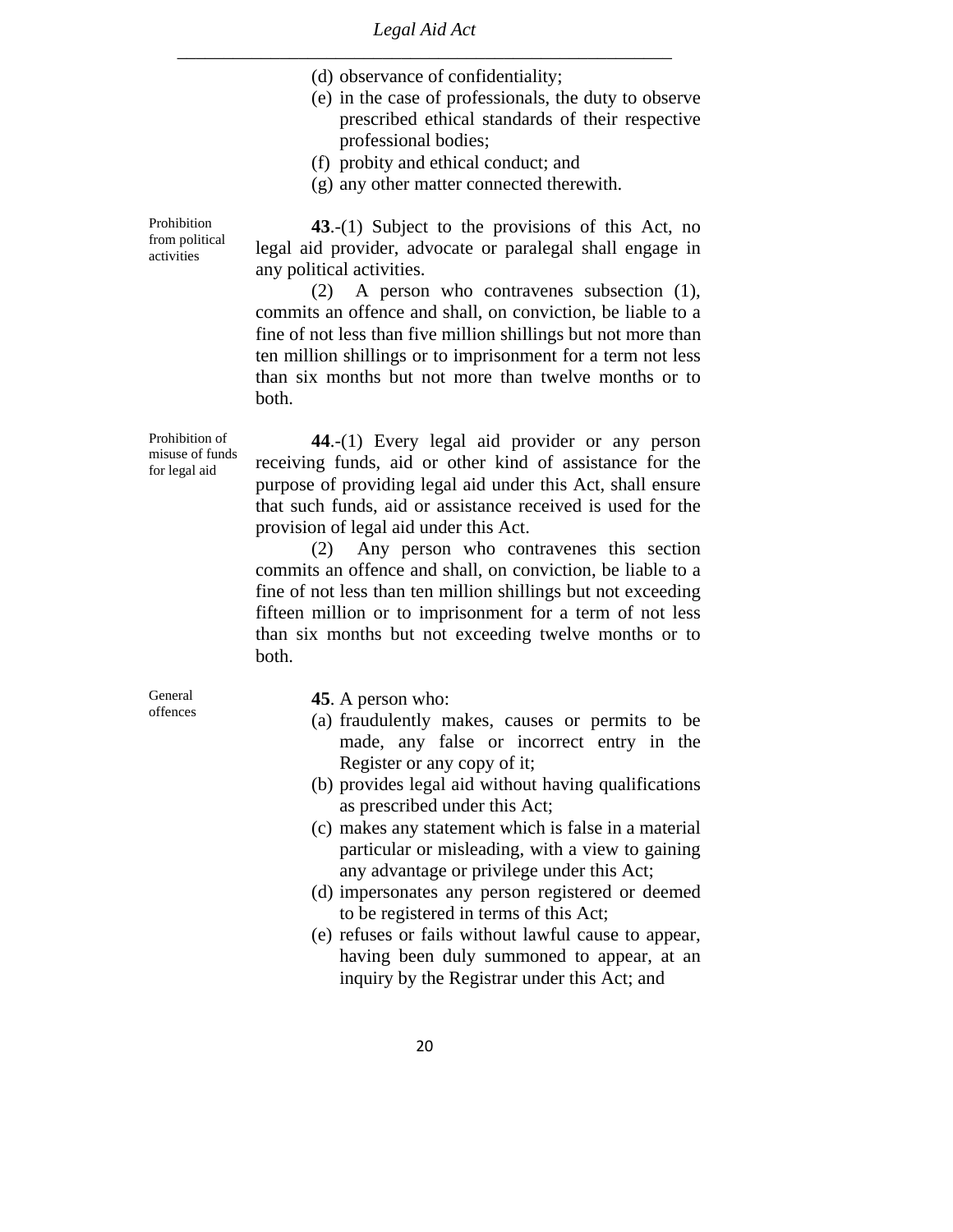> (f) obstructs or hinders a member of the Board or the Registrar or of any other person in the exercise of his powers or the performance of his functions under this Act,

 commits an offence, and upon conviction, shall be liable to a fine of not less than one million shillings or imprisonment for a term of not less than six months or both.

**46**. The Registrar shall, annually, publish in the *Gazette*, in widely circulating newspapers in Mainland Tanzania, and in any other means of communication the names of registered legal aid providers, and legal aid providers whose names have been cancelled.

**47.**-(1) The Minister may make regulations for the better carrying into effect of the provisions of this Act.

 (2) Notwithstanding the generality of subsection (1), the Regulations made under this Act may provide for-

- (a) the procedures for the provision of legal aid to persons detained at police stations, or in remand, prison or other places of lawful custody;
- (b) procedures, terms and conditions of registration of legal aid providers and paralegals;
- (c) procedures for inspection of legal aid providers;
- (d) fees to be paid under this Act;
- (e) procedures for management of disputes and complaints under this Act;
- (f) the records to be kept by legal aid providers in relation to legal aid assignments and the reports to be submitted to the Registrar;
- (g) the amount payable by an aided person;
- (h) procedures for appeal under this Act, and
- (i) any other matter which is required to be prescribed under this Act.

**48**.-(1) The Legal Aid (Criminal Proceedings) Act is hereby repealed.

 (2) Notwithstanding subsection (1), all orders, rules, guidelines, directives and regulations made under the repeal Act, shall have effect until such other subsidiary legislations are made under this Act.

Powers of the Minister to make regulations

Publication of legal aid providers

Repeal and saving

Cap. 21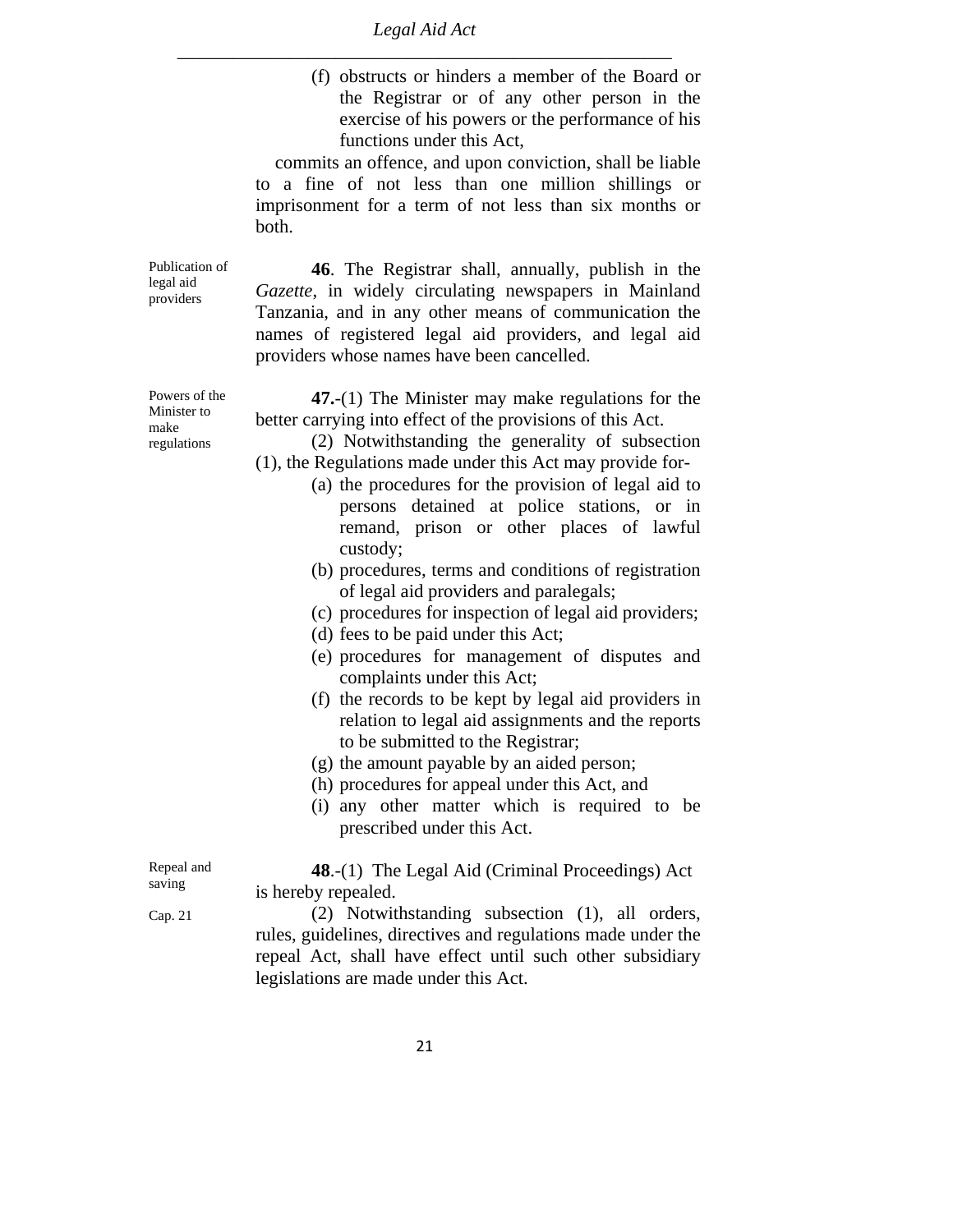Transitional arrangement

**49**.-(1) Notwithstanding the provisions of this Act, all legal aid arrangements which are in existence on the date of commencement of this Act shall be continued and concluded as if this Act had not been passed.

 (2) All institutions that provide legal aid services shall continue to provide the services until the expiry of the period of twelve months from the date of coming into force of this Act and whereupon they shall cease to provide the services and be required to register in accordance with this Act.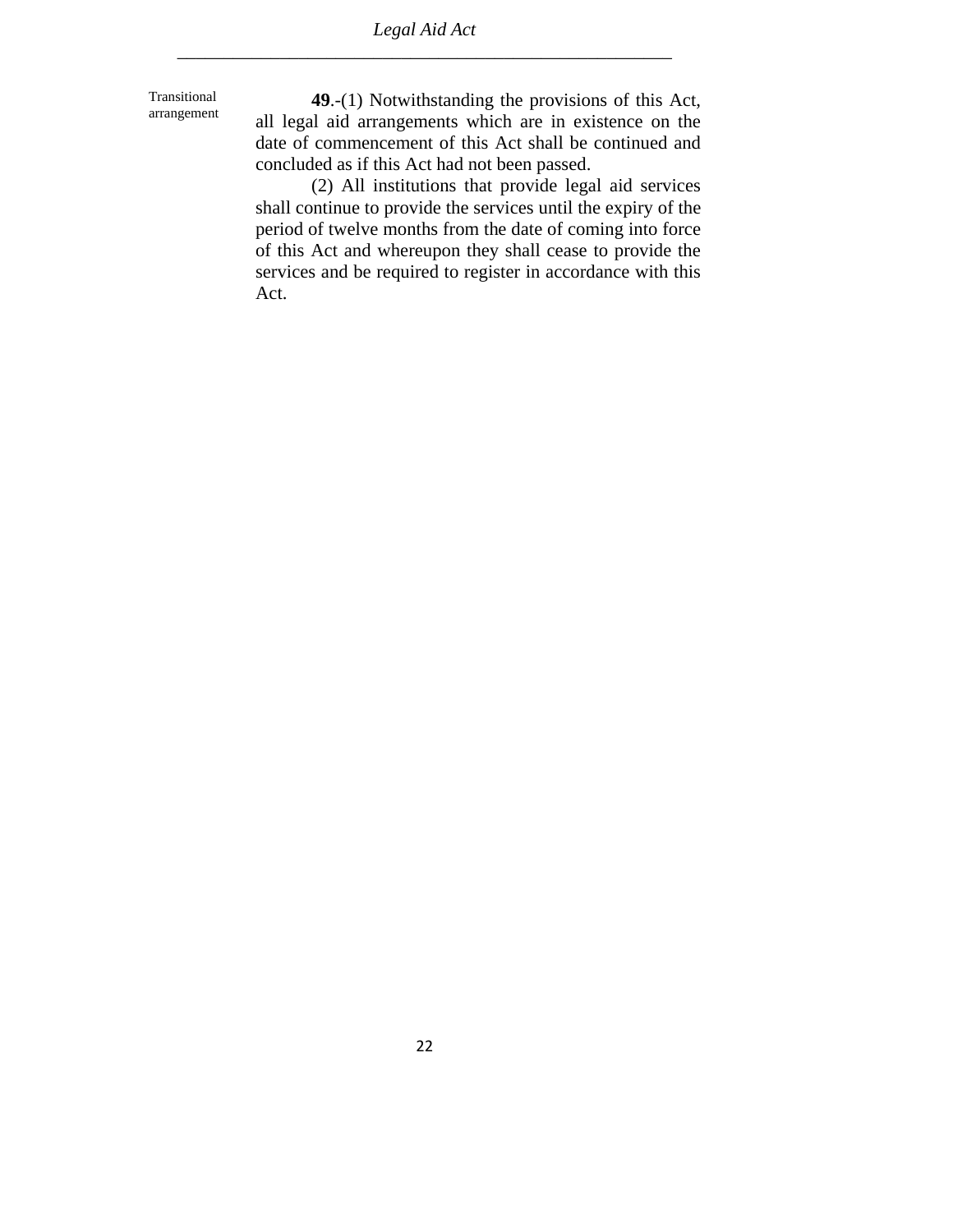#### $\overline{\phantom{a}}$ **SCHEDULE**   $\overline{\phantom{a}}$

*(Made under section 4(2))*  $\overline{\phantom{a}}$ 

#### **COMPOSITION, TENURE OF OFFICE AND PROCEEDINGS OF THE BOARD**

Composition **1**.-(1) The National Legal Aid Advisory Board shall consist of the Chairman and other seven members appointed by the Minister as follows:

- (a) a Chairman who is a Judge of the High Court of Tanzania appointed by the Minister in consultation with the Chief Justice;
- (b) the Attorney General or his representative not below the rank of law officer;
- (c) one representative from legal aid providers;
- (d) the Commissioner for Social Welfare or his representative;
- (e) the Inspector General of Police or his representative who is not below the rank of the Commissioner;
- (f) the Commissioner General of Prisons or his representative who is not below the rank of the Commissioner;
- (g) Director of legal services from the Ministry responsible for Local Government Authority or his representative;
- (h) a representative of persons with disability; and
- (i) one representative from paralegal organisations umbrella body.

 (2) The appointing authority shall in appointing members under subparagraph (1) ensure that there is gender representation in the Board.

 (3) The Board may co-opt such number of persons to represent any interest as the Board may determine except that the co-opted member shall not have the right to vote.

| Vice-Chairman       | 2. The members shall elect one amongst their number to be<br>Vice-Chairman of Board, and any member elected as Vice-Chairman, may<br>subject to his continuing to be a Vice-Chairman, hold office for a term of<br>three years from the date of his election.                                                                                                                                                                                                                |
|---------------------|------------------------------------------------------------------------------------------------------------------------------------------------------------------------------------------------------------------------------------------------------------------------------------------------------------------------------------------------------------------------------------------------------------------------------------------------------------------------------|
| Tenure of<br>office | <b>3.</b> (1) The members of the Board shall hold office for a period of<br>three years and shall be eligible for re-appointment for a further period of<br>three years.<br>(2) A member of the Board may at any time resign his office by<br>giving notice in writing addressed to the Minister, and from the date<br>specified in the notice or, if no date is so specified, from the date of the<br>receipt of the notice by the Minister, he shall cease to be a member. |

Vacancy **4.** Where any member ceases to be a member for any reason before the expiration of his term of office, the appointing authority may appoint another person in his place and the person so appointed shall hold office for the remainder of the term of his predecessor.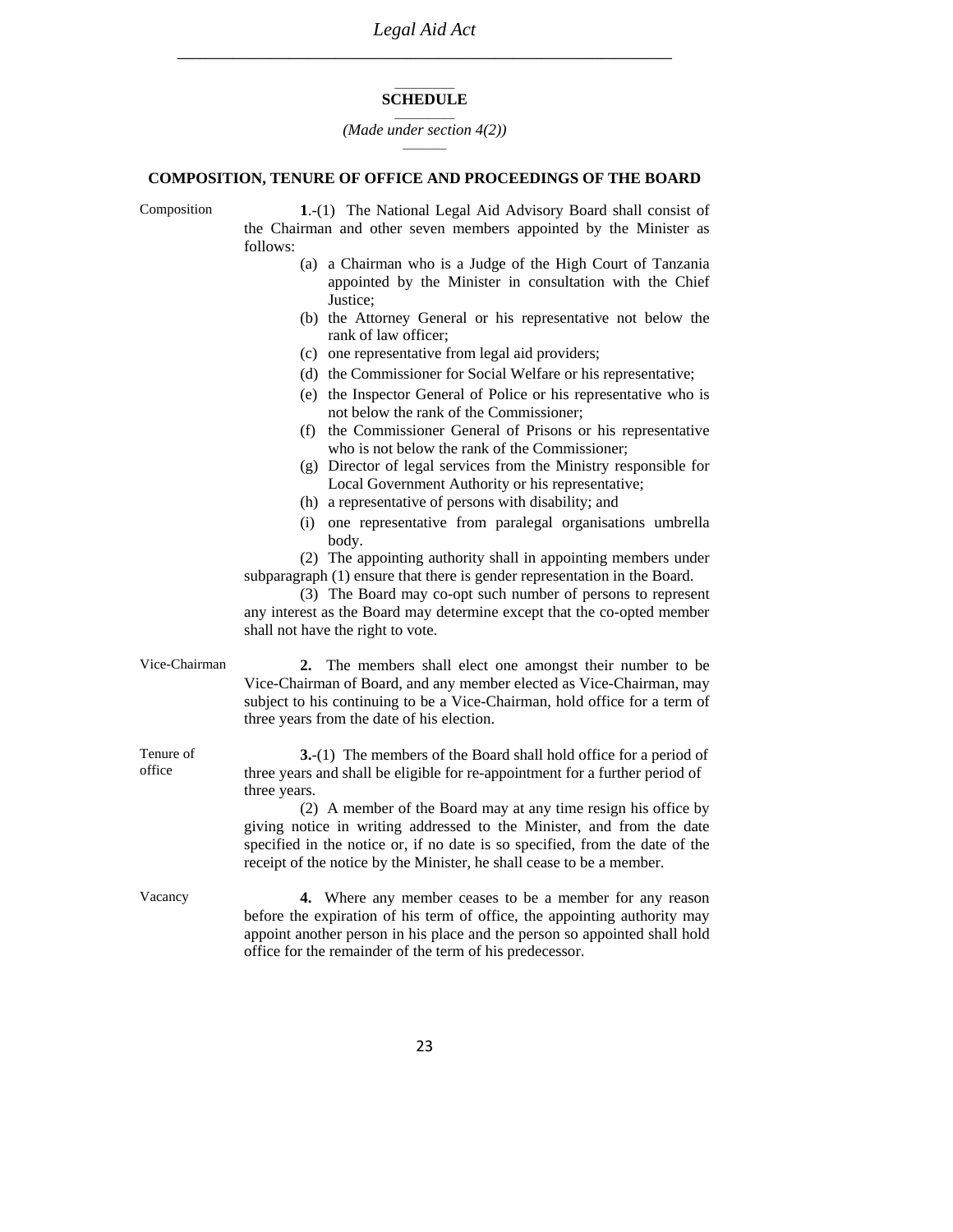# *Legal Aid Act*

| Meetings of<br>the Board                      | 5.-(1) The Board shall ordinarily meet for the transaction of its<br>business at the time and at the place determined by it, but shall meet at<br>least once in every three months.                                                                                                                                                                                                                                                                                                                                                                                                                                                                      |
|-----------------------------------------------|----------------------------------------------------------------------------------------------------------------------------------------------------------------------------------------------------------------------------------------------------------------------------------------------------------------------------------------------------------------------------------------------------------------------------------------------------------------------------------------------------------------------------------------------------------------------------------------------------------------------------------------------------------|
|                                               | (2) The Chairman, or in his absence the Vice-Chairman, shall<br>preside at every meeting of the Board and in the absence of both, the<br>Chairman and the Vice-Chairman, the members present shall appoint one<br>of their number to preside over the meeting.                                                                                                                                                                                                                                                                                                                                                                                           |
|                                               | (3) The Chairman or in his absence the Vice-Chairman, may at<br>any time call special meeting of the Board to deliberate on any matter<br>which he considers to be urgent.<br>(4) The Chairman, or in his absence the Vice-Chairman may                                                                                                                                                                                                                                                                                                                                                                                                                  |
|                                               | invite any person who is not a member to participate in the deliberations at<br>any meeting of the Board, but the person so invited shall not be entitled to<br>vote.                                                                                                                                                                                                                                                                                                                                                                                                                                                                                    |
| Quorum                                        | 6. The Quorum at any meeting of the Board shall be at least five<br>members.                                                                                                                                                                                                                                                                                                                                                                                                                                                                                                                                                                             |
| Decision of the<br>Board                      | Matters proposed at a meeting of the Board shall be<br>$7-(1)$<br>decided by a majority of the votes of the members present and voting and<br>in the event of any equality of votes the person presiding shall have a<br>second casting vote in addition to his original or deliberative vote.<br>(2) A decision may be made by the Board without a meeting by<br>a circulation of the relevant papers amongst the members and the<br>expression of the views of the majority of the members in writing shall be<br>honoured but any member may require that the decision be deferred and<br>the subject matter be considered at a meeting of the Board. |
| Minutes of the<br>meetings                    | 8.-(1) The Board shall cause to be recorded and kept minutes of<br>all business conducted or transacted at its meetings, and the minutes of<br>each meeting of the Board shall be read and confirmed, or amended and<br>confirmed, at the next meeting of the Board and signed by the person<br>presiding at the meeting and the secretary.<br>(2) Any minutes purporting to be signed by the person presiding<br>at a meeting of the Board shall, in the absence of proof of error, be<br>deemed to be a correct record of the meeting whose minutes they purport<br>to be.                                                                             |
| Vacancies not<br>to invalidate<br>proceedings | 9. The validity of any act or proceeding of the Board shall not be<br>affected by any vacancy among its member or by any defect proceedings<br>in the appointment of any of them.                                                                                                                                                                                                                                                                                                                                                                                                                                                                        |
| Orders and<br>directions of<br>the Board      | 10. All orders, directions, notices or other documents made or<br>issued on behalf of the Board shall be signed by-<br>(a) the Chairman or Vice-Chairman of the Board, as the case<br>may be; or<br>(b) the Secretary.                                                                                                                                                                                                                                                                                                                                                                                                                                   |
| Remuneration<br>of members of<br>the Board    | A member of the Board shall be entitled to such<br>11.<br>remuneration, fees or allowances for expenses as the Minister may, upon<br>recommendations of the Board prescribe from time to time,                                                                                                                                                                                                                                                                                                                                                                                                                                                           |
|                                               | 24                                                                                                                                                                                                                                                                                                                                                                                                                                                                                                                                                                                                                                                       |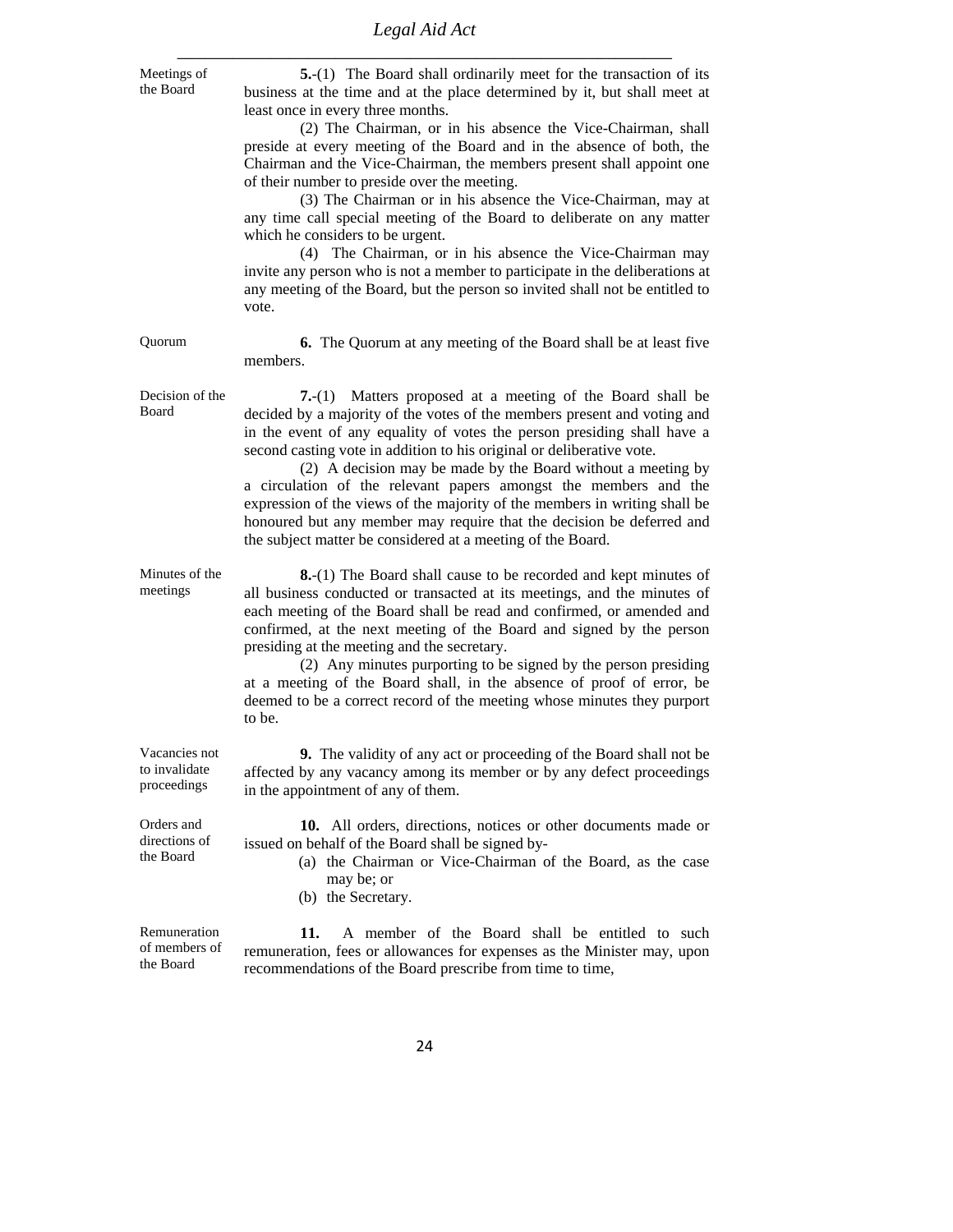Board may regulate proceedings

**12.** Subject to the provisions of this Schedule, the Board may regulate its own proceedings.

#### **\_\_\_\_\_\_\_\_\_\_\_\_\_ OBJECTS AND REASONS \_\_\_\_\_\_\_\_\_\_\_\_\_\_\_\_**

At present there is no legal aid framework in the country to regulate and coordinate the provision of legal aid. The State provides limited assistance to accused persons being tried for capital offences such as murder, manslaughter and treason. However, such assistance is mainly limited to the High Court. Various civil society organisations provide for some services ranging from legal advice to legal representation in court. This work is not coordinated between the various organisations and the Government. The schemes run by the civil society organisations are heavily dependent on donor funding which are not always forthcoming and thus impacts negatively on sustainability.

Further, the increase of legal aid providers and paralegals attracts the need to have them regulated and coordinated.

Thus, the Bill seeks to introduce a comprehensive legal framework that will fill the gap and work as a solution in eliminating the preceeding challenges and ensuring that legal aid in the country brings about positive impact in the welfare of individuals especially indigent persons.

For the purpose of appreciating the intended objectives, the Bill is divided into Seven Parts.

Part I contains preliminary provisions which include short title, application and interpretation of various term used in the proposed Bill.

Part II provides for the provisions on administration and coordination of legal aid providers, establishes Legal Aid Advisory Board and its function, also provides for the designation of the Registrar and his functions. Further, it provides for the appointment of the Assistant Registrars and registration of legal aid providers at regional and district level.

Part III provides for the provisions on registration for legal aid providers, outlines the qualifications for registration as legal aid provider, issuance of a certificate of registration to a legal aid provider, circumstances which will lead to suspension or cancellation of certificate of registration, rights to appeal against the decision of suspension or cancelation of certificate.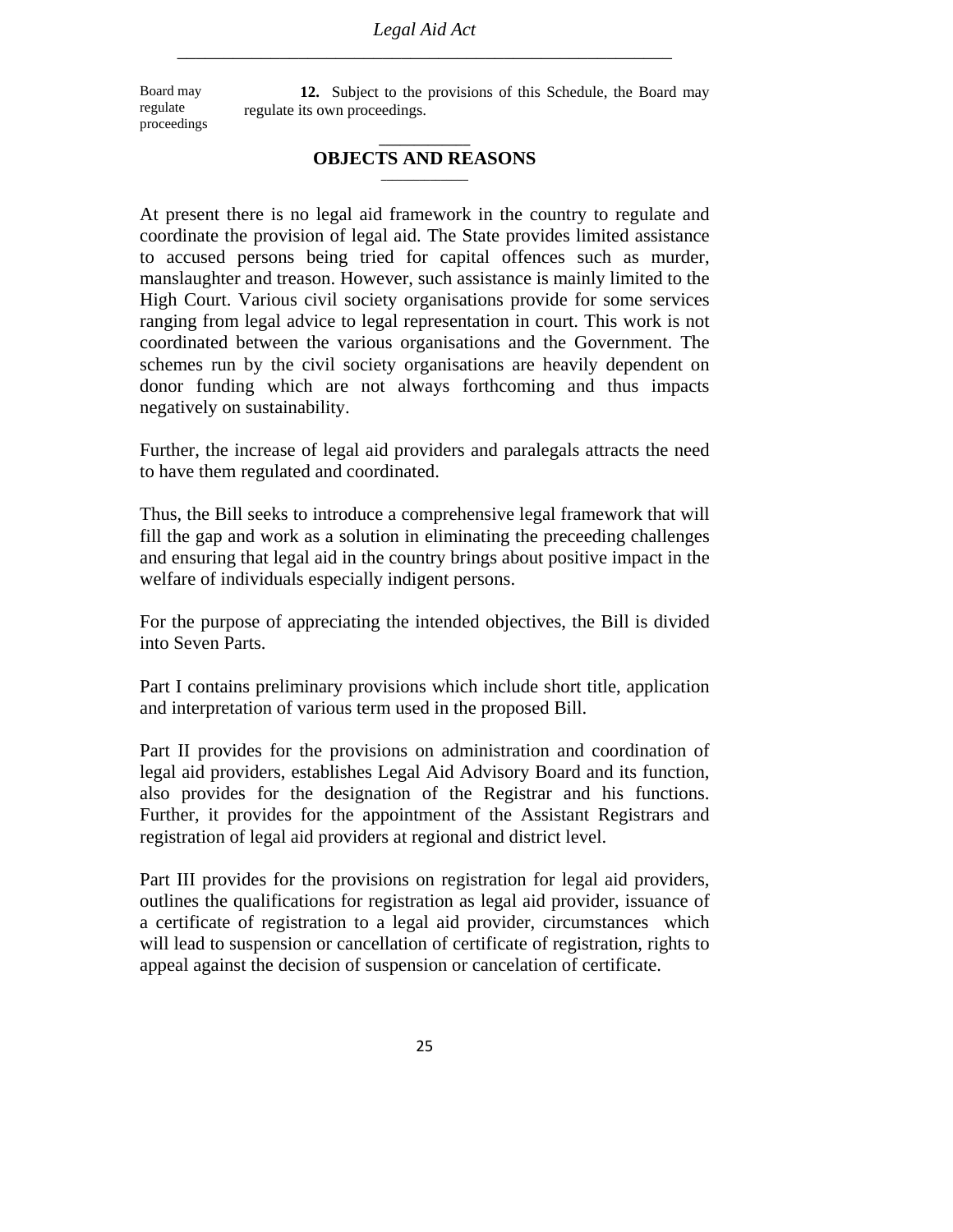Part IV of the Bill provides for special provisions on paralegals, their qualifications, duties and the requirement of paralegals to provide legal advice and assistance in accordance with the provisions of the proposed Bill. Paralegals are restricted from charging fees from any aided person and to engage on activity reserved for advocates.

Part V of the Bill provides for persons who may apply for legal aid, general principles of legal aid, legal aid in civil proceedings and criminal proceedings by order of the Court. Further, it provides for legal aid to children and persons in police stations, prison and any other lawfully custody.

Part VI of the Bill deals with financial provisions. It contains provisions relating to sources of funds of the Board, annual estimates, an annual performance report and books of accounts.

Part VII of the Bill provides for Miscellaneous provisions, power of the Registrar to issue notice to require proof of existence of legal aid providers, obligation relating to professional conduct of legal aid providers, powers of the Minister to make regulations and code of conduct for legal aid providers and paralegals. Further, the Part provides for the repeal, savings and transitional arrangements.

| Dar es Salaam,     | <b>HARRISON G. MWAKYEMBE</b>                  |
|--------------------|-----------------------------------------------|
| $2nd$ August, 2016 | Minister for Constitutional and Legal Affairs |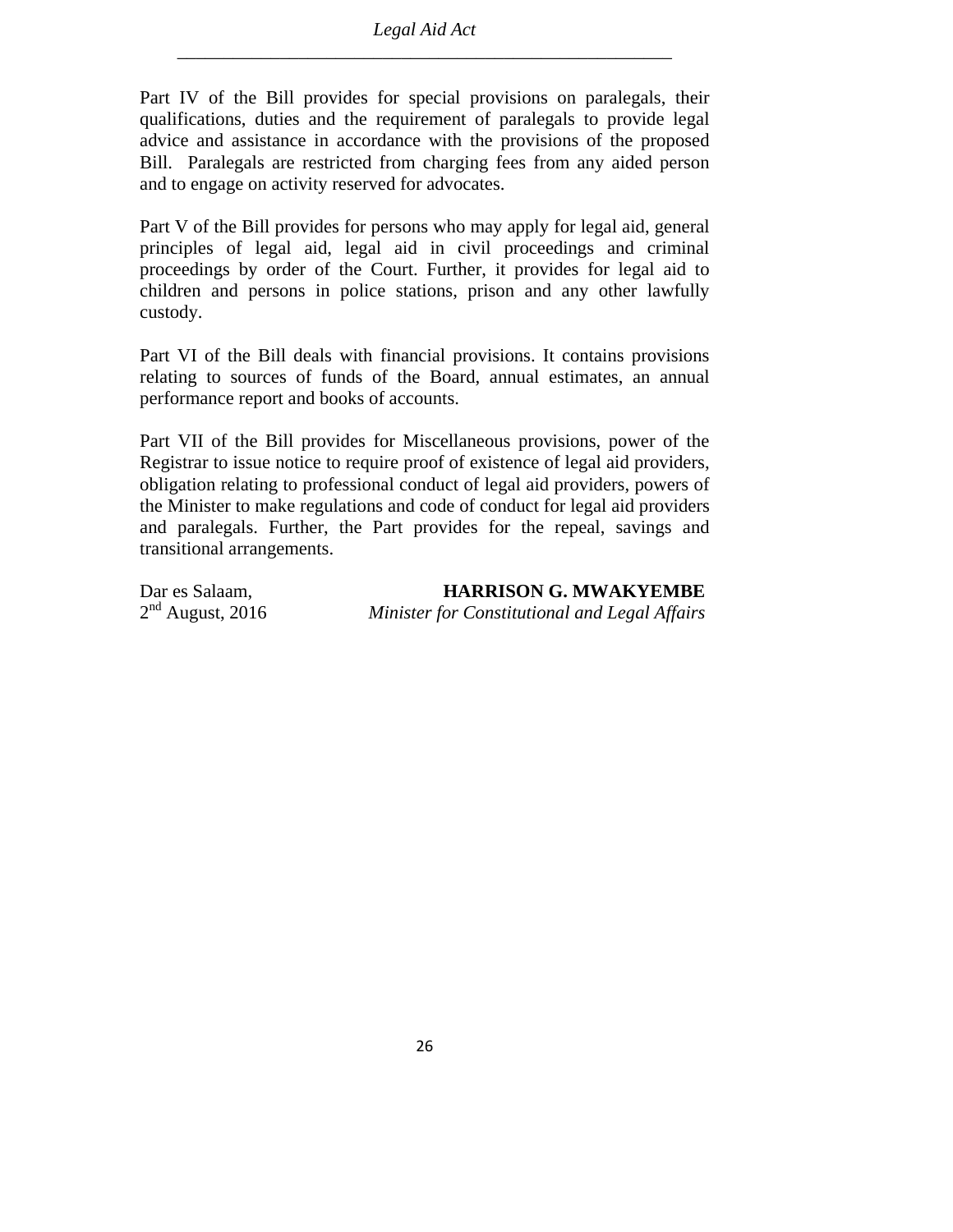## SHERIA YA MSAADA WA KISHERIA, 2016

## MPANGILIO WA VIFUNGU

#### SEHEMU YA KWANZA MASHARTI YA UTANGULIZI

#### *Kifungu Jina*

- 1. Jina na tarehe ya kuanza kutumika.
- 2. Matumizi.
- 3. Tafsiri.

#### SEHEMU YA PILI

## USIMAMIZI NA URATIBU WA WATOA HUDUMA YA MSAADA WA KISHERIA

- 4. Uanzishwaji wa Bodi.
- 5. Kazi za Bodi.
- 6. Msajili wa utoaji wa msaada wa kisheria.
- 7. Kazi za Msajili.
- 8. Uteuzi wa Wasajili Wasaidizi.

#### SEHEMU YA TATU

## USAJILI WA WATOA HUDUMA YA MSAADA WA KISHERIA

- 9. Daftari la watoa huduma ya msaada wa kisheria.
- 10. Sifa za usajili wa mtoa huduma ya msaada wa kisheria.
- 11. Maombi ya usajili.
- 12. Ushughulikiaji wa maombi.
- 13. Kukataliwa kwa usajili.
- 14. Rufaa.
- 15. Cheti cha usajili.
- 16. Kusitishwa na kufutwa kwa cheti.
- 17. Utaratibu wa kusitisha au kufuta.
- 18. Usimamizi wa watoa huduma ya msaada wa kisheria.

#### SEHEMU YA NNE

#### MASHARTI MAALUM KWA WASAIDIZI WA KISHERIA

- 19. Sifa za wasaidizi wa sheria.
- 20. Huduma ya msaada wa kisheria ya wasaidizi wa kisheria.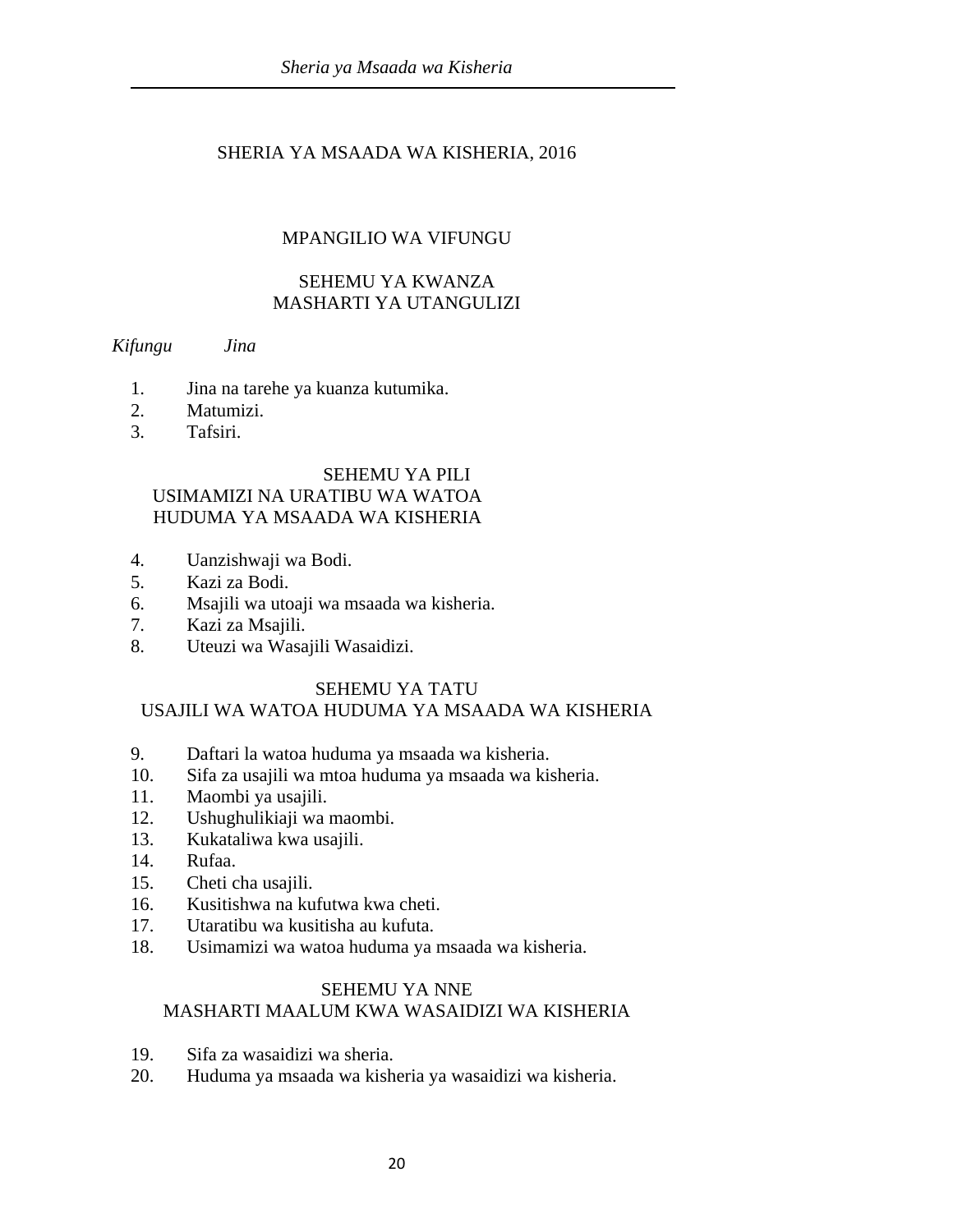#### SEHEMU YA TANO UTOAJI WA HUDUMA ZA MSAADA WA KISHERIA

## *(a) Masharti ya Jumla*

- 21. Maombi ya huduma ya msaada wa kisheria.
- 22. Mtu anayeweza kuomba huduma ya msaada wa kisheria.
- 23. Kanuni za jumla za huduma ya msaada wa kisheria.
- 24. Huduma za msaada wa kisheria zinazotolewa na taasisi.
- 25. Malipo yasiyoruhusiwa.
- 26. Kumbukumbu, ufuatiliaji na tathmini.

#### *(b) Msaada wa kisheria katika mashauri ya madai*

- 27. Msaada wa kisheria katika mashauri ya madai kwa amri ya mahakama.
- 28. Taarifa kwa upande mwingine.
- 29. Urejeshwaji wa gharama.
- 30. Utekelezaji wa hukumu.
- 31. Gharama dhidi ya mtu aliyesaidiwa.
- 32. Mtu anayesaidiwa kutotakiwa kutoa dhamana ya gharama ya shauri.

#### *(c) Msaada wa Kisheria kwenye Mashauri ya Jinai*

- 33. Msaada wa kisheria kwa amri ya mahakama.
- 34. Gharama atakazopata wakili.
- 35. Msaada wa kisheria kwa watoto walio katika vituo vya polisi au magereza.
- 36. Msaada wa kisheria kwa watu walio kizuizini.

### SEHEMU YA SITA MASUALA YA FEDHA

- 37. Vyanzo vya mapato ya Bodi.
- 38. Makadirio ya Mwaka.
- 39. Taarifa ya mwaka ya utekelezaji.
- 40. Vitabu vya hesabu.

## SEHEMU YA SABA MASHARTI MENGINEYO

- 41. Msajili anaweza kuhitaji uthibitisho wa uwepo wa mtoa huduma.
- 42. Wajibu kuhusiana na maadili ya kitaaluma.
- 43. Katazo kuhusu shughuli za kisiasa.
- 44. Matumizi mabaya ya fedha za misaada ya kisheria.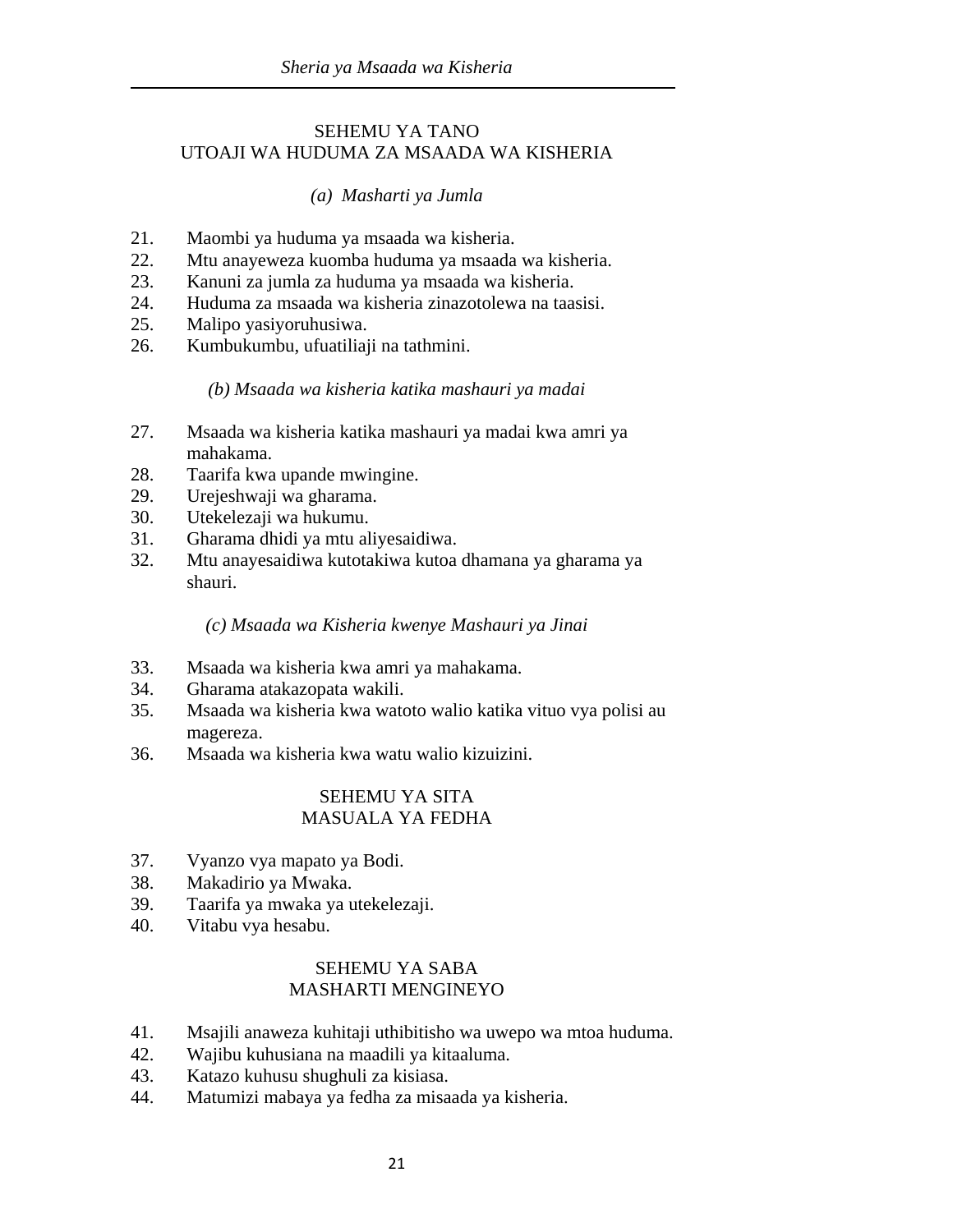- 45. Makosa ya jumla.
- 46. Kutangazwa kwa watoa huduma ya msaada wa kisheria.
- 47. Mamlaka ya Waziri kutengeneza kanuni.
- 48. Kufutwa Sheria ya Msaada wa Kisheria.
- Taratibu za mpito.

#### $\overline{\phantom{a}}$ **JEDWALI**   $\overline{\phantom{a}}$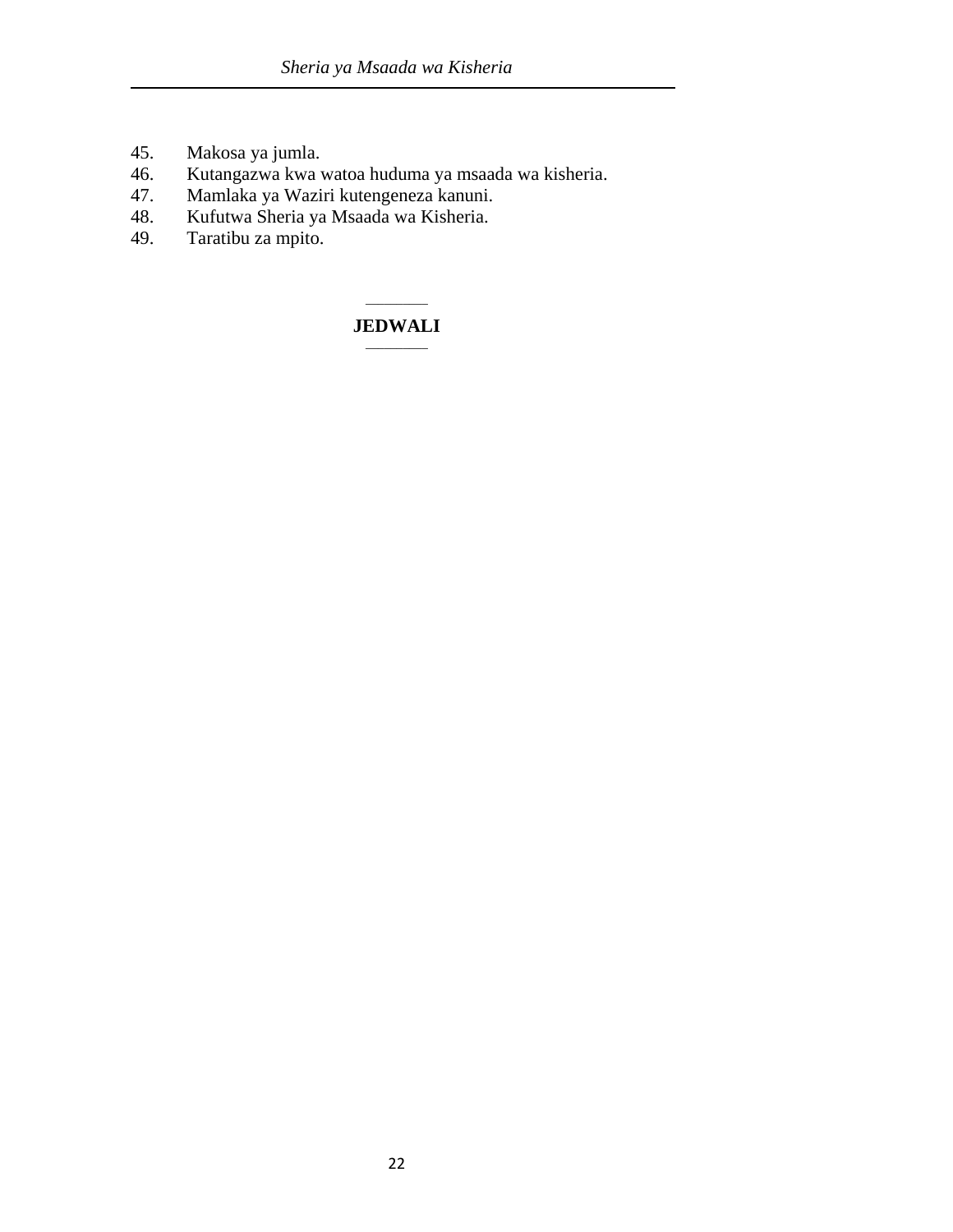#### $\overline{\phantom{a}}$ **TAARIFA** \_\_\_\_\_\_\_

Muswada huu utakaowasilishwa Bungeni unachapishwa kwa ajili ya kutoa taarifa kwa umma ukiwa pamoja na maelezo yake ya madhumuni na sababu.

Dar es Salaam, **JOHN N. KIJAZI**  7 Agosti, 2016 *Katibu wa Baraza la Mawaziri*

#### **MUSWADA**

*wa*

**Sheria ya kusimamia na kuratibu utoaji wa huduma ya msaada wa kisheria kwa watu wasiokuwa na uwezo, kuwatambua wasaidizi wa kisheria, kufuta Sheria ya Msaada wa Kisheria (katika Mashauri ya Jinai) na kuweka masharti mengine yanayohusiana na hayo.** 

**IMETUNGWA** na Bunge la Jamhuri ya Muungano wa Tanzania.

#### SEHEMU YA KWANZA MASHARTI YA UTANGULIZI

| Jina na tarehe ya<br>kuanza kutumika | 1. Sheria hii itaitwa Sheria ya Huduma ya Msaada<br>wa Kisheria, 2016 na itaanza kutumika tarehe ambayo<br>Waziri atateua kupitia Tangazo litakalochapishwa kwenye<br>Gazeti la Serikali.                                                                                                                                                                                                                                                                                                                |
|--------------------------------------|----------------------------------------------------------------------------------------------------------------------------------------------------------------------------------------------------------------------------------------------------------------------------------------------------------------------------------------------------------------------------------------------------------------------------------------------------------------------------------------------------------|
| Matumizi                             | 2. Sheria hii itatumika Tanzania Bara.                                                                                                                                                                                                                                                                                                                                                                                                                                                                   |
| Tafsiri                              | 3. Katika Sheria hii, isipokuwa kama muktadha<br>utahitaji vinginevyo:<br>"wakili" maana yake ni wakili anayefanya kazi za uwakili;<br>"mtu anayesaidiwa" maana yake ni mtu anayepatiwa<br>msaada wa kisheria chini ya Sheria hii;<br>"Msajili Msaidizi" maana yake ni Msajili Msaidizi<br>anayetajwa katika kifungu cha 8.<br>"Bodi" maana yake ni Bodi iliyoanzishwa chini ya kifungu<br>cha 4:<br>"Mtendaji Mkuu wa Mahakama" maana yake ni Mtendaji<br>Mkuu wa Mahakama aliyeteuliwa chini ya Sheria |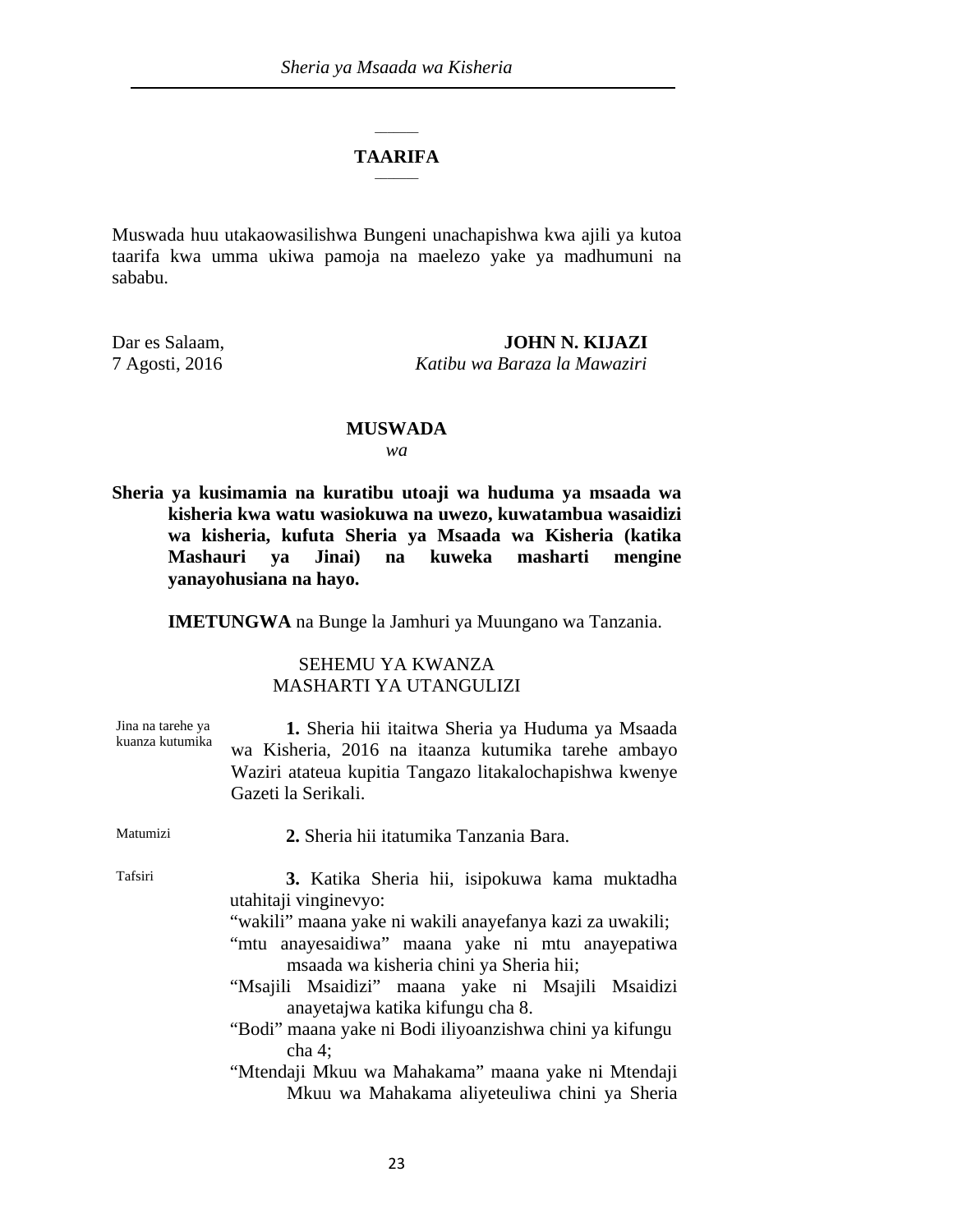ya Usimamizi wa Mahakama;

- "mtu asiye na uwezo" maana yake ni mtu asiye na uwezo wa kumudu gharama za wakili wa kujitegemea na atajumuisha makundi mengine ya watu kama itakavyohitajika kwa maslahi ya utoaji haki;
- "ushauri na msaada wa kisheria" maana yake ni ushauri na msaada unaotolewa kwa mtu asiye na uwezo katika kesi za jinai na madai kuhusu sheria husika, taratibu za kisheria na uandaaji wa nyaraka za kisheria;
- "msaada wa kisheria" au "huduma ya kisheria" inajumuisha utoaji wa ushauri wa kisheria, usaidizi wa kisheria au uwakilishi kwa watu wasiokuwa na uwezo;
- "mtoa huduma ya msaada wa kisheria" maana yake ni taasisi iliyosajiliwa chini ya Sheria hii kutoa huduma ya msaada wa kisheria;
- "Waziri" maana yake ni Waziri mwenye dhamana na mambo ya sheria;
- "msaidizi wa kisheria" maana yake ni mtu anayetoa huduma ya msaada wa kisheria chini ya mtoa huduma ya msaada wa kisheria;
- "Katibu Mkuu" maana yake ni Katibu Mkuu wa Wizara yenye dhamana na mambo ya sheria; na
- "Msajili" maana yake ni msajili aliyeteuliwa chini ya kifungu cha 6;

 "Rejesta" maana yake ni Rejesta ya watoa msaada wa kisheria iliyoanzishwa chini ya sheria hii.

## SEHEMU YA PILI USIMAMIZI NA URATIBU WA WATOA HUDUMA YA MSAADA WA KISHERIA

Uanzishwaji wa Bodi

**4.**-(1) Kutakuwa na Bodi itakayoitwa Bodi ya Taifa ya Ushauri ya Huduma ya Msaada wa Kisheria.

 (2) Masharti ya Jedwali la Sheria hii yatatumika kuainisha muundo wa Bodi, muda wa ukomo wa Bodi, uendeshaji wa mikutano na masuala mengine yanayohusiana na Bodi.

 (3) Isipokuwa kwa wajumbe wa Bodi, Waziri atakuwa na mamlaka ya kurekebisha, kusahihisha au kubadilisha Jedwali.

Kazi za Bodi **5.**-(1) Kazi za Bodi zitakuwa ni:

(a) kutoa miongozo ya kisera kwa watoa huduma ya msaada wa kisheria kwa ajili ya kuoanisha kazi zao na mipango ya maendeleo ya Taifa;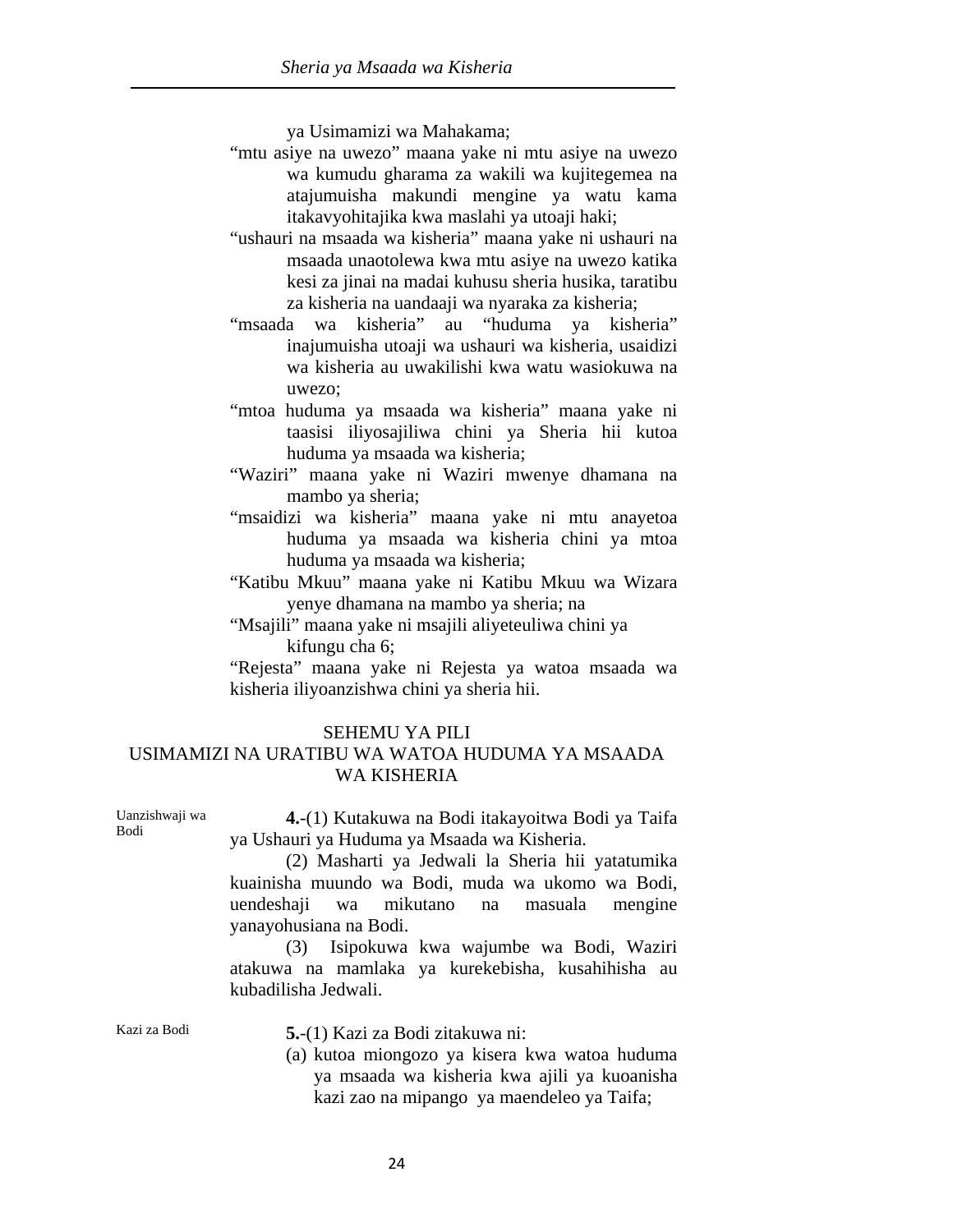- (b) kumshauri Waziri juu ya masuala ya kisera na mambo mengine yahusianayo na uboreshaji wa utoaji wa huduma ya msaada wa kisheria;
- (c) kuthibitisha taarifa ya mwaka ya watoa huduma ya msaada wa kisheria;
- (d) kuamua rufaa zinazotokana na uamuzi wa Msajili:
- (e) kutekeleza majukumu mengine kadri itakavyoelekezwa na Waziri.

 (2) Katika kutekeleza majukumu yake chini ya Sheria hii, Bodi itadumisha kwa kadri itakavyowezekana, mfumo wa mashauriano na ushirikiano na Wizara, taasisi za Serikali, watoa huduma za msaada wa kisheria au vyombo vingine vya umma au binafsi vilivyoanzishwa chini ya sheria yoyote ya Bunge.

Msajili wa utoaji wa msaada wa kisheria **6.**-(1) Kutakuwa na Msajili wa watoa huduma ya msaada wa kisheria.

 (2) Mkurugenzi anayehusika na masuala ya msaada wa kisheria katika Wizara yenye dhamana na mambo ya sheria atakuwa Msajili.

- Kazi za Msajili **7.**-(1) Kazi na majukumu ya Msajili yatakuwa ni:
	- (a) kusajili watoa huduma za msaada wa kisheria;
	- (b) kuchunguza malalamiko ya ukiukwaji wa maadili, uzembe, utovu wa nidhamu au kutotii dhidi ya watoa huduma za msaada wa kisheria;
	- (c) kusitisha au kufuta usajili wa mtoa huduma yeyote wa msaada wa kisheria;
	- (d) kuhifadhi na kutunza daftari la orodha ya watoa huduma ya msaada wa kisheria;
	- (e) kukagua ofisi yoyote ya mtoa huduma ya msaada wa kisheria kwa lengo la kujiridhisha na ubora wa huduma ya msaada wa kisheria inayotolewa;
	- (f) kuchukua hatua stahiki kwa ajili ya kukuza uelewa na ufahamu wa masuala ya kisheria kwa umma hususani kuelimisha makundi ya wanyonge kuhusu haki na wajibu chini ya Katiba na sheria nyingine;
	- (g) kuratibu na kuwezesha uazishwaji na utambuzi wa mitaala kwa ajili ya mafunzo ya wasaidizi wa kisheria;
	- (h) kuratibu, kufuatilia na kutathmini kazi za watoa huduma ya msaada wa kisheria na kutoa miongozo ya jumla na mahsusi kwa utelekezaji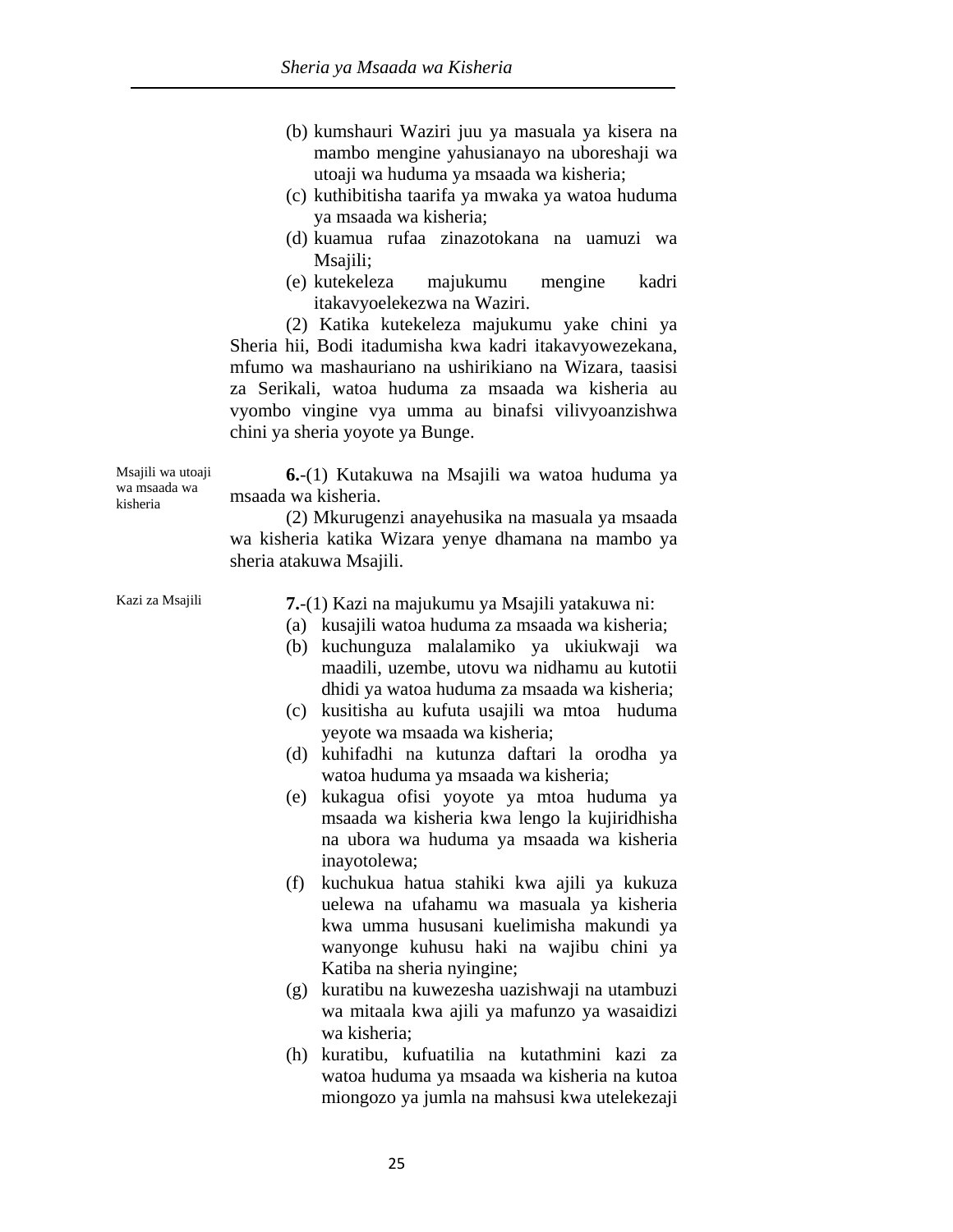bora wa programu za huduma ya msaada wa kisheria;

- (i) kutunza kumbukumbu na taarifa kuhusu watoa huduma ya msaada wa kisheria;
- (j) kuandaa taarifa mbalimbalikuhsu huduma ya msaada wa kisheria na masuala mengine ya kuwasilisha kwenye Bodi;
- (k) kuwezesha ushirikishwaji wa taarifa kwa njia rafiki na kutoa miongozo ya kimahusiano baina ya watoa huduma za msaada wa kisheria na Serikali; na
- (l) kutolea uamuzi migogoro baina ya watoa huduma ya msaada wa kisheria isipokuwa mawakili, na migogoro baina ya watoa huduma ya msaada wa kisheria na wapewa huduma ya msaada wa kisheria;
- (m) kufanya kazi nyingine yoyote kama atakavyoelekezwa na Waziri au Bodi.
- (2) Msajili atakuwa Katibu wa Bodi.

 (3) Msajili katika utendaji na utekelezaji wa kazi na majukumu yake chini ya sheria hii:

- (a) atasaidiwa na maafisa wa wizara yenye dhamana na masuala ya kisheria kama itakavyoamriwa; na
- (b) atawajibika kwa Katibu Mkuu ambaye atakuwa ni kiungo kati ya Serikali na watoa huduma ya msaada wa kisheria.

**8.**-(1) Katibu Mkuu, kwa madhumuni ya kuwezesha usajili wa watoa huduma ya msaada wa kisheria katika ngazi ya mkoa na wilaya, na baada ya kushauriana na mamlaka husika, atateua katika kila mkoa au wilaya, mtumishi wa umma kutoka miongoni mwa watumishi wa umma ndani ya mkoa au wilaya kuwa Msajili Msaidizi.

 (2) Isipokuwa kwa masharti ya kifungu cha 11(5), Msajili Msaidizi aliyeteuliwa chini ya kifungu kidogo cha (1), kwa niaba ya Msajili, atasajili mtoa huduma ya msaada wa kisheria ndani ya Mkoa au Wilaya ambayo ameteuliwa na kutoa cheti cha usajili.

 (3) Msajili Msaidizi aliyeteuliwa chini ya kifungu hiki, katika kutekeleza majukumu yake chini ya sheria hii, atawajibika kwa Msajili.

Uteuzi wa Wasajili Wasaidizi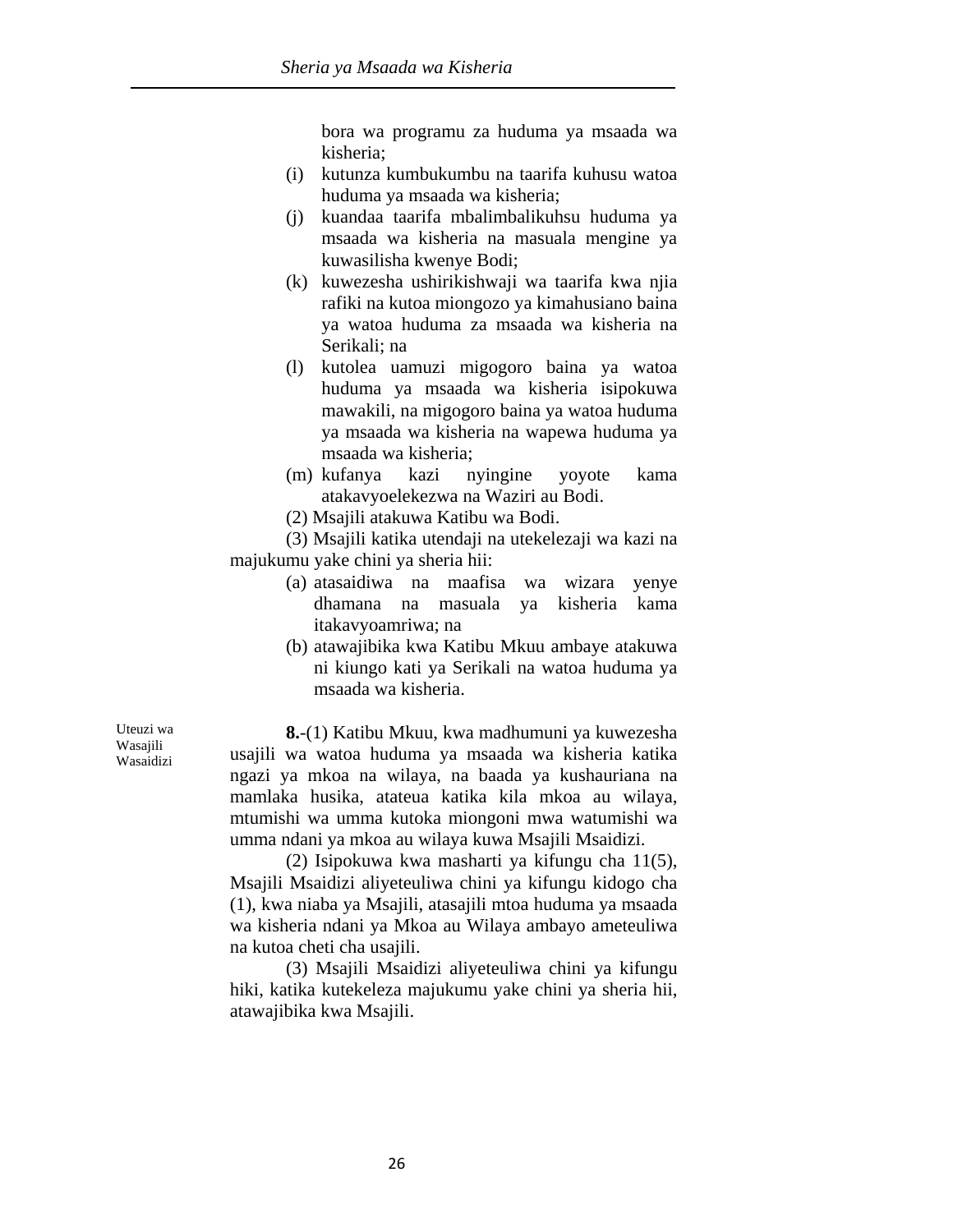#### SEHEMU YA TATU USAJILI WA WATOA HUDUMA YA MSAADA WA KISHERIA

Rejesta ya watoa huduma ya msaada wa kisheria

msaada wa kisheria

**9**.-(1) Kutakuwa na Rejesta ya watoa huduma ya msaada wa kisheria ambayo itakuwa na majina ya taasisi zinazotoa huduma ya msaada wa kisheria, huduma zinazotolewa na mambo mengine kama yatakavyobainishwa.

 (2) Msajili atahakikisha kuwa Rejesta iliyo katika nakala mango au nakala tete inapatikana kwa umma katika vituo vya polisi, mahakama, magereza na maeneo mengine ya umma kama itakavyoamuliwa na Waziri.

Sifa za usajili wa mtoa huduma ya **10.**-(1) Taasisi haitasajiliwa kama mtoa huduma ya msaada wa kisheria isipokuwa kama itakuwa na sifa zifuatazo:

- (a) imesajiliwa chini ya sheria husika;
- (b) utoaji wa huduma ya msaada wa kisheria ni moja ya majukumu yake ya msingi;
- (c) ina majengo ya ofisi na vifaa vya ofisi;
- (d) ina si chini ya:
	- (i) mawakili wawili;
	- (ii) wakili mmoja na wasaidizi wa kisheria wawili; au
	- (iii) wasaidizi wa kisheria watatu; na
- (e) imepitishwa na taasisi iliyoisajili kuhusu kumbukumbu zake za usimamizi wa fedha na mambo mengine kama yatakavyoainishwa na Waziri.

 (2) Kwa mujibu wa kifungu kidogo cha (1), taasisi isiyokuwa na wakili itatakiwa kuwasilisha uthibitisho wa kuwa chini ya uangalizi wa mtoa huduma ya msaada wa kisheria mwingine mwenye wakili kabla ya kusajiliwa.

 (3) Bila kuathiri masharti ya jumla ya kifungu kidogo cha kwanza (1) kwa ujumla wake, masharti ya aya (a) na (b) hayatatumika kwa taasisi iliyoanzishwa na sheria ya Bunge au taasisi yoyote ya kitaaluma inayotambulika chini ya sheria nyingine.

**11.**-(1) Kwa mujibu wa kifungu cha 10, taasisi inayoomba usajili chini ya sheria hii, inapaswa kuomba kwa mujibu wa kanuni za Sheria hii.

 (2) Bila kuathiri masharti ya jumla ya kifungu kidogo cha (1), maombi ya usajili yanatakiwa kuambatanishwa na-

(a) nakala ya katiba ya taasisi hiyo au nyaraka

Maombi ya usajili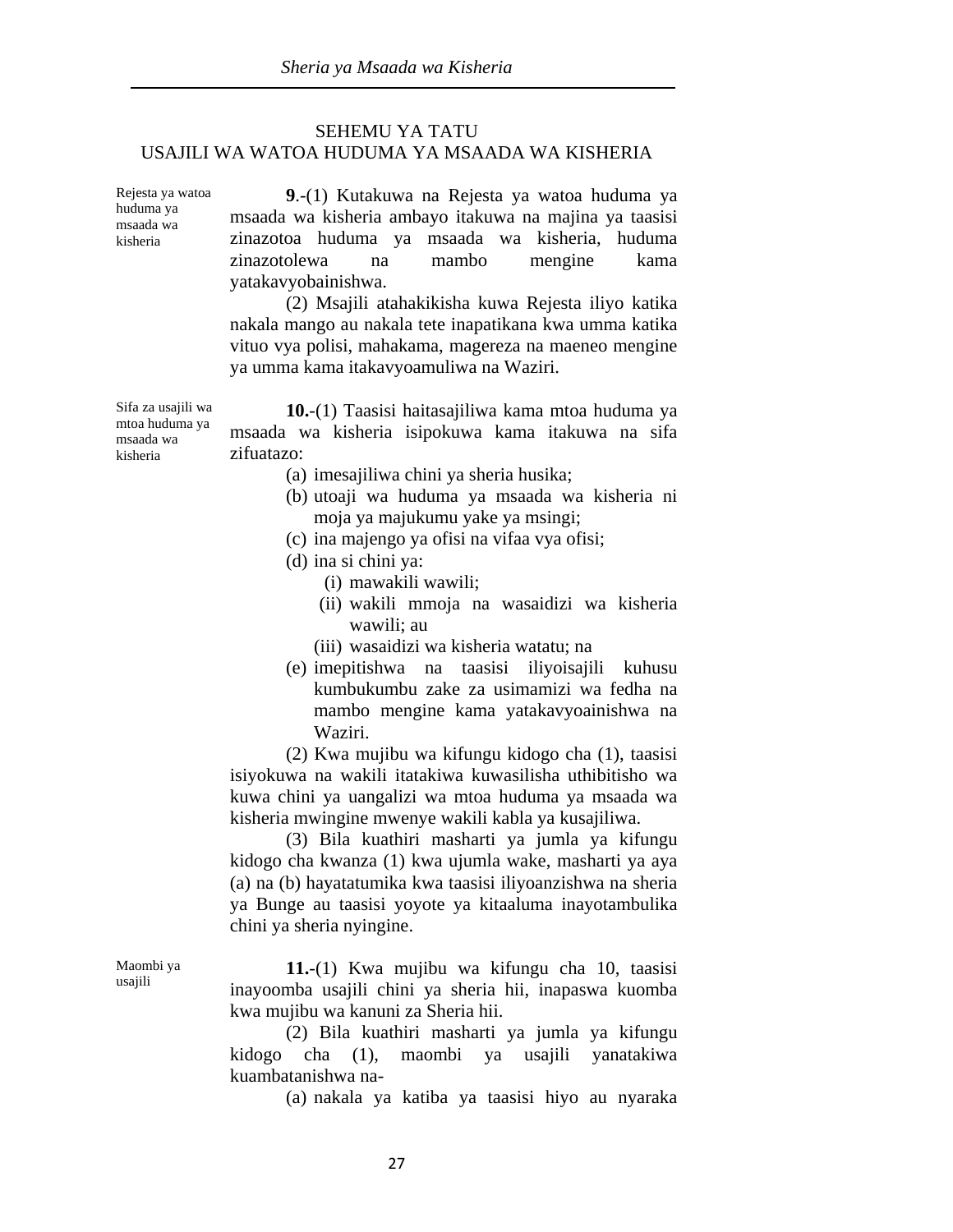yoyote iliyoianzisha;

- (b) taarifa binafsi za wenye ofisi, mawakili au wasaidizi wa kisheria;
- (c) taarifa zinazohusu anwani ya eneo yalipo makao makuu ya taasisi hiyo;
- (d) nakala ya hati safi kutoka mamlaka ya usajili wa mtoa huduma ya msaada wa kisheria;
- (e) ada ya usajili iliyobainishwa kwenye kanuni; na
- (f) maelezo au taarifa nyingine kama zitakavyohitajika na Msajili.

 (3) Pale ambapo taasisi inakusudia kutoa huduma ya msaada wa kisheria katika wilaya zaidi ya moja au katika mkoa mzima, maombi ya usajili wake yatawasilishwa kwa Msajili Msaidizi wa mkoa husika.

 (4) Pale ambapo taasisi inakusudia kutoa huduma ya msaada wa kisheria katika wilaya, maombi ya usajili wake yatawasilishwa kwa Msajili Msaidizi wa wilaya husika.

 (5) Pale ambapo taasisi inakusudia kutoa huduma ya msaada wa kisheria katika mkoa zaidi ya mmoja au imesajiliwa nje ya nchi, maombi ya usajili wake yatawasilishwa kwa Msajili.

 (6) Pale ambapo Msajili Msaidizi amemsajili mtoa huduma ya msaada wa kisheria, ataandaa taarifa na kuiwasilisha taarifa hiyo kwa Msajili;

 (7) Waziri, kwa kutumia kanuni, atatoa utaratibu utakaotumiwa na wasajili wasaidizi katika usajili na shughuli za watoa huduma ya msaada wa kisheria waliosajiliwa katika ngazi Mkoa na Wilaya kwa mujibu wa Sheria hii.

**12.**-(1) Msajili au kwa kadri itakavyokuwa Msajili Msaidizi, atazingatia na kuamua kuhusu maombi ya usajili ndani ya mwezi mmoja baada ya kupokea maombi hayo.

 (2) Kwa mujibu wa masharti ya kifungu kidogo cha (1), katika kuamua kuhusu maombi, Msajili au kwa kadri itakavyokuwa Msajili Msaidizi, anaweza kusajili au kutosajili taasisi kuwa mtoa huduma ya msaada wa kisheria.

**13.**-(1) Msajili au Msajili Msaidizi anaweza kukataa kusajili taasisi kuwa mtoa huduma ya msaada wa kisheria endapo atajiridhisha kwamba-

- (a) haijatimiza masharti yaliyoainishwa katika kifungu cha 10; au
- (b) imetoa taarifa za uongo au za kupotosha kwa

Ushughulikiaji wa maombi

Kukataliwa kwa

usajili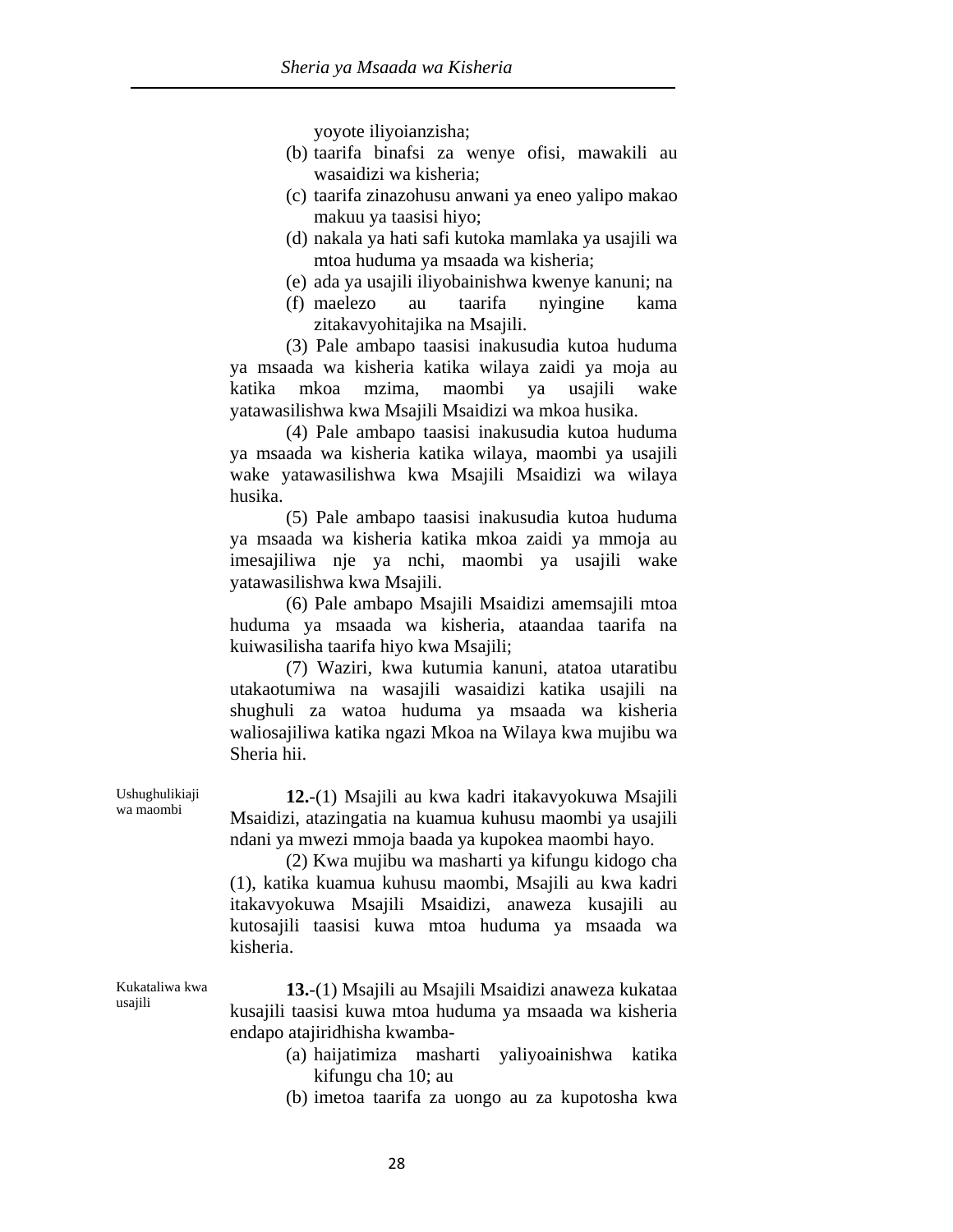namna yoyote ile.

 (2) Endapo Msajili au Msajili Msaidizi amekataa kusajili taasisi kama mtoa huduma ya msaada wa kisheria, anatakiwa ndani ya siku ishirini na moja tangu tarehe ya maamuzi, kumtaarifu mwombaji sababu za kukataa kwake.

Rufaa **14.**-(1) Taasisi ambayo haitaridhika na uamuzi wa Msajili au Msajili Msaidizi chini ya kifungu cha 13 inaweza, ndani ya siku thelathini tangu tarehe ya kupokea uamuzi huo kukata rufaa kwa Bodi au kwa Msajili kwa kadri itakavyokuwa.

> (2) Taasisi ambayo haitaridhishwa na uamuzi wa Bodi inaweza, ndani ya siku thelathini tangu tarehe aliyopokea uamuzi huo, kukata rufaa kwa Waziri.

> (3) Waziri, ndani ya siku thelathini tangu tarehe ya kupokea rufaa, atapitia na kutoa uamuzi kuhusu rufaa hiyo.

Cheti cha usajili **15.**-(1) Msajili au Msajili Msaidizi baada ya kuisajili taasisi kama mtoa huduma ya msaada wa kisheria na baada ya kupokea malipo ya ada itakayoainishwa, atatoa cheti cha usajili kama itakayoainishwa kwenye kanuni.

- (2) Cheti cha usajili kitakuwa na-
- (a) jina na anwani ya mtoa huduma ya msaada wa kisheria;
- (b) eneo la kutolea huduma ya msaada wa kisheria;
- (c) hadhi ya taasisi; na
- (d) vigezo na masharti ambayo cheti hicho kimetolewa.

 (3) Cheti cha usajili kilichotolewa chini ya kifungu kidogo cha (1) kitakuwa uthibitisho wa mwisho kwa taasisi kufanya kazi kama mtoa huduma za msaada wa kisheria chini ya Sheria hii.

Kusitishwa na kufutwa kwa cheti

**16.**-(1) Kwa mujibu wa masharti ya kifungu cha 17, Msajili anaweza kutoa onyo la maandishi, kusitisha au kufuta cheti cha usajili cha mtoa huduma za msaada wa kisheria.

 (2) Msajili anaweza kusitisha cheti cha usajili cha mtoa huduma ya msaada wa kisheria iwapo atajiridhisha kwamba:

> (a) mtoa huduma ya msaada wa kisheria ametenda kosa la kitaaluma au ameshindwa kumchukulia hatua za kinidhamu mtumishi wake kwa kukiuka taratibu za kitaaluma au kukiuka maadili yaliyowekwa na chombo husika cha kitaalum;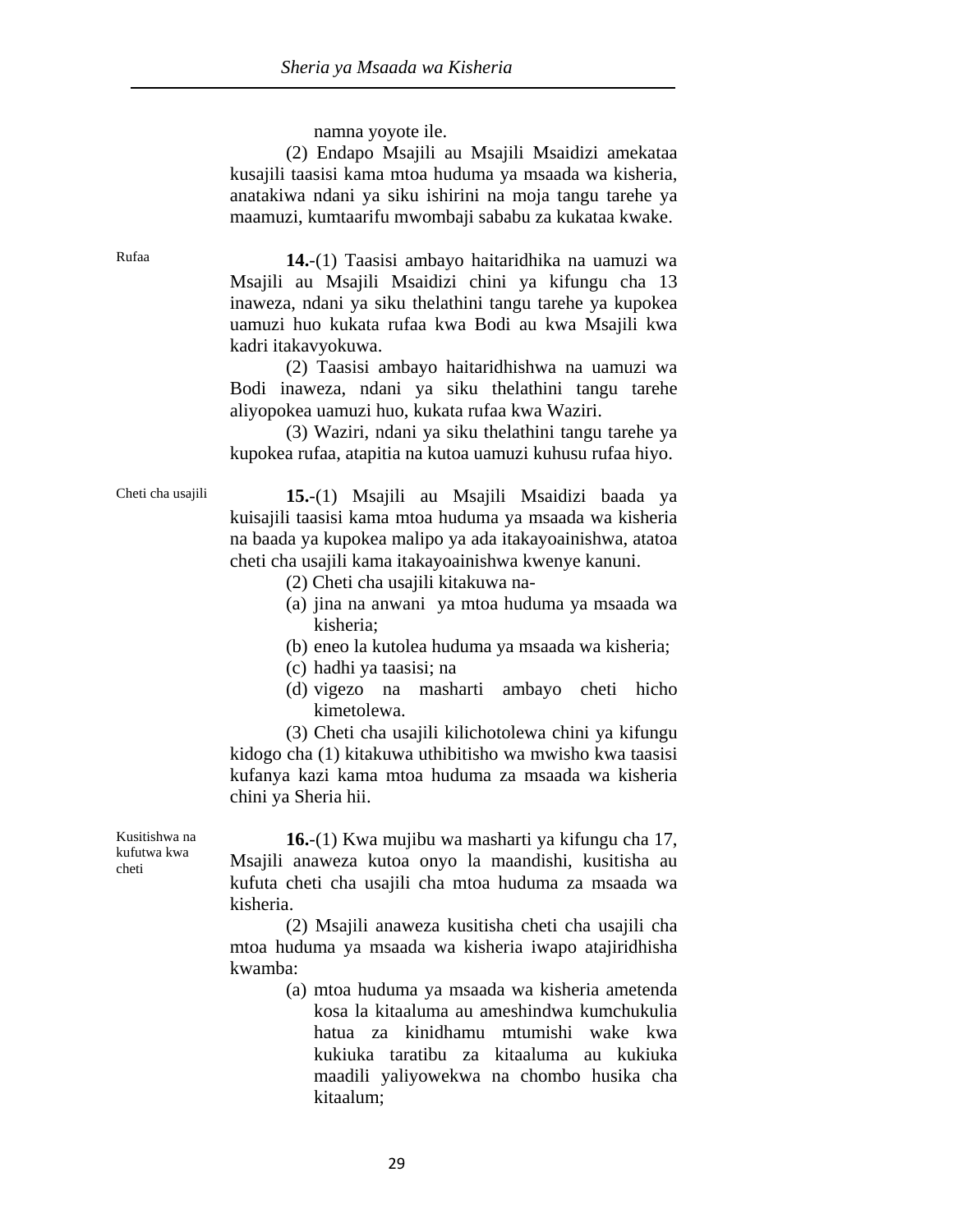- (b) mtoa huduma ya msaada wa kisheria amekiuka miiko ya kinidhamu iliyoainishwa chini ya Sheria hii au chini ya sheria nyingine yoyote;
- (c) mtoa huduma ya msaada wa kisheria anatekeleza majukumu yake kinyume na katiba yake; au
- (d) mtoa huduma ya msaada wa kisheria ameshindwa kuhifadhi kumbukumbu sahihi za kazi zilizofanywa kwa niaba ya mtu aliyesaidiwa na Msajili anaona kwamba kitendo hicho kitaathiri maslahi ya mtu aliyesaidiwa kwa ujumla au kwa namna nyingine yoyote.

 (3) Msajili anaweza kufuta cheti cha usajili cha mtoa huduma ya msaada wa kisheria iwapo ataridhika kwamba-

- (a) usajili umepatikana kimakosa, kwa udanganyifu, kwa ujanja, ushawishi usio halali au kwa taarifa za kupotosha;
- (b) mtoa huduma ya msaada wa kisheria ameshindwa kutimiza masharti ya usajili;
- (c) sifa za kusajiliwa zimekoma kwa mtoa huduma ya msaada wa kisheria;
- (d) mwenye ofisi ya mtoa huduma ya msaada wa kisheria ametangazwa kufilisika, amefilisiwa au ameingia katika makubaliano na wadeni wake;
- (e) wakili au msaidizi wa kisheria aliyeajiriwa na mtoa msaada wa kisheria amekuwa akikiuka mara kwa mara maadili ya kitaaluma;
- (f) mtoa msaada wa kisheria amekuwa akijishughulisha na shughuli za kisiasa;
- (g) mwenye ofisi ya kutoa huduma za msaada wa kisheria ametiwa hatiani kwa makosa yanayohusu uadilifu, uwajibikaji wake au amepewa amri chini ya chombo husika; au
- (h) mtoa huduma ya msaada wa kisheria hatoi, au hajatoa huduma ambayo amesajiliwa kuitoa kwa kiwango kilichowekwa.

 (4) Pale ambapo Msajili atasitisha au kufuta cheti cha usajili:

- (a) atamtaarifu mtoa huduma ya msaada wa kisheria kuhusu uamuzi wake na kuamuru mtoa huduma za msaada wa kisheria husika kuacha kufanya kazi hiyo; au
- (b) kuondoa jina lake kwenye Rejesta, kadri itakavyokuwa.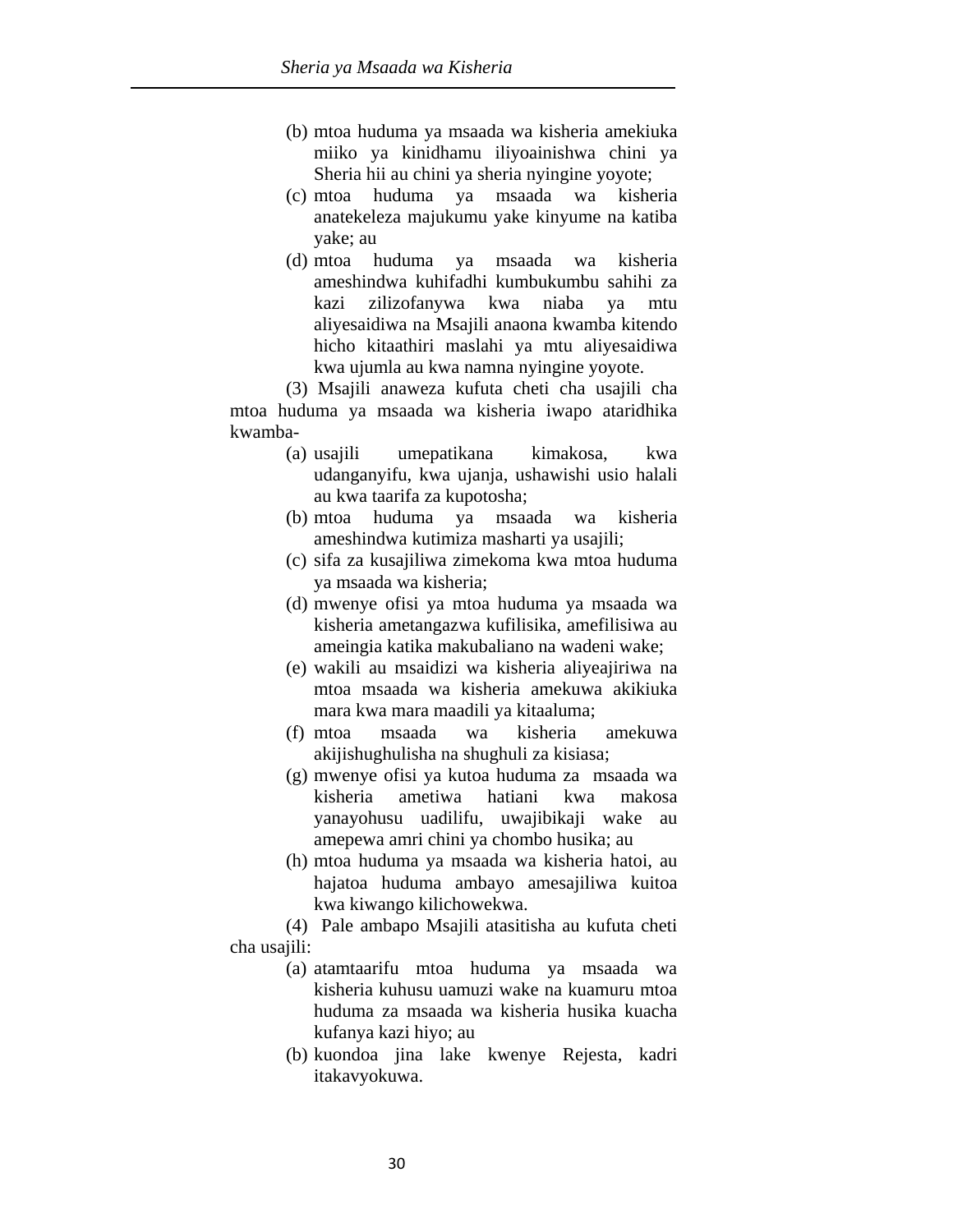Utaratibu wa kusitisha au kufuta

**17.**-(1) Pale ambapo mtoa huduma za msaada wa kisheria atakiuka vigezo na masharti yanayohusiana na kutolewa kwa cheti, au amekiuka masharti ya kifungu cha 16, Msajili anaweza kumpatia mtoa huduma za msaada wa kisheria taarifa ya ukiukwaji kwa maandishi akieleza aina ya ukiukwaji.

 (2) Baada ya kupokea taarifa ya ukiukwaji, mtoa huduma za msaada wa kisheria atawasilisha maelezo kwa maandishi kwa Msajili kuhusu kushughulikia au kurekebisha makosa.

 (3) Pale ambapo mtoa huduma za msaada wa kisheria atashindwa kushughulikia au kurekebisha makosa ndani ya muda uliowekwa kwenye taarifa ya ukiukwaji au hakuwasilisha maelezo yanayoridhisha kwa Msajili, Msajili atasitisha au kufuta cheti husika.

 (4) Mtoa huduma za msaada wa kisheria ambaye cheti chake kimesitishwa au kufutwa anaweza kuomba kwa Msajili kufanya mapitio ya uamuzi wa kusitisha au kufuta cheti endapo hakuridhika na sababu za kusitishwa au kufutwa kwa cheti.

 (5) Mtoa huduma za msaada wa kisheria ambaye hajaridhika na uamuzi wa Msajili wa kusitisha au kufuta cheti anaweza kukata rufaa kwa Bodi kwa mujibu wa kifungu cha 14.

Usimamizi wa watoa huduma ya msaada wa kisheria

**18.**-(1) Msajili Msaidizi, kwa madhumuni ya Sheria hii, atakuwa ndiye msimamizi wa watoa huduma ya msaada wa kisheria katika mkoa au wilaya husika.

 (2) Katika kutekeleza majukumu yake ya usimamizi, Msajili Msaidizi-

- (a) atakuwa na usimamizi wa jumla kwa mujibu wa masharti ya Sheria hii;
- (b) atachunguza malalamiko ya ukiukwaji wa maadili, uzembe, utovu wa nidhamu au kutotii na kutoa taarifa kwa Msajili kuhusu maelezo na hali ya malalamiko hayo; na
- (c) atawasilisha kwa Msajili kila mwaka, majina ya watoa huduma ya msaada wa kisheria ambao wameacha kutoa huduma hiyo.

#### SEHEMU YA NNE MASHARTI MAALUM KWA WASAIDIZI WA KISHERIA

Sifa za wasaidizi wa sheria

**19.**-(1) Msaidizi wa kisheria atatakiwa kuwa na moja kati ya yafuatayo:

(a) shahada ya sheria kutoka katika chuo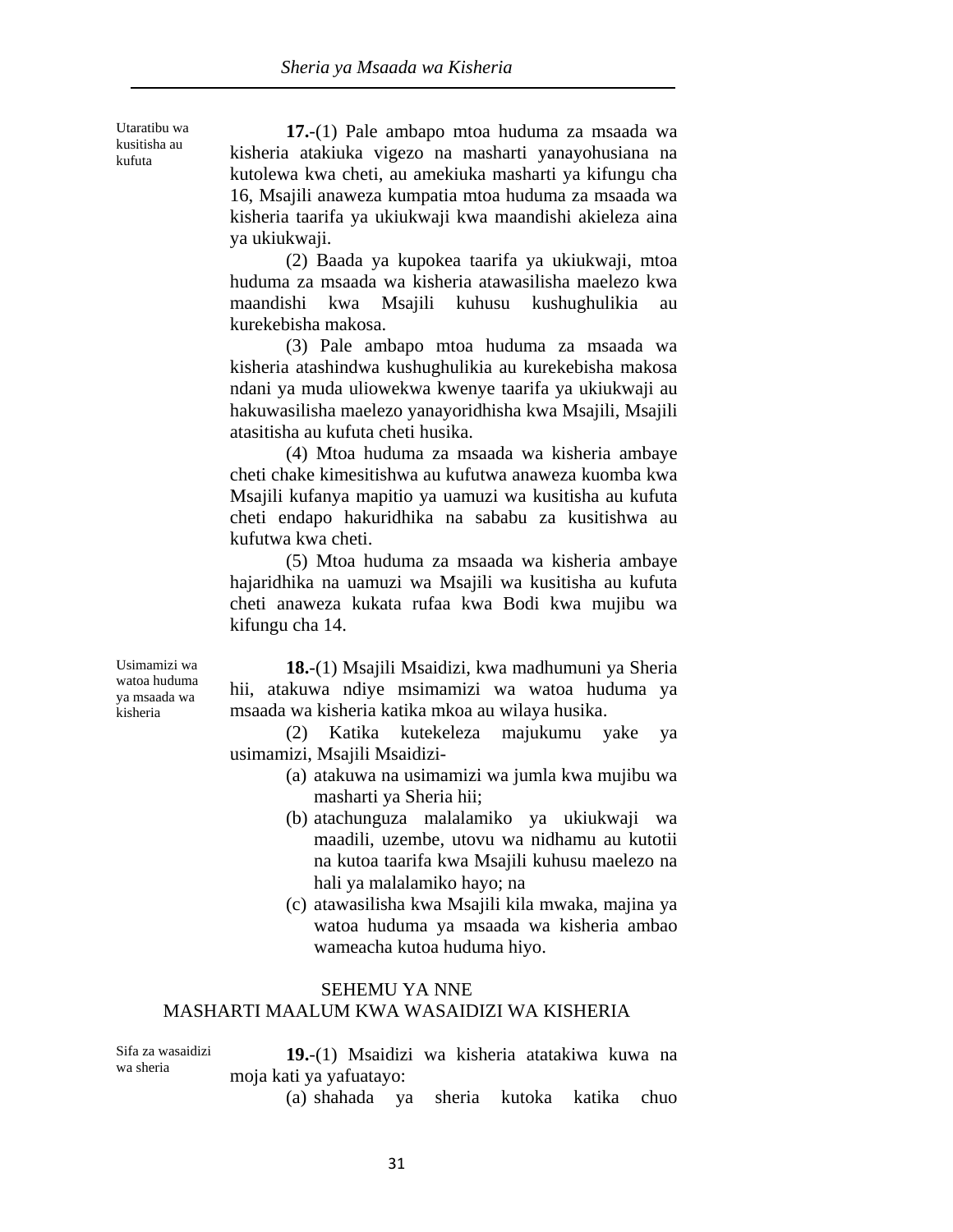kinachotambuliwa;

- (b) shahada ya sanaa ya utekelezaji wa sheria kutoka katika chuo kinachotambuliwa;
- (c) stashahada ya sheria au mafunzo ya usaidizi wa sheria kutoka kwenye chuo kinachotambuliwa;
- (d) astashahada ya sheria kutoka kwenye chuo kinachotambuliwa; au

 (2) Pamoja na sifa zilizoainishwa chini ya kifungu kidogo cha (1), msaidizi wa kisheria atatakiwa kupata mafunzo mahsusi ya wasaidizi wa kisheria.

**20**.-(1) Msaidizi wa kisheria anaweza kutoa huduma ya msaada wa kisheria kwa kuzingatia masharti ya Sheria hii.

 (2) Bila kujali masharti ya ujumla ya kifungu kidogo cha (1), msaidizi wa kisheria atakuwa na majukumu yafuatayo:

- (a) kuendesha mafunzo kwa lugha ya taifa au ya asili kuhusu masuala ya kisheria na taratibu zinazohusu jamii husika;
- (b) kumsaidia mtu anayehusika kuhusu taratibu za kupata nyaraka muhimu za kisheria;
- (c) kutoa ushauri na msaada katika masuala ya ustawi wa jamii;
- (d) kumwelekeza mtu anayesaidiwa njia sahihi ya kupata haki yake;
- (e) kushauri pande zinazopingana kutafuta suluhu ya migogoro au kuwaelekeza kwenye vyombo vinavyohusika na usuluhishi wa migogoro; au
- (f) kutoa taarifa zinazohusu uvunjifu wa amani, ukiukwaji wa sheria na haki za binadamu kwa taasisi husika.

 (3) Mtu anayetaka kutoa huduma ya msaada wa kisheria kama msaidizi wa kisheria chini ya Sheria hii, atawasilisha maombi ya kusajiliwa kwa Msajili au kwa kadri itakavyokuwa kwa Msajili Msaidizi.

 (4) Utaratibu wa usajili wa wasaidizi wa sheria chini ya Sheria hii utakuwa kama utakavyofafanuliwa kwenye kanuni.

 (5) Msaidizi wa kisheria hatajihusisha na kazi zilizotengwa mahsusi kwa ajili ya wakili chini ya sheria yoyote nyingine.

 (6) Msaidizi wa kisheria hatamtoza mtu anayesaidiwa gharama yoyote ya kitaaluma kwa huduma ya msaada wa kisheria inayotolewa chini ya Sheria hii.

(7) Mtu anakayekiuka sharti la kifungu hiki,

Huduma ya msaada wa kisheria wa wasaidizi wa kisheria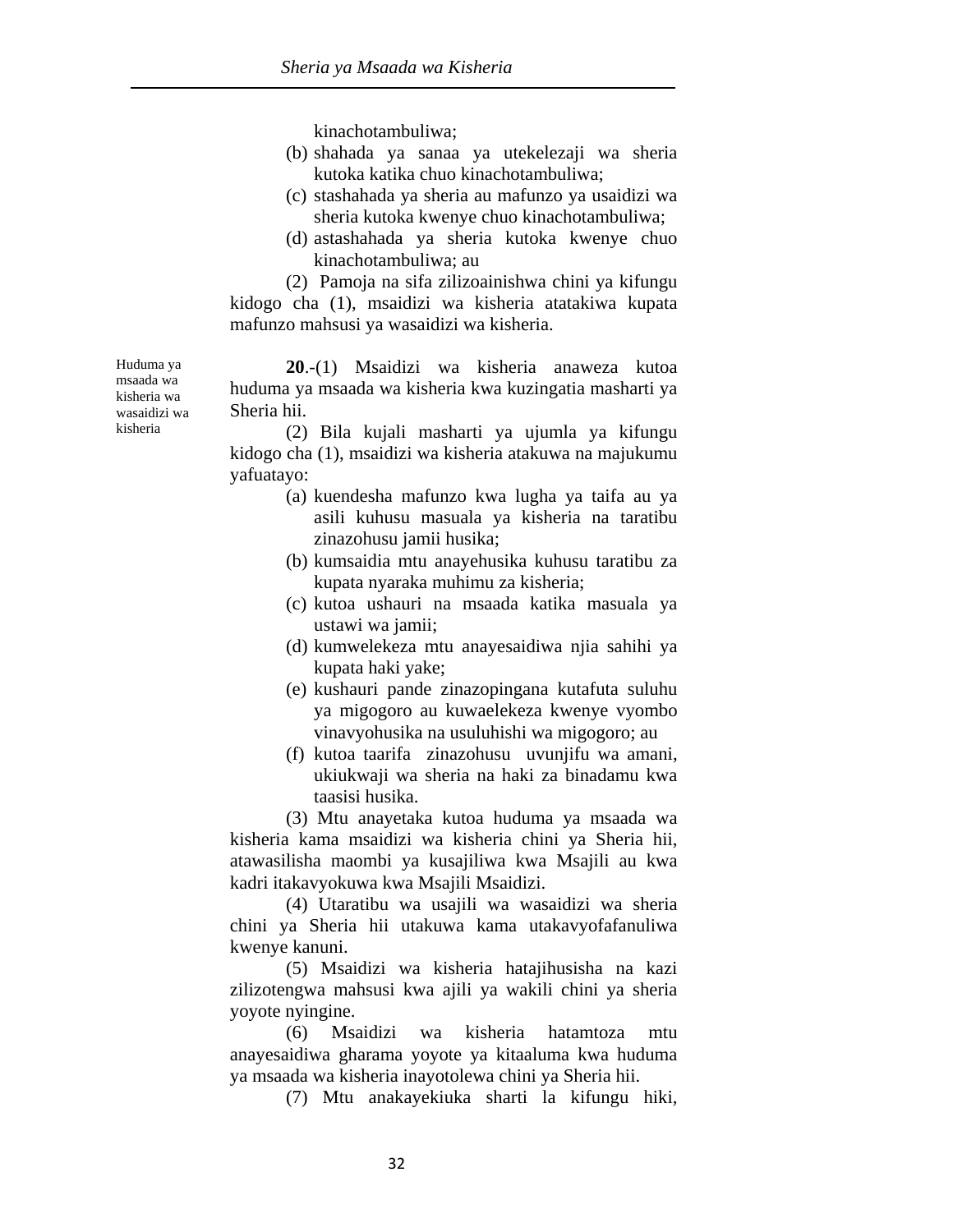anatenda kosa na akitiwa hatiani atalipa faini isiyopungua shilingi milioni moja au kifungo kisichopungua miezi mitatu au vyote kwa pamoja.

## SEHEMU YA TANO UTOAJI WA HUDUMA ZA MSAADA WA KISHERIA

#### *(a) Masharti ya Jumla*

Maombi ya huduma ya msaada wa kisheria

**21**.-(1) Mtu anayehitaji kupata huduma ya msaada wa kisheria atawasilisha maombi kwa Msajili, Msajili Msaidizi au mtoa huduma ya msaada wa kisheria.

 (2) Msajili au Msajili Msaidizi, baada ya kupokea maombi chini ya kifungu kidogo cha (1), atayawasilisha kwa mtoa huduma ya Msaada wa kisheria kwa ajili ya kutoa huduma ya kisheria kwa mwombaji.

 (3) Maombi chini ya kifungu kidogo cha (1) yatatathminiwa, kuhusiana na sifa za mwombaji wa huduma ya msaada wa kisheria, kwa mujibu wa taratibu za mtoa huduma ya msaada wa kisheria.

**22.** Maombi ya huduma ya msaada wa kisheria yanaweza kufanywa na-

- (a) mwombaji mwenyewe;
- (b) mtu mwingine yeyote aliyeruhusiwa na mwombaji; au
- (c) mtu au taasisi yoyote:
	- (i) iliyoruhusiwa na mwombaji, kwa niaba ya mwombaji; au
	- (ii) kwa niaba ya mwombaji endapo idhini ya mwombaji ni vigumu kupatikana.

**23.** Kwa kuzingatia masharti ya kifungu cha 20(6) na cha 25, ushauri wa kisheria, usaidizi au uwakilishi katika huduma ya msaada wa kisheria hautaathiri uhusiano kati ya haki za wakili na mteja au nafuu au upendeleo unaotokana na uhusiano huo.

**24**.-(1) Kwa mujibu wa masharti ya Sheria hii, huduma za msaada wa kisheria zitatolewa na wakili au msaidizi wa kisheria kwa niaba ya mtoa huduma ya msaada wa kisheria.

 (2) Mtu hatatoa huduma za msaada wa kisheria isipokuwa kama mtu huyo ni wakili au msaidizi wa kisheria aliye chini ya mtoa huduma za msaada wa kisheria.

Mtu anayeweza kuomba huduma ya msaada wa kisheriaa

za huduma ya msaada wa kisheria

Kanuni za jumla

Huduma za msaada wa kisheria kutolewa na taasisi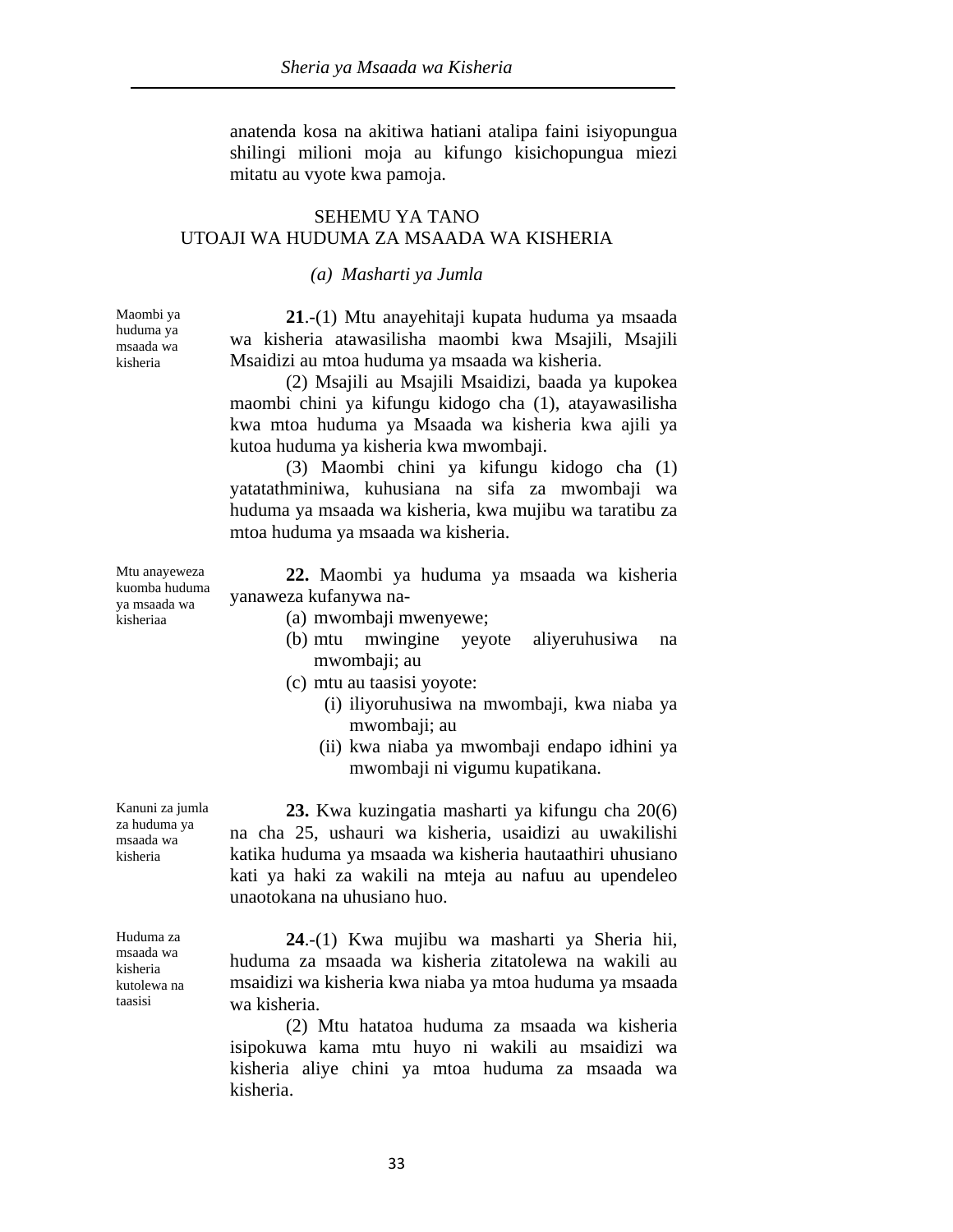(3) Mtu yeyote atakayekiuka masharti ya kifungu hiki anatenda kosa na, akitiwa hatiani, atatozwa faini isiyopungua shilingi milioni moja au kifungo kisichopungua miezi mitatu au vyote kwa pamoja.

**25.**-(1) Mtoa huduma ya msaada wa kisheria hatadai, kuomba au kupokea malipo kutoka au kwa niaba ya mtu anayesaidiwa kuhusiana na huduma inayotolewa chini ya Sheria hii, isipokuwa kama malipo hayo yameruhusiwa chini ya Sheria hii.

 (2) Mtu yeyote anayekiuka masharti ya kifungu kidogo cha (1) anatenda kosa na akitiwa hatiani atatozwa faini isiyopungua shilingi milioni mbili au kutumikia kifungo kisichopungua miezi mitatu au vyote kwa pamoja.

 (3) Pamoja na adhabu iliyotolewa chini ya kifungu kidogo cha (2) mtu ambaye atakuwa ametiwa hatiani kwa kupokea malipo yasiyoruhusiwa atatakiwa kurejesha kiasi alichopokea.

Kumbukumbu, ufuatiliaji na tathmini

Malipo yasiyoruhusiwa

**26.**-(1) Mtoa huduma ya msaada wa kisheria-

- (a) atatoa huduma za sheria kwa lengo la kulinda maslahi ya mtu anayesaidiwa; na
- (b) atatunza kumbukumbu sahihi za shughuli zilizofanywa kwa niaba ya mtu aliyesaidiwa na kuwasilisha kumbukumbu hizo kwa Msajili kwa mwaka au kadri itakavyoelekezwa na Msajili.

 (2) Msajili au msajili msaidizi kwa kadri itakavyokuwa, atafuatilia na kutathmini kazi na ubora wa huduma za kisheria zinazotolewa na mtoa huduma ya msaada wa kisheria chini ya kifungu kidogo cha (1).

#### *(b) Msaada wa kisheria katika mashauri ya madai*

Msaada wa kisheria katika mashauri ya madai kwa amri ya mahakama

**27**. Pale ambapo katika shauri la madai, Jaji au hakimu anayeendesha shauri ataona kwamba-

- (a) kwa maslahi ya haki mtu anatakiwa kupata huduma ya msaada wa kisheria; na
- (b) mtu huyo hana uwezo wa kugharamia huduma za kisheria,

 Jaji au hakimu anayeendesha shauri, kadiri itakavyokuwa, ataamuru mtu huyo kupata huduma ya msaada wa kisheria.

Taarifa kwa upande mwingine

**28.**-(1) Pale ambapo mdaawa katika shauri la madai amepewa huduma ya msaada wa kisheria, mtoa huduma ya msaada wa kisheria atatakiwa kutoa taarifa kwa upande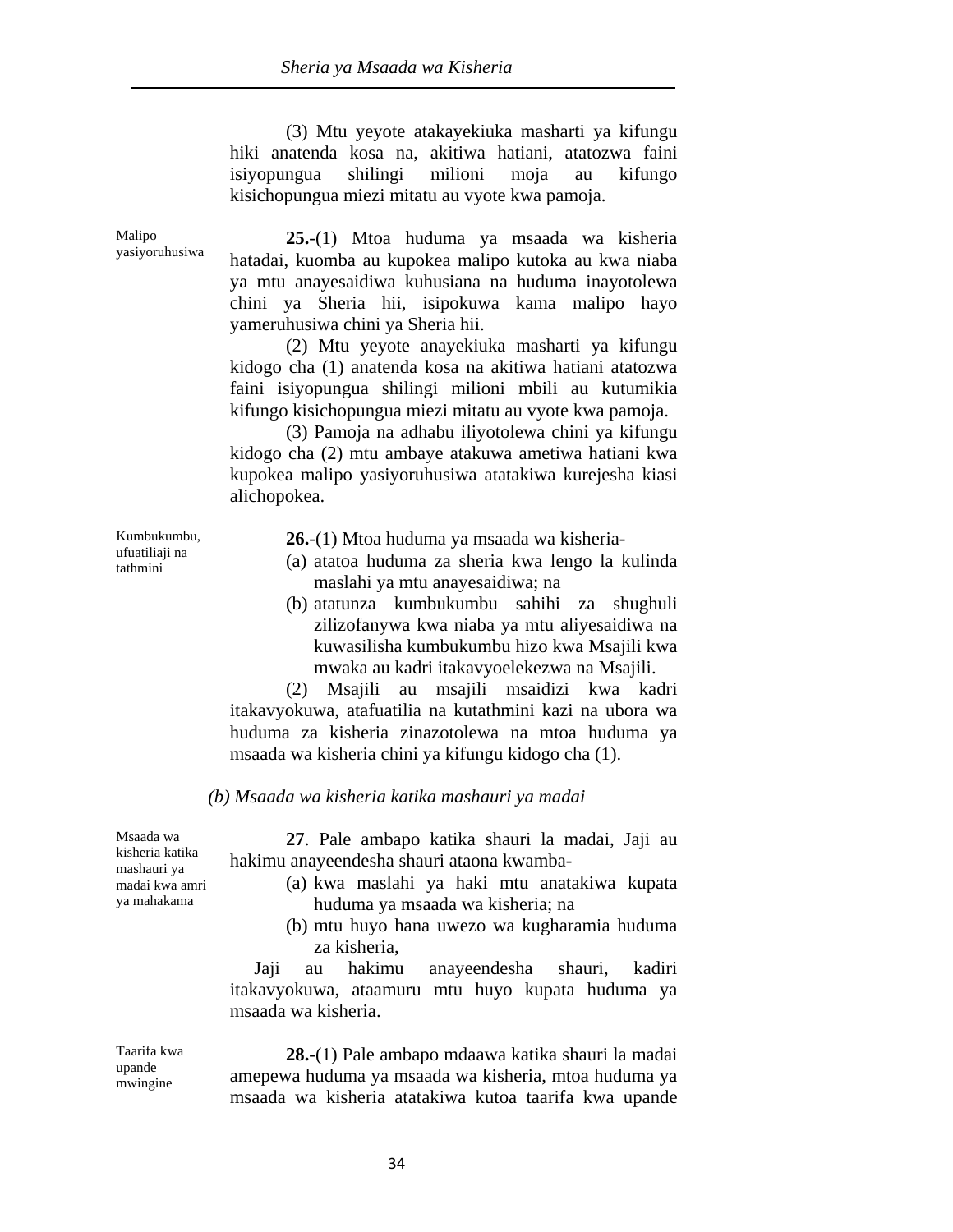mwingine wowote na kwa mahakama, kuhusu suala hilo.

 (2) Pale ambapo mtu mwingine yeyote ambaye amekuwa sehemu katika shauri, mtoa huduma ya msaada wa kisheria atatoa taarifa kwa mdaawa mpya.

 (3) Pale ambapo mtoa huduma ya msaada wa kisheria anajiondoa katika shauri, mtoa huduma ya msaada wa kisheria atatakiwa kutoa taarifa kwa wadaawa wengine katika shauri na kwa mahakama, kuhusu suala hilo.

Urejeshwaji wa gharama **29.** Pale ambapo katika shauri lolote tuzo imetolewa kwa mtu anayesaidiwa, mtu huyo atakuwa na haki ya malipo, isipokuwa mtoa huduma ya msaada wa kisheria anaweza kupunguza kiasi kutoka kwenye tuzo, gharama alizotumia katika kuendesha shauri hilo.

Utekelezaji wa **30.** Mtoa huduma ya msaada wa kisheria atachukua hatua muhimu za kutekeleza hukumu au usuluhishi ili kurejesha gharama za shauri.

Gharama dhidi ya mtu aliyesaidiwa

hukumu

**31.**-(1) Pale ambapo mtu anayesaidiwa atapokea huduma ya msaada wa kisheria katika shauri la madai na akashindwa katika shauri hilo, mahakama haitatoa amri ya tuzo ya gharama dhidi ya mtu aliyesaidiwa isipokuwa tu katika mazingira maalum.

 (2) Katika kuamua kama kuna mazingira maalum chini ya kifungu kidogo cha (1), mahakama itazingatia yafuatao kwa mtu aliyesaidiwa-

- (a) mwenendo uliosababisha upande mwingine kuingia gharama zisizo za lazima;
- (b) kukataa bila sababu kujadiliana, usuluhishi au kushiriki katika njia mbadala ya utatuzi wa mgogoro;
- (c) mwenendo wa upotoshaji au udanganyifu; au
- (d) mwenendo wowote ambao unakiuka taratibu za mahakama.

 (3) Pale ambapo tuzo za gharama zitatolewa dhidi ya mtu aliyesaidiwa, mtoa huduma ya msaada wa kisheria hatawajibika kulipa gharama hizo.

Mtu anayesaidiwa kutotakiwa kutoa dhamana ya gharama ya shauri

**32.** Bila ya kujali masharti ya sheria nyingine yoyote, mtu anayesaidiwa hatatakiwa kuweka dhamana ya gharama ya shauri wakati wa uendeshaji wa shauri au rufaa.

*(c) Msaada wa Kisheria katika Masuala ya Jinai*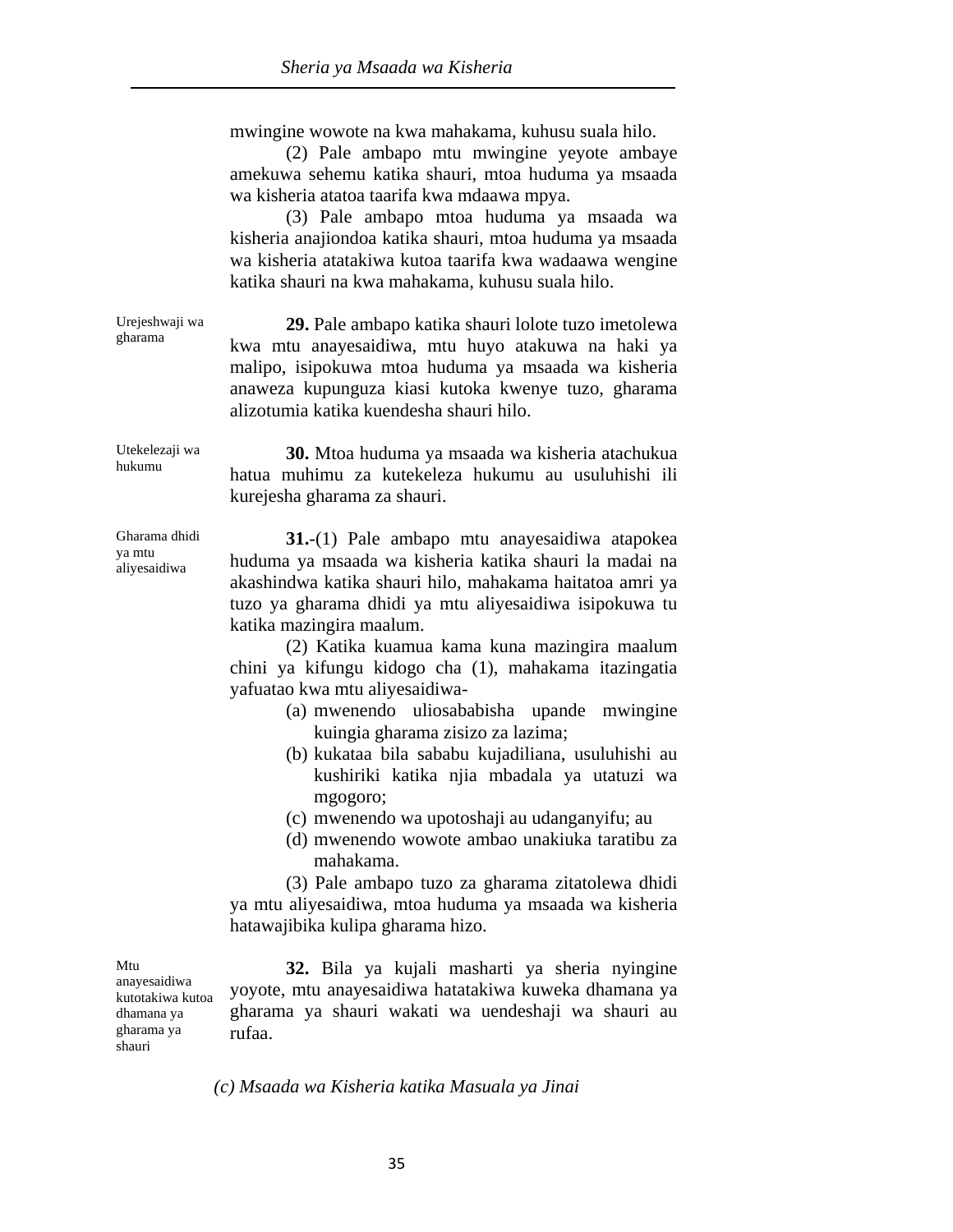Msaada wa kisheria kwa amri ya mahakama

**33.**-(1) Pale ambapo katika shauri lolote la jinai, jaji au hakimu anayeendesha shauri hilo ataona kwamba-

- (a) kwa maslahi ya haki mshitakiwa atatakiwa kupata huduma ya msaada wa kisheria katika kuandaa na kuendesha utetezi au rufaa yake kadiri itakavyokuwa; na
- (b) hali yake ya kipato haimuwezeshi kupata huduma za kisheria,

 Jaji au hakimu anayeendesha shauri, kadri itakavyokuwa, ataidhinisha kuwa mshtakiwa apatiwe huduma ya msaada wa kisheria na mara baada ya kuidhinisha huduma hiyo kwa mshtakiwa, Msajili atateua mtoa huduma ya msaada wa kisheria mwenye wakili kwa ajili ya kuandaa na kuendesha utetezi au rufaa hiyo, kadri itakavyokuwa.

 (2) Bila ya kujali masharti ya kifungu kidogo cha (1), endapo katika shauri lolote la jinai mtoto anashtakiwa, Jaji au hakimu atahakikisha mshtakiwa huyo anapata huduma ya msaada wa kisheria na mara baada ya kuridhia msaada huo Msajili atateua mtoa huduma ya msaada wa kisheria mwenye wakili kwa ajili ya kuandaa na kuendesha utetezi au rufaa, kadiri itakavyokuwa.

 (3) Jaji Mkuu, kupitia kanuni zitakazochapishwa katika *Gazeti* la Serikali, ataainisha malipo ambayo yanastahili kulipwa wakili aliyeteuliwa kumsaidia mshtakiwa chini ya kifungu kidogo cha (1) na cha (2), na malipo hayo yatatoka kwenye Mfuko wa Mahakama.

 (4) Kwa madhumuni ya kifungu hiki "Msajili" maana yake ni Msajili wa Mahakama Kuu.

**34**.-(1) Pale ambapo mtoa huduma ya msaada wa kisheria aliyeteuliwa kusimamia shauri la mshtakiwa chini ya Sheria hii anatumia gharama zaidi kutokana na kutekeleza majukumu yake, anaweza kuwasilisha madai kwa Mtendaji Mkuu wa Mahakama.

 (2) Mtendaji Mkuu wa Mahakama, endapo atajiridhisha kwamba, sehemu au madai yote ni ya msingi, ataidhinisha malipo yote au sehemu ya madai ya mtoa huduma ya msaada wa kisheria, kadiri itakavyokuwa.

 (3) Mgogoro wowote utakaotokana na uamuzi wa Mtendaji Mkuu wa Mahakama chini ya kifungu kidogo cha (2) unaweza kuwasilishwa kwa Jaji Mkuu, ambaye uamuzi wake utakuwa wa mwisho.

Msaada wa kisheria kwa watoto walio

**35.** Pale ambapo afisa wa polisi, afisa wa magereza au mtu mwingine yeyote mwenye jukumu la kusimamia

Gharama atakazopata wakili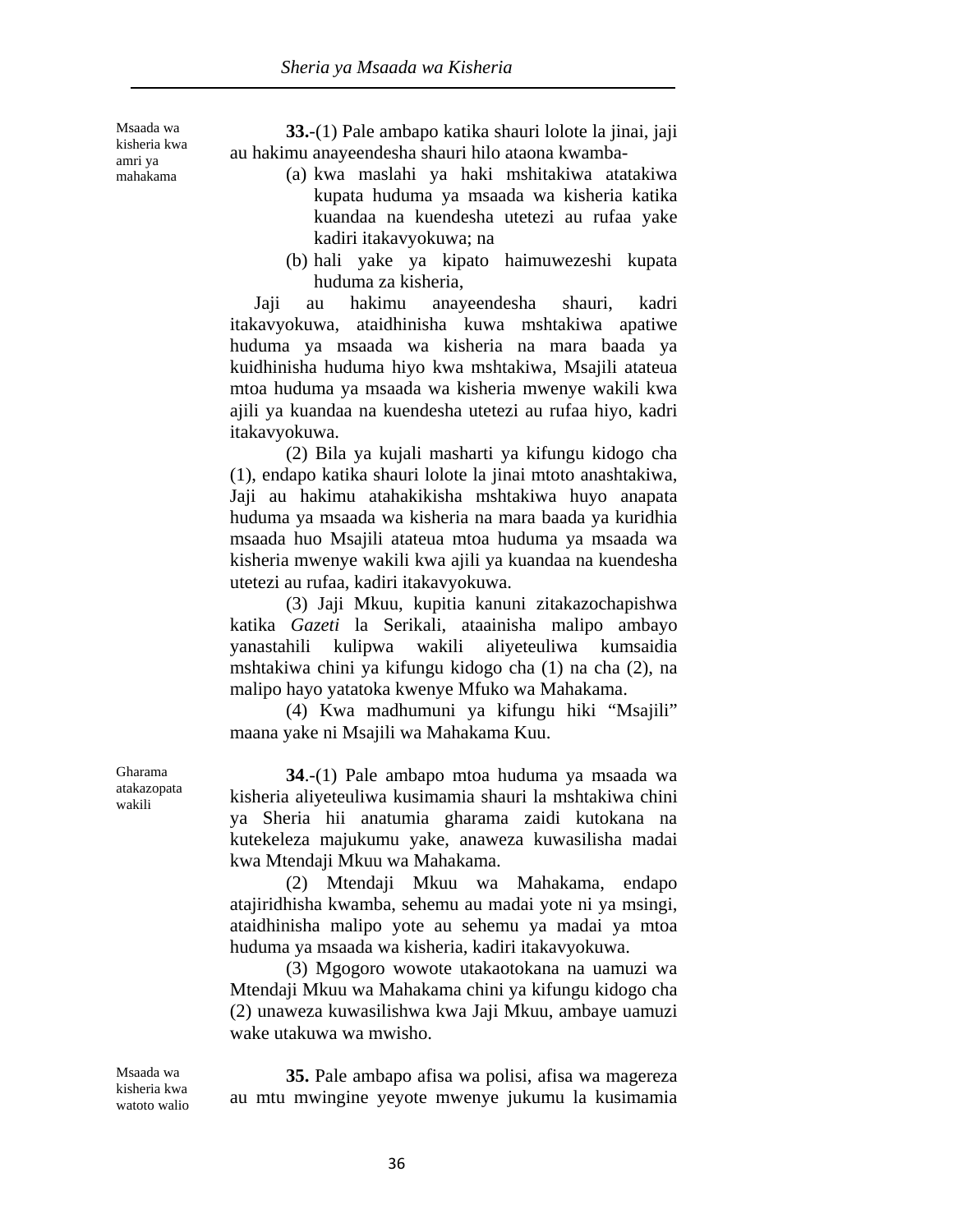| katika vituo vya<br>polisi au<br>magereza            | ustawi wa mtoto, katika kutekeleza majukumu yake,<br>anashughulika na mtoto ambaye kama mtuhumiwa au<br>mfungwa, atahakikisha mtoto huyo anapata huduma ya<br>msaada wa kisheria.                                                                                                                                                                                                                                                                                                                                                                        |
|------------------------------------------------------|----------------------------------------------------------------------------------------------------------------------------------------------------------------------------------------------------------------------------------------------------------------------------------------------------------------------------------------------------------------------------------------------------------------------------------------------------------------------------------------------------------------------------------------------------------|
| Msaada wa<br>kisheria kwa<br>watu walio<br>kizuizini | 36. Kituo cha polisi au magereza kitaandaa<br>mazingira wezeshi kwa ajili ya utoaji wa huduma za<br>msaada wa kisheria kwa watoa huduma ya msaada wa<br>kisheria kwa washtakiwa na watu walio kizuizini.                                                                                                                                                                                                                                                                                                                                                 |
|                                                      | <b>SEHEMU YA SITA</b><br><b>MASUALA YA FEDHA</b>                                                                                                                                                                                                                                                                                                                                                                                                                                                                                                         |
| Vyanzo vya<br>mapato ya Bodi                         | 37. Fedha za Bodi zitajumuisha-<br>(a) fedha zozote zitakazotengwa na Bunge;<br>(b) fedha zozote zitakazopatikana kwa njia<br>ya<br>michango au misaada ya ndani na nje<br>ya<br>Jamhuri ya Muungano wa Tanzania;<br>(c) kiasi chochote cha fedha au mali ambacho Bodi<br>inaweza kumiliki au kupata kutokana na ada,<br>tozo, misaada au kwa njia nyingine zozote chini<br>ya Sheria hii au sheria nyingine yoyote ya<br>Bunge kwa ajili ya utekelezaji wa majukumu<br>yake;<br>(d) fedha nyingine zozote zinazoweza kukopwa na<br>Bodi kwa ajili yake. |
| Makadirio ya<br>Mwaka                                | <b>38.</b> -(1) Bodi, kabla ya kuanza kwa mwaka wa fedha<br>itatayarisha makadirio na mapato na matumizi ya mwaka<br>huo.                                                                                                                                                                                                                                                                                                                                                                                                                                |
|                                                      | (2) Makadirio ya mwaka yataainisha makadirio ya<br>matumizi ya Bodi kwa mwaka husika, na Bodi kwa<br>and the state of the state of the state of the state of the state of the state of the state of the state of the                                                                                                                                                                                                                                                                                                                                     |

madhumuni hayo itathibitisha matumizi ya kawaida na matumizi ya maendeleo. (3) Makadirio ya mwaka yatawasilishwa kwa

Waziri ambaye atayawasilisha Bungeni ndani ya miezi mitatu kutoka tarehe ya kuwasilishwa kwake.

**39**. Msajili, ndani ya miezi mitatu ataandaa na kuwasilisha kwa waziri, taarifa ya utekelezaji ya mwaka ya Bodi kwa kipindi cha mwaka wa fedha na Waziri atawasilisha nakala ya taarifa hiyo Bungeni.

Vitabu vya hesabu

Taarifa ya utekelezaji ya mwaka

**40.**-(1) Bodi itatunza vitabu sahihi vya hesabu.

 (2) Ndani ya miezi mitatu tangu kumalizika kwa kila mwaka wa fedha, Bodi itawasilisha kwa Mdhibiti na

37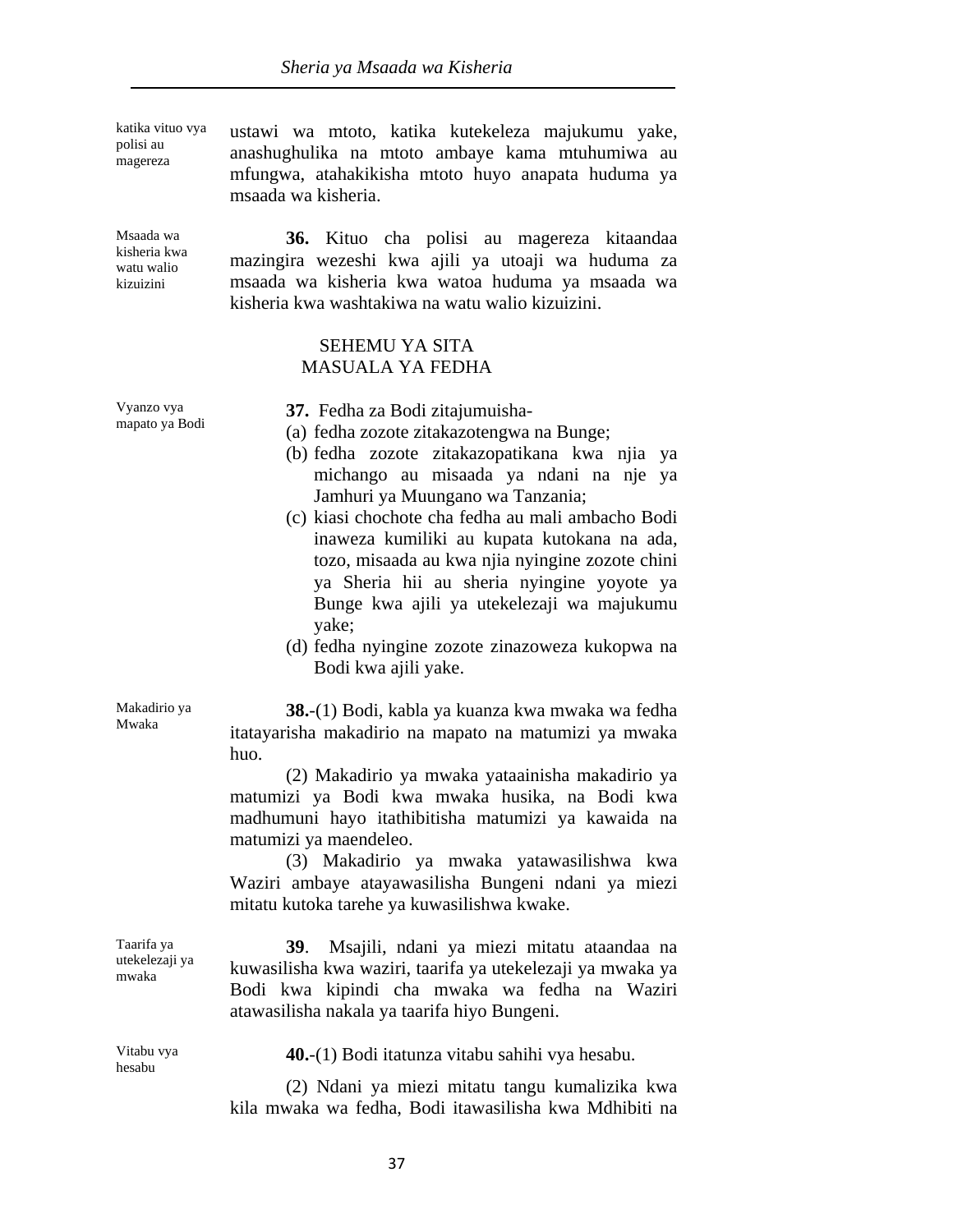Mkaguzi Mkuu wa Hesabu za Serikali taarifa ya hesabu za Bodi pamoja na:

- (a) taarifa ya shughuli za fedha na mapato na maptumizi katika kipindi hicho cha mwaka wa fedha; na
- (b) taarifa ya mali na madeni ya Bodi yaliyopo mwishoni mwa mwaka wa fedha husika.

 (3) Akaunti za Bodi zitakaguliwa na Mdhibiti na Mkaguzi Mkuu wa Hesabu za Serikali.

#### SEHEMU YA SABA MASHARTI MENGINEYO

**41.**-(1) Pale ambapo Msajili atakuwa na sababu za kutilia shaka kuwa mtoa huduma ya msaada wa kisheria hayupo au hatoi tena huduma ya msaada wa kisheria anaweza kutoa taarifa ya maandishi kwa mmiliki wa ofisi ya mtoa huduma ya msaada wa kisheria au kuchapisha taarifa katika gazeti linalosambazwa kwa wingi Tanzania Bara, ikimtaka kuwasilisha kwa Msajili uthibitisho wa uwepo wake ndani ya kipindi cha siku thelathini.

 (2) Pale ambapo mtoa huduma ya msaada wa kisheria atashindwa kuwasilisha uthibitisho wa uwepo wake kwa Msajili, Msajili atafuta cheti cha usajili na kuliondoa jina lake kwenye Rejesta.

**42**.-(1) Wakili anayetoa msaada wa kisheria chini ya Sheria hii atatakiwa kuzingatia kanuni au miiko ya maadili ya kitaaluma ya chombo kilichomsajili na haki, wajibu wa majukumu yake kama mwanachama wa chombo hicho kwa namna yoyote hayataathiriwa na masharti ya Sheria hii.

 (2) Waziri, kupitia *Gazeti* la Serikali, atatunga kanuni za miiko ya maadili kwa watoa huduma ya msaada wa kisheria na wasaidizi wa kisheria.

 (3) Kanuni za miiko ya maadili zilizotajwa chini ya kifungu kidogo cha (2) zitaainisha-

- (a) ulinzi wa haki na maslahi ya mtu anayesaidiwa;
- (b) wajibu kwa mtu anayesaidiwa, Msajili na mahakama;
- (c) mgongano wa maslahi;
- (d) uzingatiaji wa usiri;
- (e) kwa wanataaluma, wajibu wa kuzingatia viwango vya miiko ya maadili vilivyowekwa na vyombo vyao vya kitaaluma;
- (f) usahihi na mienendo ya kimaadili; na

Msajili anaweza kuhitaji uthibitisho wa uwepo wa mtoa huduma

Wajibu kuhusiana na maadili ya kitaaluma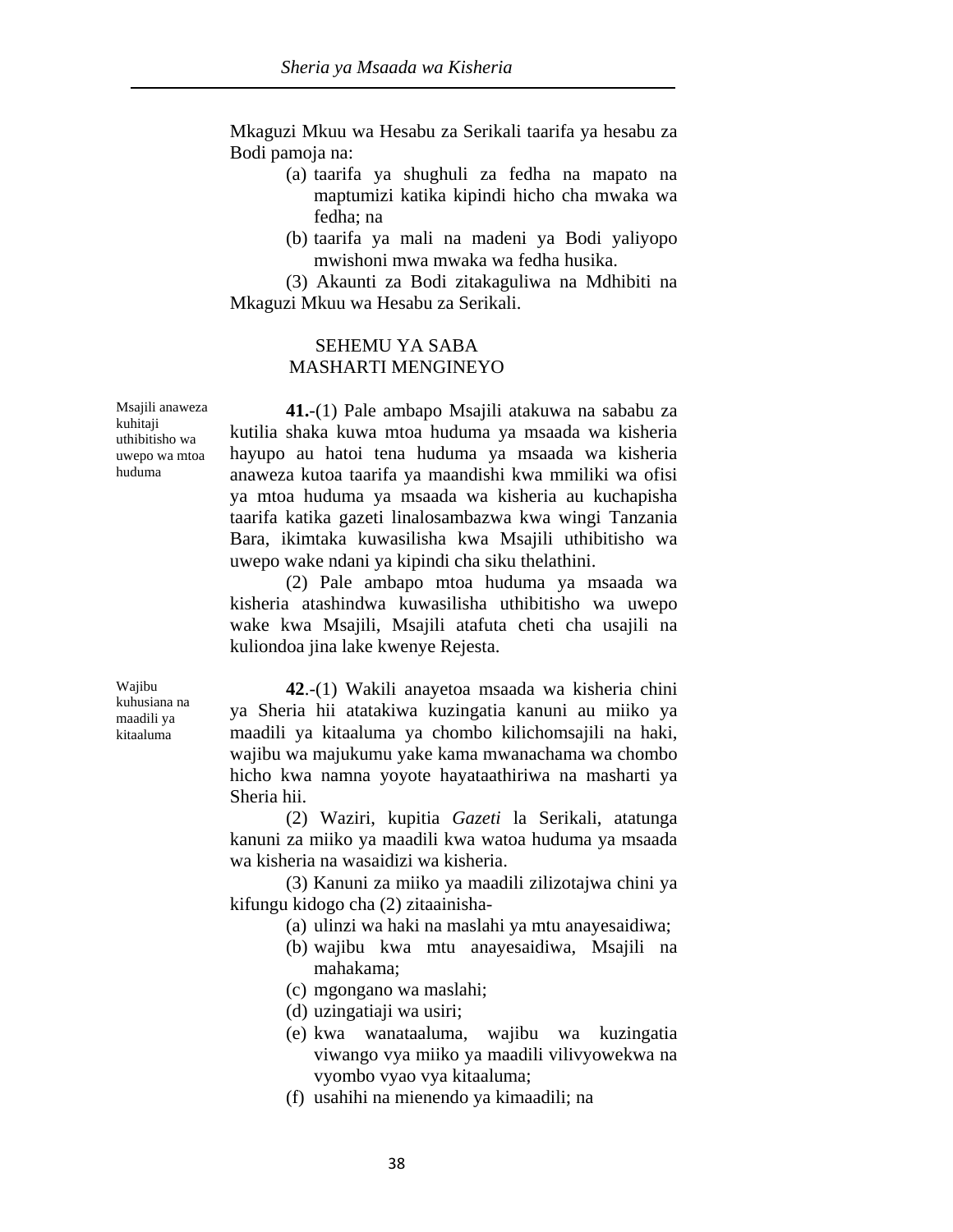(g) masuala mengine yoyote yanayohusiana na hayo.

**43**.-(1) Kwa kuzingatia masharti ya sheria hii, mtoa huduma ya kisheria, wakili au msaidizi wa kisheria hatajihusisha na shughuli yoyote ya kisiasa.

 (2) Mtu atakayekiuka masharti ya kifungu kidogo cha (1) atakuwa ametenda kosa, na akipatikana na hatia atalipa faini isiyopungua shilingi milioni tano lakini isiyozidi shilingi milioni kumi au kutumikia kifungo kisichopungua miezi sita lakini kisichozidi miezi kumi na mbili au vyote viwili.

**44**.-(1) Kila mtoa huduma ya msaada wa kisheria, au mtu yeyote aliyepokea fedha au msaada wowote kwa madhumuni ya kutoa msaada wa kisheria chini ya sheria hii, atahakikisha kuwa fedha au msaada huo aliopokea unatumika kwa ajili kutoa msaada wa kisheria chini ya sheria hii.

 (2) Mtu yeyote atakayekiuka masharti ya kifungu kidogo cha (1) atakuwa ametenda kosa na akipatikana na hatia atalipa faini isiyopungua shilingi milioni kumi lakini isiyozidi shilingi milioni kumi na tano au kutumikia kifungo kisichopungua miezi sita lakini kisichozidi miezi kumi na miwili au vyote kwa pamoja.

#### Makosa ya jumla **45.** Mtu ambaye-

- (a) kwa udanganyifu, atasababisha au kuruhusu kuingizwa kwa taarifa yoyote ya uongo au isiyo sahihi katika Rejesta au nakala yake yoyote;
- (b) atatoa msaada wa kisheria bila ya kuwa na sifa zilizoainishwa chini ya Sheria hii;
- (c) anayetoa taarifa ya uongo au kupotosha kwa nia ya kupata nafuu, faida au manufaa chini ya Sheria hii;
- (d) anayejifanya amesajiliwa au anajionesha kuwa amesajiliwa chini ya Sheria hii;
- (e) anakataa au anashindwa pasipo sababu za msingi kutokea baada ya kupokea wito wa kuitwa katika shauri na Msajili chini ya sheria hii; na
- (f) anamzuia au kumkwamisha mjumbe wa Bodi au Msajili au mtu mwingine yeyote katika kutekeleza mamlaka au majukumu yake chini ya Sheria hii;
- (g) anatenda kosa na akitiwa hatiani atatozwa faini

Matumizi mabaya ya fedha

Katazo kuhusu shughuli za kisiasa

za msaada wa kisheria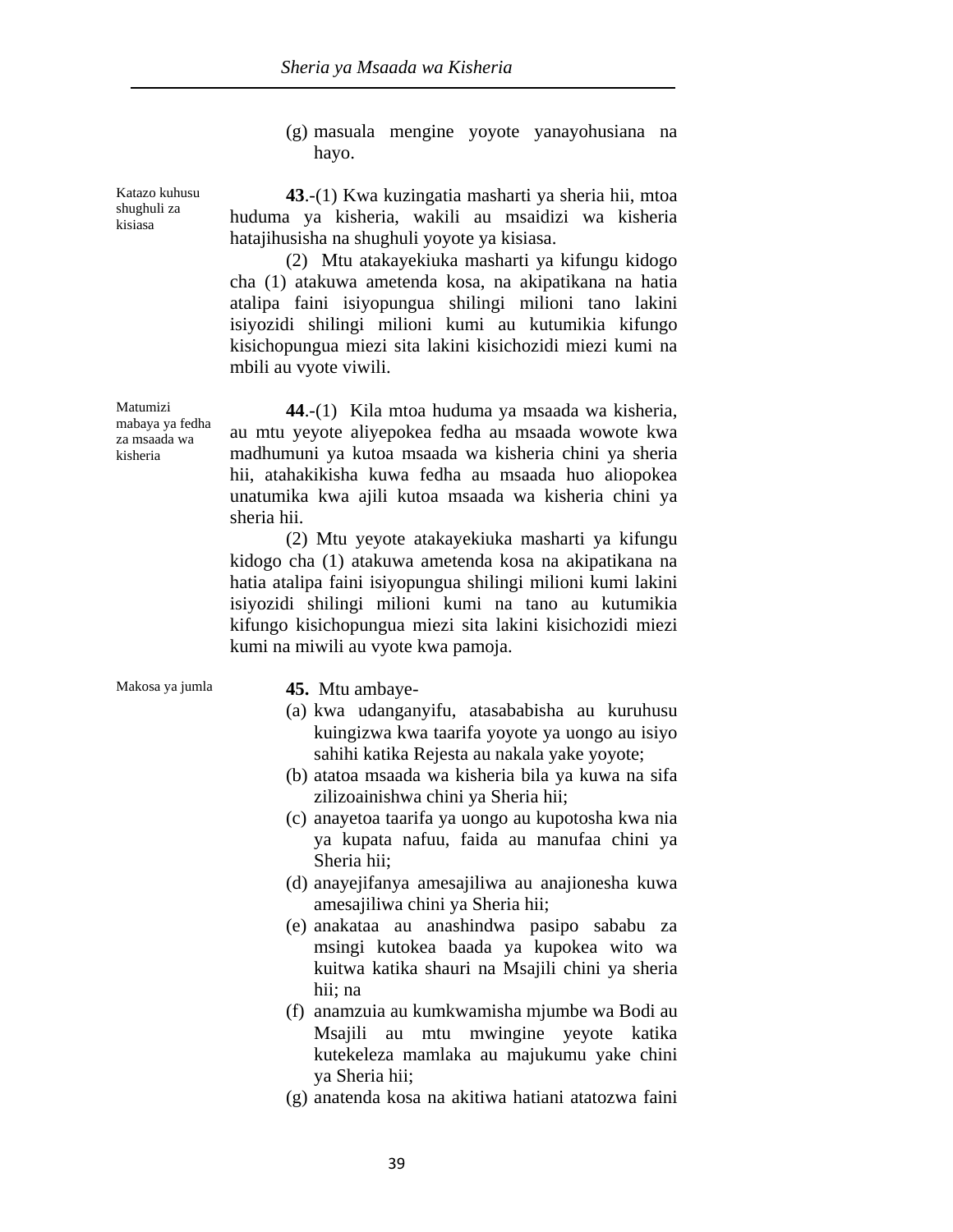isiyopungua shilingi milioni moja au kifungo cha miezi sita au vyote kwa pamoja.

Kutangazwa kwa watoa huduma ya msaada wa kisheria **46.** Msajili, kila baada ya miezi kumi na mbili, atatangaza kupitia *Gazeti* la Serikali, magazeti yanayosambazwa kwa wingi Tanzania Bara na njia nyingine yoyote ya mawasiliano, majina ya watoa huduma ya msaada wa kisheria waliosajiliwa na watoa huduma ya msaada wa kisheria waliofutiwa usajili. Mamlaka ya **47.**-(1) Waziri anaweza kutunga kanuni kwa lengo la utekelezaji bora wa masharti ya Sheria hii. (2) Bila kuathiri masharti ya jumla ya kifungu kidogo cha (1), kanuni zitakazotungwa chini ya Sheria hii zitaainisha- (a) utaratibu wa utoaji huduma ya msaada wa kisheria kwa watu wanaoshikiliwa katika vituo vya polisi, rumande, magereza au wanaozuiliwa kisheria katika sehemu nyingine; (b) taratibu, vigezo na masharti ya usajili wa watoa huduma na wasaidizi wa sheria; (c) taratibu za ukaguzi kwa watoa huduma ya msaada wa kisheria; (d) ada zitakazolipwa chini ya Sheria hii; (e) taratibu za kushughulikia migogoro na malalamiko chini ya Sheria hii; (f) kumbukumbu zitakazohifadhiwa na watoa

huduma za msaada wa kisheria kuhusiana na huduma ya msaada wa kisheria na taarifa zitakazowasilishwa kwa Msajili;

(g) kiasi kitakacholipwa na mtu aliyesaidiwa;

(h) taratibu za rufaa chini ya Sheria hii; na

(i) masuala mengine yoyote yatakayopaswa kuainishwa chini ya Sheria hii.

**48.**-(1) Sheria ya Msaada wa Kisheria katika Mashauri ya Jinai inafutwa.

 (2) Bila ya kujali masharti ya kifungu kidogo cha (1), amri, kanuni, miongozo, maelekezo na kanuni zote zilizotolewa chini ya Sheria iliyofutwa zitaendelea kutumika hadi sheria ndogo nyingine zitakapotengenezwa chini ya Sheria hii.

Taratibu za mpito

Kufutwa Sheria ya Msaada wa Kisheria Sura ya 21

> **49.**-(1) Bila ya kujali masharti ya Sheria hii, taratibu zote za huduma ya msaada wa kisheria zilizopo hadi tarehe ya kuanza kutumika kwa Sheria hii zitaendelea na

Waziri kutengeneza kanuni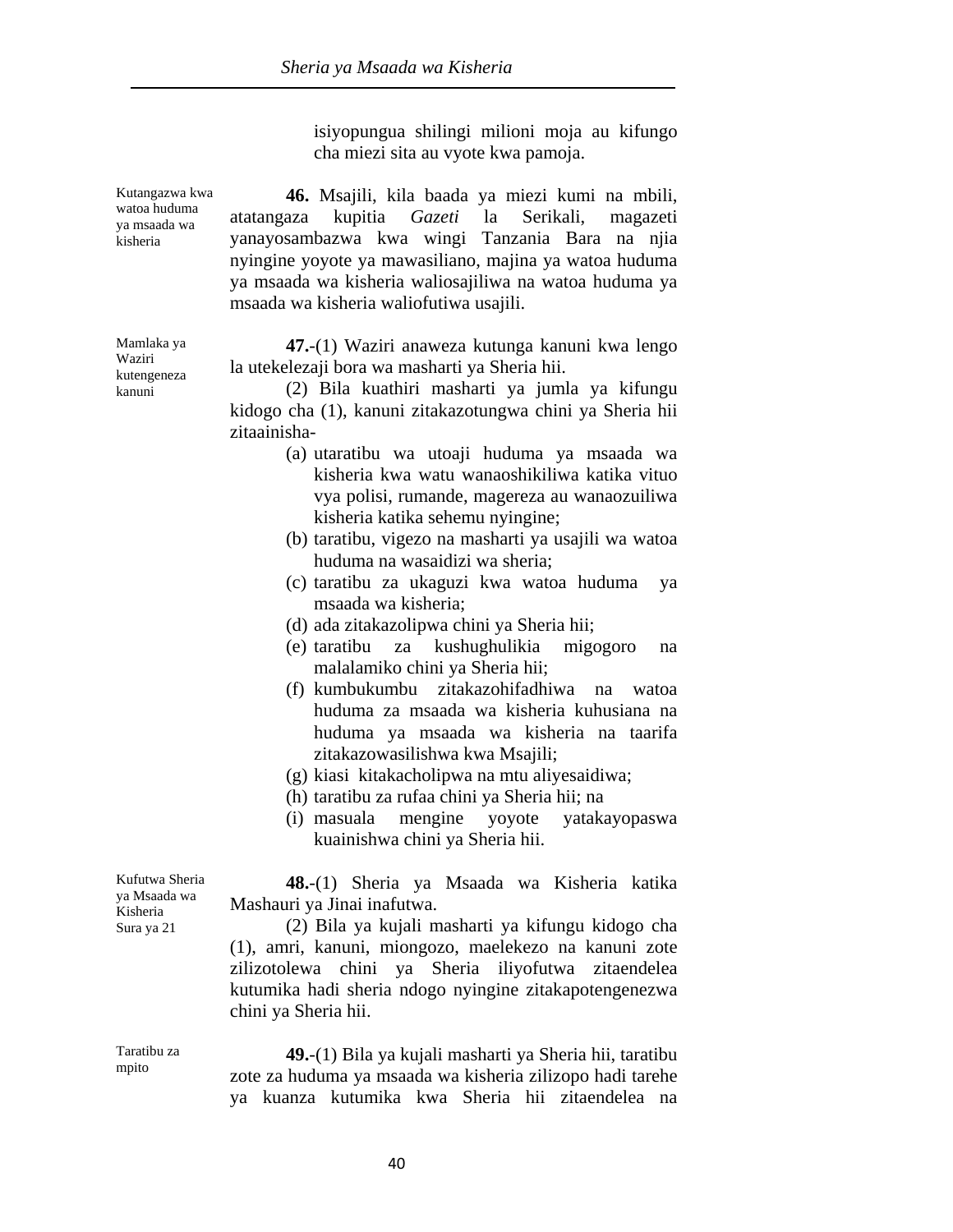kukamilishwa kama vile Sheria hii haijapitishwa.

 (2) Taasisi zote zinazotoa huduma za msaada wa kisheria zitaendelea kutoa huduma mpaka itakapoisha miezi kumi na mbili kutoka tarehe ya kuanza kutumika kwa Sheria hii ambapo zitasitisha kutoa huduma na kuhitajika kujisajili kwa mujibu wa Shera hii.

#### $\overline{\phantom{a}}$ **JEDWALI \_\_\_\_\_\_\_**

*(Limetengenezwa chini ya Kifungu cha 4(2))*  \_\_\_\_\_\_\_\_\_\_

#### **MUUNDO, MUHULA NA UTARATIBU WA BODI**

Muundo **1**.-(1) Bodi ya Taifa ya Ushauri ya Huduma ya Msaada wa Kisheria itaundwa na Mwenyekiti pamoja na wajumbe wengine saba watakaoteuliwa na Waziri kama ifuatavyo:

- (a) Mwenyekiti ambaye atakuwa Jaji wa Mahakama Kuu atakayeteuliwa na Waziri kwa kushauriana na Jaji Mkuu;
- (b) Mwanasheria Mkuu wa Serikali au mwakilishi wake mwenye cheo cha ngazi si chini ya Afisa wa Sheria;
- (c) mwakilishi kutoka taasisi za watoa huduma ya msaada wa kisheria;
- (d) Kamishna wa Ustawi wa Jamii au mwakilisha wake;
- (e) Inspekta Jenerali wa Polisi au mwakilishi wake mwenye cheo si chini ya ngazi ya Kamishna wa Polisi;
- (f) Kamishna Jenerali wa Magereza au mwakilishi wake mwenye cheo si chini ya ngazi ya Kamishna wa Magereza;
- (g) Mkurugenzi wa Sheria kutoka wizara yenye dhamana na Serikali za Mitaa;
- (h) mwakilishi wa watu wenye ulemavu; na
- (i) mwakilishi kutoka taasisi zinazowakilisha wasaidizi wa kisheria.

 (2) Mamlaka ya uteuzi katika kuteua wajumbe chini ya aya ya (1) itahakikisha kuwa kuna uwakilishi wa kijinsia katika Bodi.

 (3) Bodi inaweza kualika idadi ya watu kuwasilisha maslahi yoyote kama itakavyoona inafaa, isipokuwa mtu aliyealikwa hatakuwa na haki ya kupiga kura.

**2.** Wajumbe watamchagua mmoja miongoni mwa idadi yao kuwa Makamu Mwenyekiti wa Bodi, na mjumbe yeyote aliyechaguliwa kuwa Makamu Mwenyekiti, anaweza kwa mujibu nafasi yake kama Makamu Mwenyekiti kushikilia ofisi kwa kipindi cha miaka mitatu tangu tarehe ya kuchaguliwa kwake.

Muda wa kuwa madarakani

Makamu Mwenyekiti

> **3.**-(1) Wajumbe wa Bodi watakuwa madarakani kwa kipindi cha miaka mitatu na watakuwa na sifa za kuteuliwa kwa kipindi kingine cha miaka mitatu.

> (2) Mjumbe wa bodi anaweza kwa wakati wowote kujiuzulu kwa kutoa taarifa ya maandishi kwa Waziri, kuanzia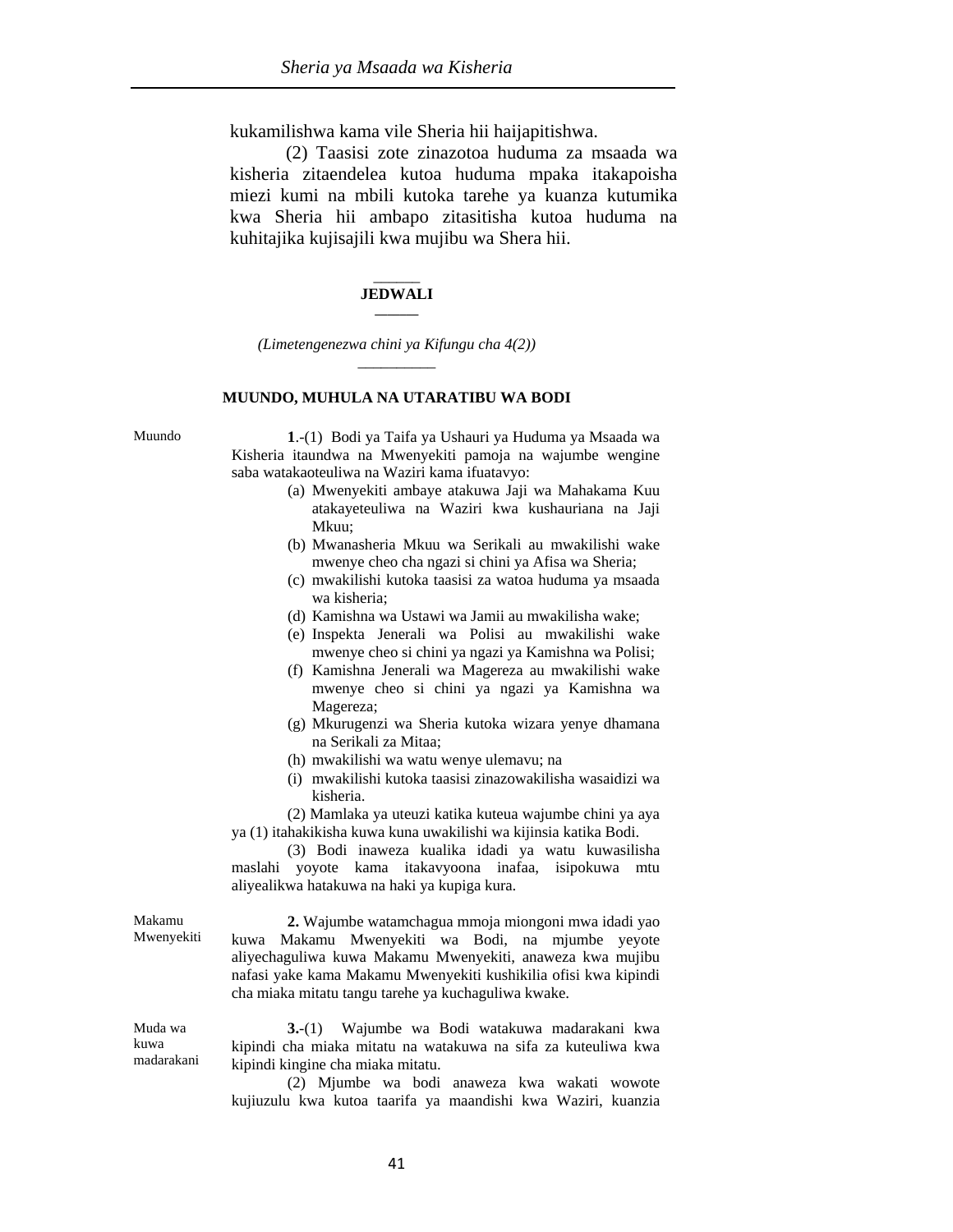tarehe aliyotoa taarifa au kama hakuna tarehe iliyotajwa, kuanzia tarehe ya kupokelewa taarifa hiyo, Mjumbe huyo atakoma kuwa miumbe.

Ujazaji wa nafasi iliyo **4.** Pale ambapo mjumbe yeyote atakoma kuwa mjumbe kwa sababu yoyote kabla ya kumalizika kwa muda wake, Mamlaka ya uteuzi inaweza kumteua mtu mwingine katika nafasi yake na atakayeteuliwa atashika madaraka kwa kipindi kilichosalia cha mtangulizi wake.

> **5.**-(1) Bodi itakutana kwa shunguli zake za kawaida kwa wakati na mahali itakapoamua, lakini itakutana angalau mara moja katika kila miezi mitatu.

> (2) Mwenyekiti au asipokuwepo, Makamu mwenyekiti, ataongoza kila mkutano wa Bodi na kama wote Mwenyekiti na Makamu Mwenyekiti hawatakuwepo, wajumbe waliopo watamteua mmoja miongoni mwao kuongoza mkutano huo.

> (3) Mwenyekiti au asipokuwepo, Makamu Mwenyekiti anaweza kwa muda wowote anaweza kuitisha mkutano maaalum waBodi kujadili Suala lolote ambalo anaona ni la dharura

> (4) Mwenyekiti au asipokuwepo, Makamu Mwenyekiti anaweza kumualika mtu yeyote ambaye siyo mjumbe katika majadiliano katika mkutano wowote wa Bodi , lakini mtu huyo aliye alikwa hataruhusiwa kupiga kura.

Akidi **6.** Katika mkutano wowote wa Bodi Akidi ya mkutano itatakiwa kuwa na angalau wajumbe watatu.

> **7.-**(1) Masuala yaliyopendekezwa wakati wa mkutano wa Bodi yataamuliwa kwa uwingi wa kura za wajumbe wa Bodi waliohudhuria na kupiga kura na ikitokea usawa wa kura mtu anayeongoza mkutano atakuwa na kura ya uamuzi wa pili ili kuondoa usawa katika kura za awali.

 (2) Uaamuzi unaweza kufanywa na Bodi bila mkutano kwa kusambaza karatasi au nyaraka husika miongoni mwa wajumbe, na maoni ya wajumbe waliowengi yaliyo katika maandishi yataheshimika lakini mjumbe yeyote anaweza akaomba maamuzi hayo yaahirishwe na suala hilo lijadiliwe kwenye Mkutano wa Bodi.

Kumbukumbu za Vikao **8.**-(1) Bodi itaandika, kutunza na kuhifadhi kumbukumbu za shughuli zilizofanywa katika vikao, na kumbukumbu za kila mkutano wa Bodi zitasomwa na kuthibitishwa, au kurekebishwa na kuthibitishwa kwenye kikao kijacho cha Bodi na kusainiwa na mtu aliyeongoza kikao hicho.

 (2) Kumbukumbu zozote zitakazosainiwa na mtu atakayekuwa anaongoza mkutano wa Bodi, baada ya kuthibitishwa kuwa hazina makosa, zitachukuliwa kuwa ndiyo kumbukumbu sahihi za mkutano.

Nafasi wazi kutobatilisha mwenendo **9.** Uhalali wa kitendo chochote au uendeshaji wa Bodi hautaathiriwa na nafasi yoyote ya mjumbe iliyoachwa wazi miongoni mwa wajumbe au kasoro za uteuzi wa yeyote kati yao.

Amri na **10.** Amri, maelekezo, taarifa au nyaraka zote

Uamuzi wa Bodi

Vikao vya Bodi

wazi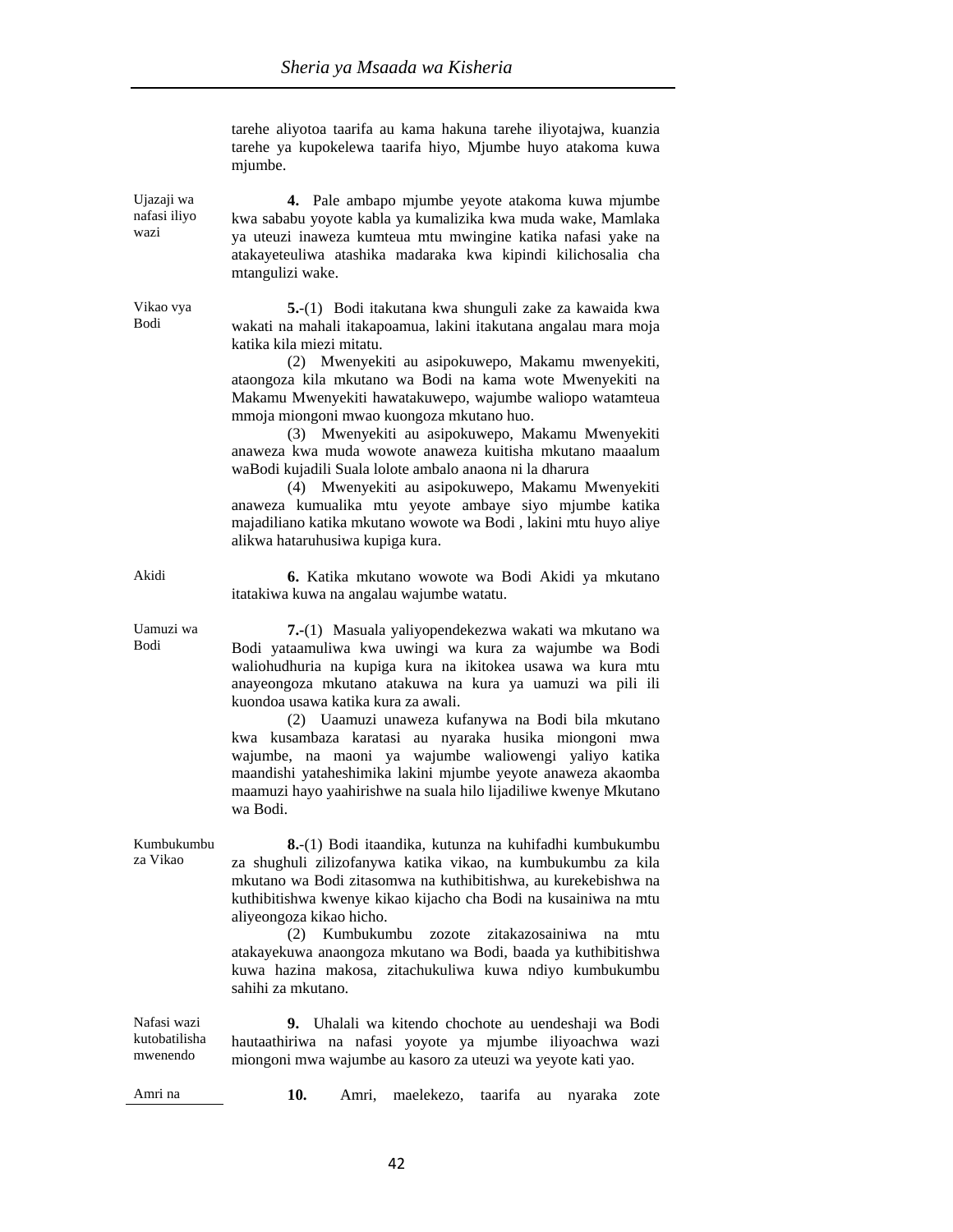| maelekezo ya<br>Bodi | zilizoandaliwa au kutolewa kwa niaba ya Bodi zitasainiwa na-<br>(a) Mwenyekiti au Makamu wa Bodi, kwa vyovyote<br>itakavyo kuwa; au<br>(b) Katibu. |
|----------------------|----------------------------------------------------------------------------------------------------------------------------------------------------|
| Maslahi ya           | 11. Mjumbe wa Bodi atastahili kulipwa ujira, ada au posho                                                                                          |
| wajumbe wa           | za gharama kama Waziri, baada ya kushauriana na Bodi,                                                                                              |
| Bodi                 | atakavyokuwa anaelekeza mara kwa mara.                                                                                                             |
| Bodi                 | Kwa kuzingatia vifungu vya Jedwali hili, Bodi                                                                                                      |
| kujiwekea            | 12.                                                                                                                                                |
| kanuni zake          | inaweza kujiwekea kanuni za kuendesha vikao vyake.                                                                                                 |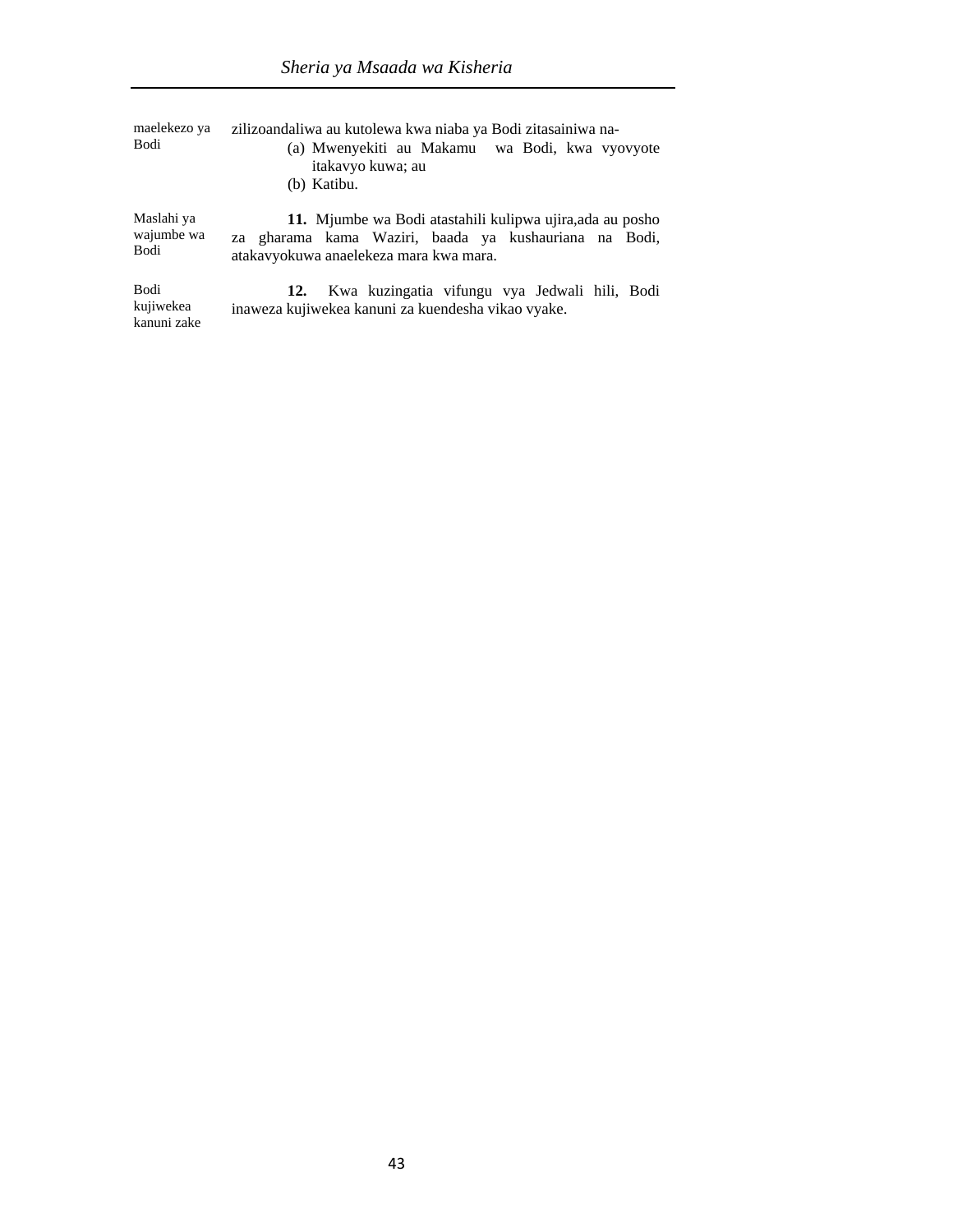#### \_\_\_\_\_\_\_\_\_\_\_\_ **MADHUMUNI NA SABABU**  $\overline{\phantom{a}}$

Muswada huu unakusudiwa kupendekeza kutungwa kwa Sheria ya Msaada wa Kisheria ya mwaka 2016. Sheria inayopendekezwa ina madhumuni ya kuanzisha mfumo wa kisheria wa kutoa, kusimamia na kuratibu utoaji wa huduma ya msaada wa kisheria kwa mashauri ya jinai na madai kwa watu wasiyo na uwezo wa kumudu gharama za huduma za kisheria kwa malipo. Aidha, awali Serikali imekuwa ikitoa huduma ya msaada wa kisheria kwa watuhumiwa wanaoshtakiwa kwa makosa makubwa tu kama vile mauaji, kuua bila kukusudia na uhaini. Huduma hiyo imekuwa ikitolewa na Mahakama Kuu pekee. Asasi mbalimbali za kiraia zimekuwa zikitoa baadhi ya huduma za kisheria kuanzia ushauri wa kisheria na uwakilishi mahakamani. Kazi hii inafanywa pasipokuwa na uratibu baina ya taasisi hizo na Serikali. Utaratibu unaotumiwa na asasi za kiraia kwa kiasi kikubwa unategemea wafadhili ambao si wa kudumu na una matokeo ya muda mfupi.

Kutokana na ongezeko la mahitaji, idadi ya watoa huduma ya msaada wa kisheria na wasaidizi wa kisheria Serikali imelazimika kuanzisha mfumo huu ili kuboresha huduma hiyo kuwasimamia na kuwaratibu.

Kwa mantiki hiyo, Muswada huu unalenga kuweka mfumo madhubuti na endelevu ambao utaziba ombwe lililopo na kutoa suluhisho la changamoto zilizopo na kuhakikisha kuwa huduma ya msaada wa kisheria nchini inaleta matokeo chanya kwa ustawi wa wananchi, hususani, wa vijijini na wasiokuwa na uwezo wa kumudu gharama za mawakili.

Muswada huu umegawanyika katika Sehemu Kuu na Saba.

Sehemu ya Kwanza ya Muswada inajumuisha masharti ya utangulizi ikiwa ni pamoja na jina la Sheria inayopendekezwa, matumizi na tafsiri ya misamiati na maneno mbalimbali yaliyotumika katika Muswada unaopendekezwa.

Sehemu ya Pili inaweka masharti ya usimamizi na uratibu wa watoa huduma ya msaada wa kisheria. Inaanzisha Bodi ya Ushauri ya Huduma ya Msaada wa Kisheira na kuainisha majukumu yake. Vilevile, inaweka utaratibu wa uteuzi wa Msajili na majukumu yake.

Sehemu ya Tatu ya Muswada inaweka masharti ya usajili wa watoa huduma ya msaada wa kisheria, inaainisha sifa za kusajiliwa kama mtoa huduma ya msaada wa kisheria, utoaji wa cheti cha usajili mara baada ya kusajiliwa kama mtoa huduma ya msaada wa kisheria, mazingira yatakayopelekea kusitishwa au kufutwa kwa cheti cha usajili. Aidha, Sehemu hii pia inaainisha haki ya rufaa dhidi ya uamuzi wa kusitishwa au